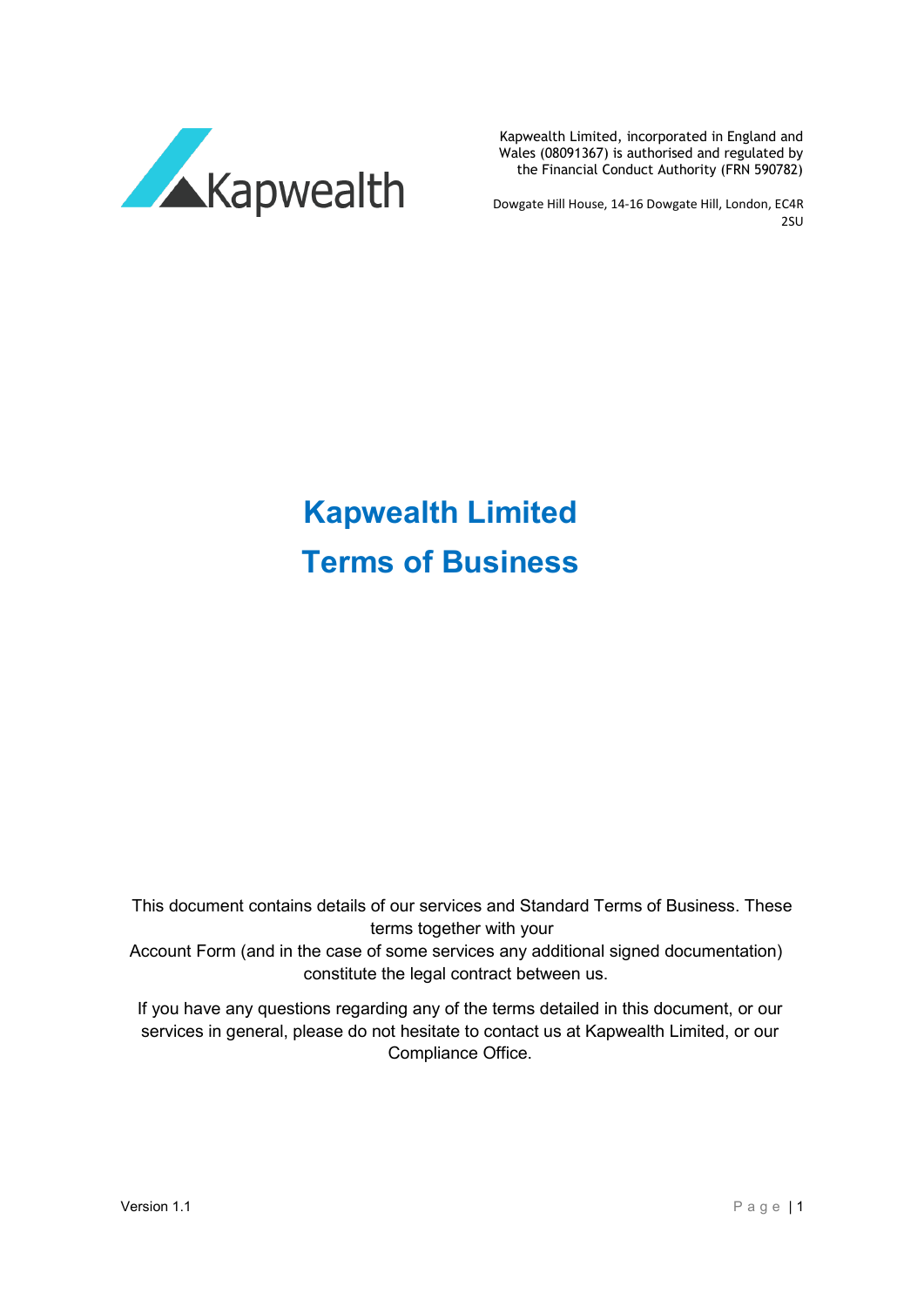# CONTENTS

- 1. Introduction
- 2. Client Categorisation
- 3. Custody & Prime Brokers
- 4. Services we provide
- 5. Financial Instruments
- 6. Aggregation of Orders
- 7. Orders
- 8. Best Execution
- 9. Suitability
- 10. Appropriateness
- 11. Treating Customers Fairly
- 12. Conflicts of Interest
- 13. Client Money
- 14. Instructions
- 15. Settlement
- 16. Data Protection
- 17. Complaints Procedure
- 18. Charges
- 19. Risk Warnings General
- 20. Risk Warnings Stabilisation Rules
- 21. General
- 22. Amendment
- 23. Limitation of Liability
- 24. Indemnity
- 25. Termination
- 26. Entire Agreement

#### ANNEX 1

- 27. Part I: The Nature & Risk of Designated Investments
- 28. Part II: Products & Investments
- 29. Part III: Generic Risk Types
- 30. Part IV: Transaction & Service Risks
- 31. Part V: Professional Disclosure

#### **1. INTRODUCTION**

KAPWEALTH LIMITED is authorised and regulated by the Financial Conduct Authority (FRN 590782). Its business address is: 26/27 Van Alloys Business Park, Stoke Row, Henley-On-Thames, RG9 5QW, United Kingdom and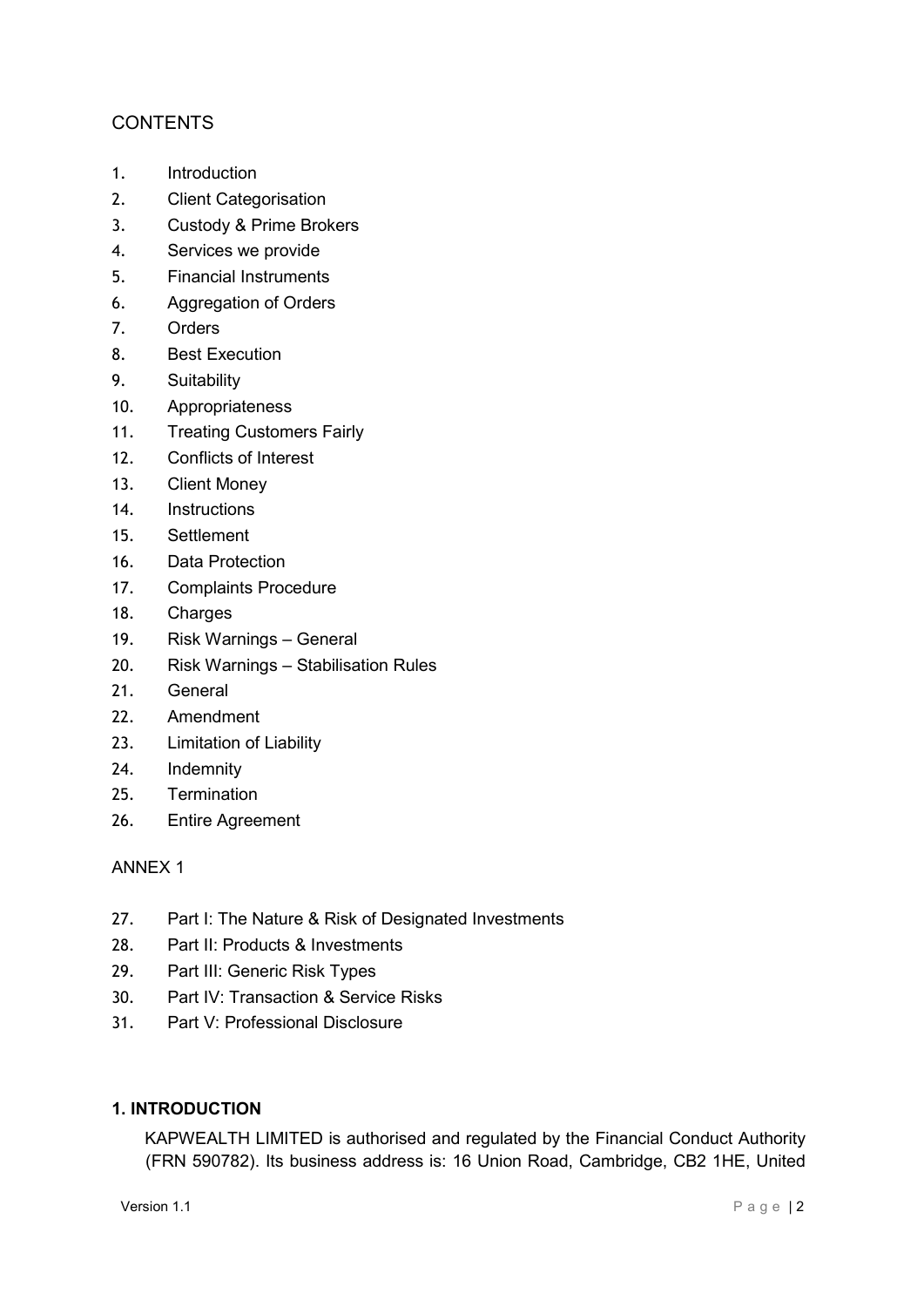Trading address is: C/O Jellyfish Ltd, Kapwealth, 28th Floor, The Shard, 32 London Bridge Street, London, SE1 9SG, United Kingdom.

This document contains details of the investment services which KAPWEALTH LIMITED shall provide you with in accordance with the Account Opening Form, and it sets out the obligations and rights applying between us and you. If there is anything you do not understand or do not agree with, please contact your broker at KAPWEALTH LIMITED or speak to our Compliance Officer immediately, or alternatively, seek independent advice from an appropriately qualified advisor.

These Terms and Conditions constitute the formation of a contract between you and KAPWEALTH LIMITED whereby we will arrange for transactions to be executed on your behalf via a custodian or prime broker. These Terms of Business will come into effect on the date that we receive your correctly completed Account Opening Form and the requisite Identification documents. Other services are available and are subject to additional Terms and Conditions. By accepting these terms, you confirm that:

- a. KAPWEALTH LIMITED may arrange for a pre-agreed prime broker/custodian to provide you with settlement, safe custody, nominee and associated services;
- b. KAPWEALTH LIMITED may transmit your instructions to this custodian/prime broker; and
- c. you agree to be bound by our obligations to the prime broker/custodian and that you must abide to their terms of business including Anti Money Laundering requirements.
- d. You hereby acknowledge and consent that ANY and ALL information that you provide to the prime broker /custodian will also be shared with KAPWEALTH LIMITED. e.

1.1 These Terms and Conditions and all transactions are subject to Applicable Regulations. The term 'Applicable Regulations' means:

- a. the rules of the Financial Conduct Authority ("FCA") including the Handbook issued by the FCA ("FCA Rules") or any other rules of a relevant regulatory authority;
- b. the rules of a relevant stock or investment exchange; and
- c. all other applicable laws, rules and regulations as in force from time to time.
- d. "Kapwealth" and/or "we" shall mean KAPWEALTH LIMITED unless clearly intended otherwise

This means that:

- (i) if there is any conflict between these Terms and Conditions and any Applicable Regulations, the latter will prevail;
- (ii) nothing in these Terms and Conditions shall exclude or restrict any obligation which we have to you under any Applicable Regulations;
- (iii)we may take or omit to take any action we consider necessary to ensure compliance with any Applicable Regulations; and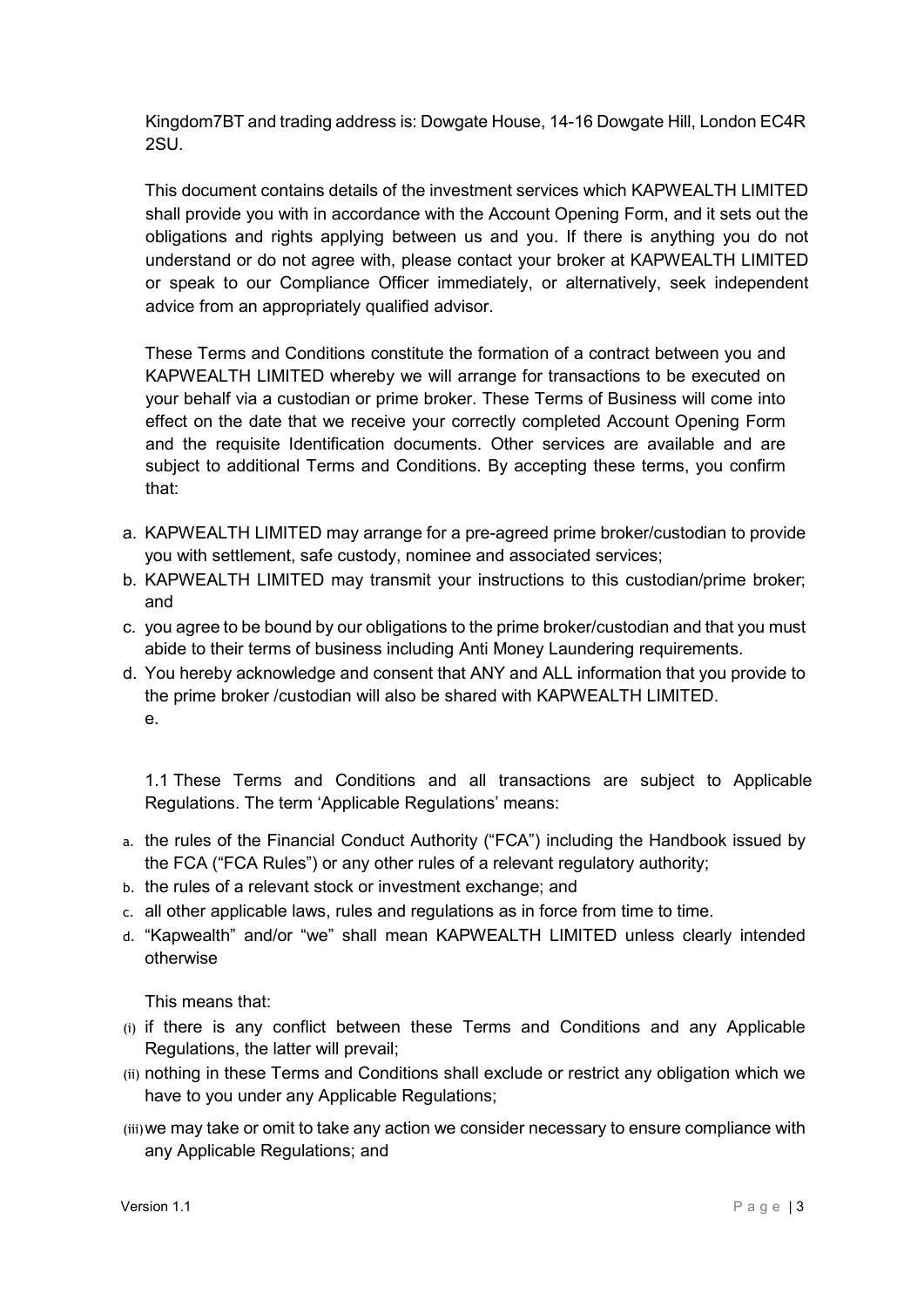$(iv)$  such actions that we take or omit to take for the purposes of compliance with any Applicable Regulations shall not render us or any of our directors, officers, employees or agents liable to you.

1.2 You should be aware that we are required to co-operate with the Financial Conduct Authority (FCA) and other regulatory authorities in their dealing and any other enquiries. This may involve reporting or disclosing to such authorities relevant information in respect of dealings in securities, including the identity of our clients. In particular, the Money Laundering Regulations 2007 and related legislation require certain reporting and disclosure obligations.

1.3 We are a participant in the Financial Services Compensation Scheme. Under the Financial Services Compensation Scheme individuals and small businesses that have lost money through the default of an investment firm may qualify for compensation. The maximum level of compensation is £85,000 per person per firm for claim.

Further information on the Financial Services Compensation Scheme can be obtained from the:

Financial Services Compensation Scheme 10th Floor Beaufort House

15 St Botolph Street London EC3A 7QU [www.fscs.org.uk](http://www.fscs.org.uk/)

## **2. CLIENT CATEGORISATION**

On the basis of the information that you have supplied to us, we have categorised you as a Retail Client for the purpose of FCA rules. This categorisation provides you with the highest level of protection available to you under those rules. If you are acting as agent for someone else, we will treat you alone as our customer for the purposes of FCA rules and you will be liable to us in respect of all transactions conducted by you on behalf of that person. If we have categorised you as professional or eligible counterparty, we will inform you. These Standard Terms will still apply, except for those specifically for Retail Client and those contradictory to the regulatory requirements for professional clients and eligible counterparties.

#### **3. PRIME BROKER/CUSTODY**

We offer Private Clients through various Prime Brokers/Custodians, segregated Execution Only or discretionary managed services and will arrange for transactions to be entered into on your behalf by the agreed Prime Broker/Custodian. Any transactions are governed by the Prime Broker/Custodian under their Customer Agreement ("CA").

The CA sets out the terms upon which the Prime Broker/Custodian will execute transactions for the purposes of trading accounts held with them, and provide safe custody, settlement, nominee and associated services. All Prime Brokers/Custodians that KAPWEALTH LIMITED provide are authorised and regulated by the Financial Conduct Authority (FCA).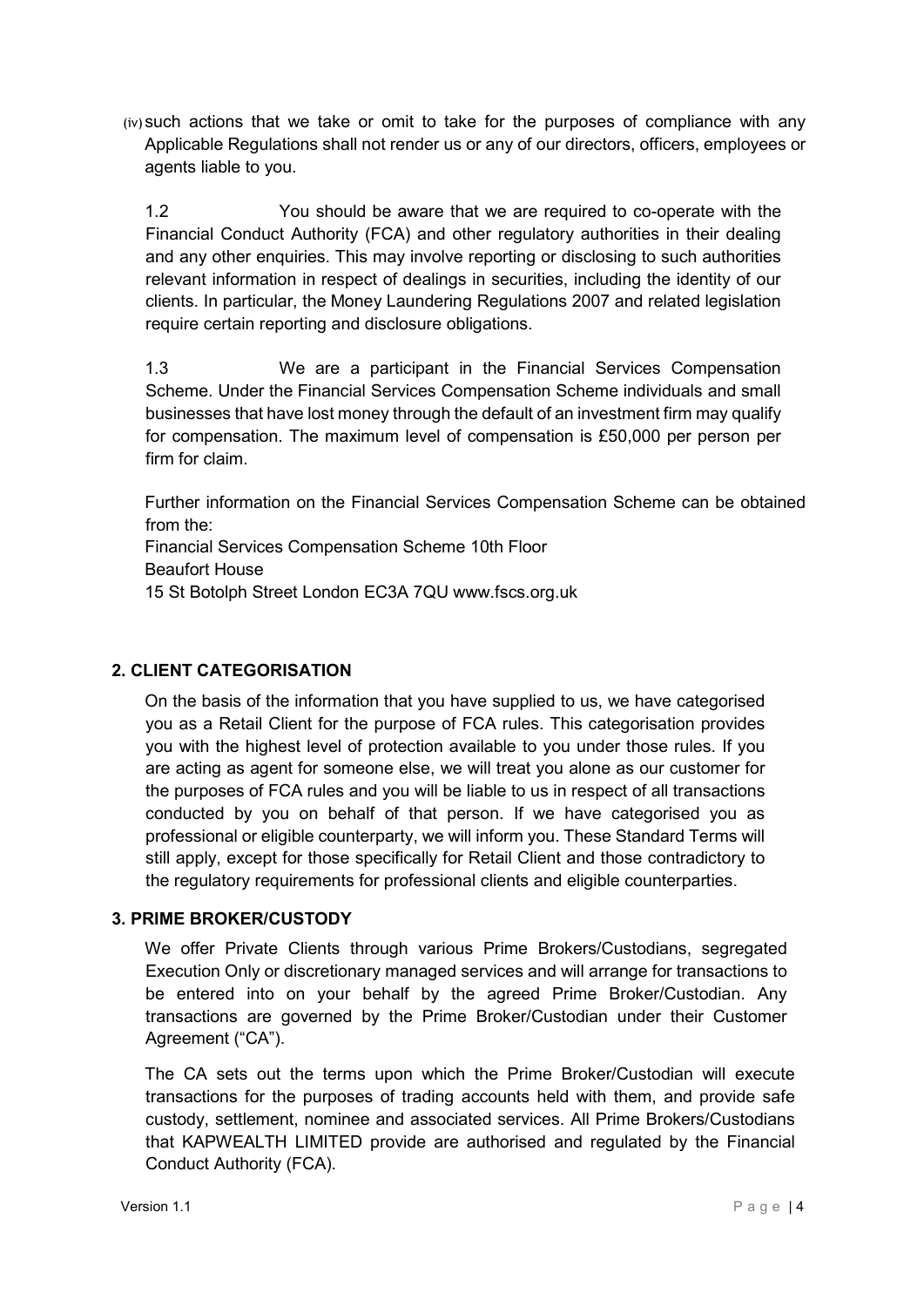#### **4. SERVICES WE PROVIDE**

#### 4.1. Execution Only

If you are designated as an execution-only client or if you have not supplied us with sufficient information (either orally or in writing) about your investment objectives, financial circumstances and the degree of risk you are prepared to accept or when, even though you have previously supplied us with information, we may reasonably believe that you are not expecting us to advise you about the merits of a particular transaction in a "non-complex" financial instrument, then we will not make any personal or product investment recommendations. Nothing in our literature or in these Terms & Conditions should be treated as a solicitation or recommendation to buy, sell or maintain any product.

We will action all instructions on an 'execution-only' basis. This means that we are only able to act on the instructions that you provide. We cannot give you advice about what instructions you should give us. You are responsible for the investment decisions that you make when you engage our services as an execution-only customer. We do not accept responsibility on a continuing basis for advising you on the composition of your portfolio.

If you have requested execution-only services in "complex" financial instruments, we are required to assess whether it is appropriate for you to deal in each of the specific "complex" instruments. We may, therefore, request additional information relating to your experience and knowledge of trading the "complex" instrument(s) to assist us in assessing whether you understand the risks associated with dealing in them, in accordance with FCA rules. If, upon reviewing the information provided, we consider that dealing in the "complex" financial instrument(s) is not appropriate for you, we shall inform you of same. If you still wish us to proceed with the transaction, we may do so at our absolute discretion.

### 4.2 Discretionary Management

You grant the Manager full discretionary authority, without prior reference to you, to enter into any kind of transactions for your account in accordance with your risk profile, investment objectives and investment time horizon. Management of your account will accordingly be based on the information that you provide. You may not instruct us to buy or sell specific investments to be held within your discretionary portfolio, however we will take into account at the offset any investment restrictions you wish to impose i.e. ethical beliefs.

You will receive statements showing the investments held and transactions executed within your investment portfolio every six months, unless you notify us that you would prefer to receive statement every three months. In addition, you will have access to your portfolio online. We will provide a relevant benchmark dependent on your investment objective and risk appetite this will be discussed with you at the offset.

We may execute transactions in the following types of investments: Securities in companies; Securities in exchange traded funds; Debt instruments issued by a government, public agency or municipal body; Securities in authorised unit trusts, investment companies with variable capital authorised contractual schemes and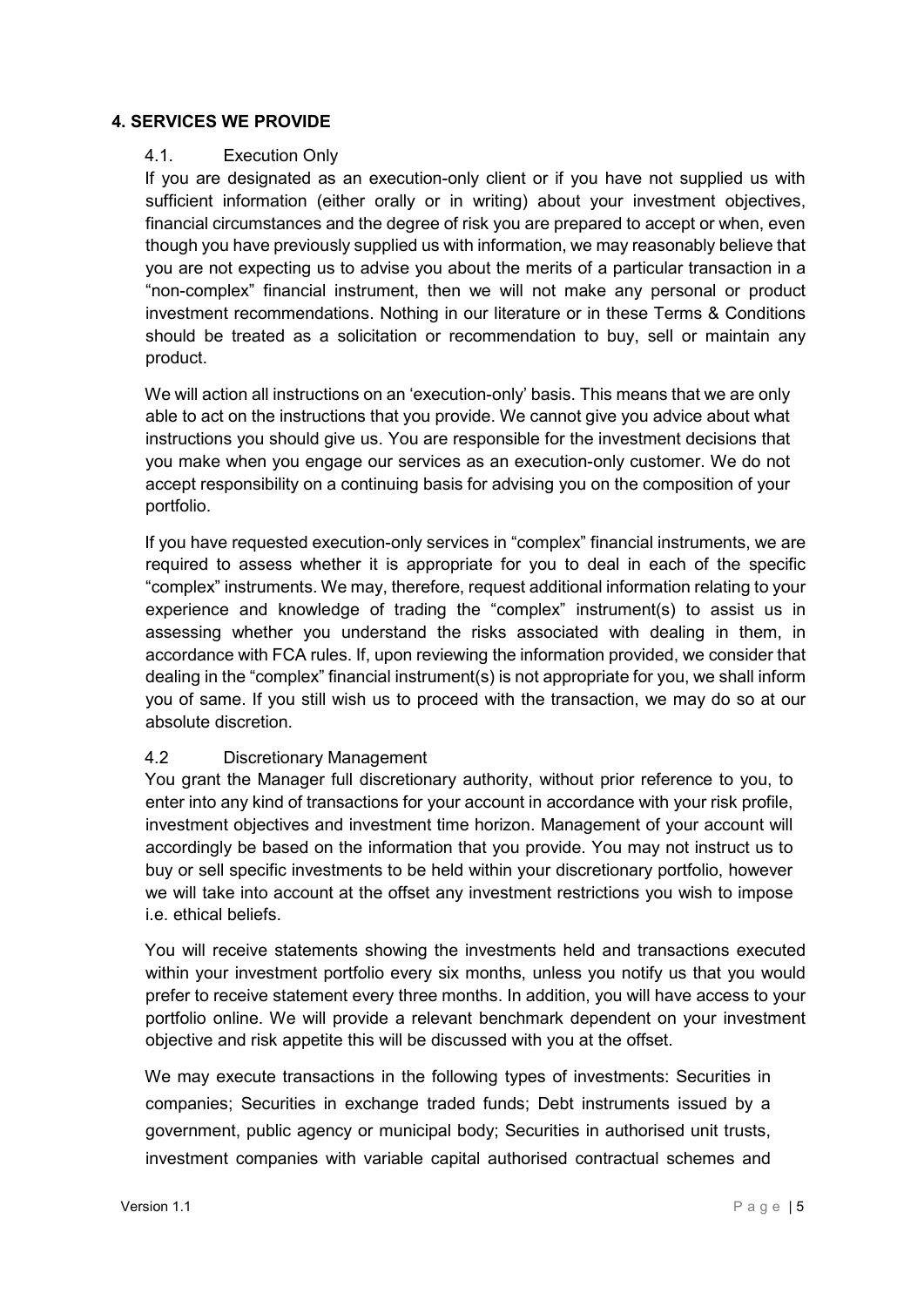overseas recognised schemes; derivative instruments such as stock Options and Futures Contracts, FX and CFDs.

## **5. FINANCIAL INSTRUMENTS**

We may arrange transactions on your behalf in the following investments:

- (a)shares in Global companies;
- (b)debenture stock, loan stock, bonds, notes, certificates of deposit, commercial paper or other debt instruments including government, public agency, municipal and corporate issues;
- (c) warrants to subscribe for investments falling within (a) or (b) above;
- (d)depository receipts or other types of instruments relating to investments falling within (a), (b) or (c) above;
- (e)Options on investments falling within (a), (b) or (c) above provided the related transaction has no contingent liability;
- (f) Options on investments falling within (a), (b) or (c) including options on an option;
- (g)Futures on investments falling within (a), (b) or (c) above;
- (h)Units in unit trusts, mutual funds and similar schemes ('mutual funds'); and
- (i) Investments, which are similar or related to any of these investments; and
- (j) Contracts for Difference (CFDs)

## **6. AGGREGATION OF ORDERS**

We may aggregate your orders with the orders of other clients, associated companies or persons connected with us. We will do so only when we reasonably believe that it is unlikely that the aggregation of orders and transactions will work overall to the disadvantage of any client whose order is to be aggregated (e.g. when the automatic entry of single orders results in an aggregated order being executed).

Aggregated orders and transactions will be allocated in accordance with our order allocation policy, which provides for fair allocation of orders. You acknowledge that aggregation of orders may work to your disadvantage in relation to a particular order.

## **7. ORDERS & ONLINE TRADING FACILITY**

When purchasing units in a regulated collective investment scheme, you will have no rights under the FCA rules to cancel the transaction.

7.1 Once an order is accepted by us, your order is irrevocable, unless prior to execution of a particular order, you receive confirmation from us of any amendment or cancellation of your order.

7.2 We may, at our discretion, decline to accept any order or instruction from you or instigate certain conditions prior to proceeding with your order.

All contract notes, confirmations and other notices or communications under these Terms will be dispatch transmitted to you at the address shown in our records, or sent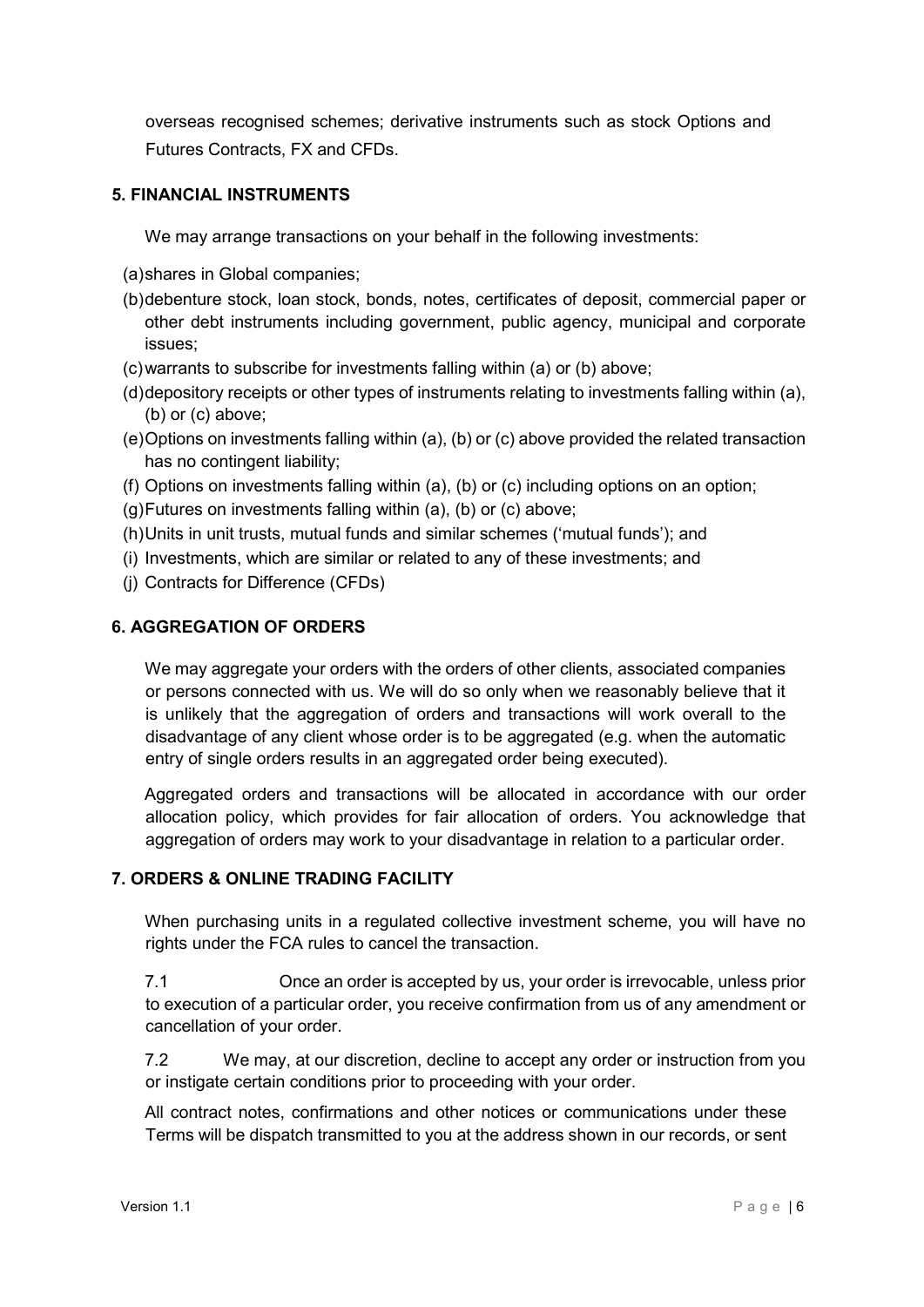by email if so requested, and shall be conclusive and binding on you unless objection in writing is received by us within one business day from receipt by you.

7.3 We, KAPWEALTH LIMITED an associate or our respective employees may communicate an unsolicited real time communication to you where we consider this to be appropriate. You agree that we may make such a communication.

7.4 When we accept your order, we will use reasonable endeavours to carry it out. However, we will not be liable for any loss or expense which you incur if we are unable to carry out an order for any reason (other than our negligence) or there is a delay or change in market conditions before the transaction is completed.

7.5 Where there is more than one person who is party to a joint account under these Terms any instruction, notice, demand, acknowledgement or request may be given by any one of you and any such communication will be treated as binding on the other(s). If you give us conflicting instructions, we will not have to act on them. Any notice given by us under these Terms to any participant in a joint account will be deemed to be notice to each person interested in the account. If you are a party to a joint account, your liability will be joint and several. On the death of an individual or dissolution (if applicable) of any one of you, we may treat the survivor(s) as the only person(s) entitled to your money and investments.

7.6 If you place a stop loss order and are stopped out incurring a loss, you must cover the shortfall on your account within one business day or within such other time as we may agree with you in writing.

7.7 Should quoting and/or execution errors occur due to a typographical error or other obvious mistake in a quote or indication, we will not be liable for the resulting errors in your account balances. In the event of a quoting and/or execution error, we reserve the right to cancel orders, reverse transactions, close positions and make any necessary corrections or adjustments on the account involved. Any dispute arising from such quoting or execution errors will be resolved by us at our absolute discretion.

7.8 To use our website, online trading platform and account review facility (collectively, the Online Facility) you will need to request a username and password (Access Code) allocated by us. You will need to provide the Access Code each time you wish to use the Online Facility which will identify you to us. The use of your Access Code will be deemed by us to be use of the Online Facility by you or with your knowledge and consent. You can use the Online Facility either through your computer or mobile phone.

7.9 In relation to the Online Facility Access Code, you acknowledge and undertake that:

- I. You will be responsible for the confidentiality and use of your Access Code;
- II. You will change your password regularly;
- III. other than with our prior written consent, you will not disclose your Access Code to other persons for any purpose whatsoever;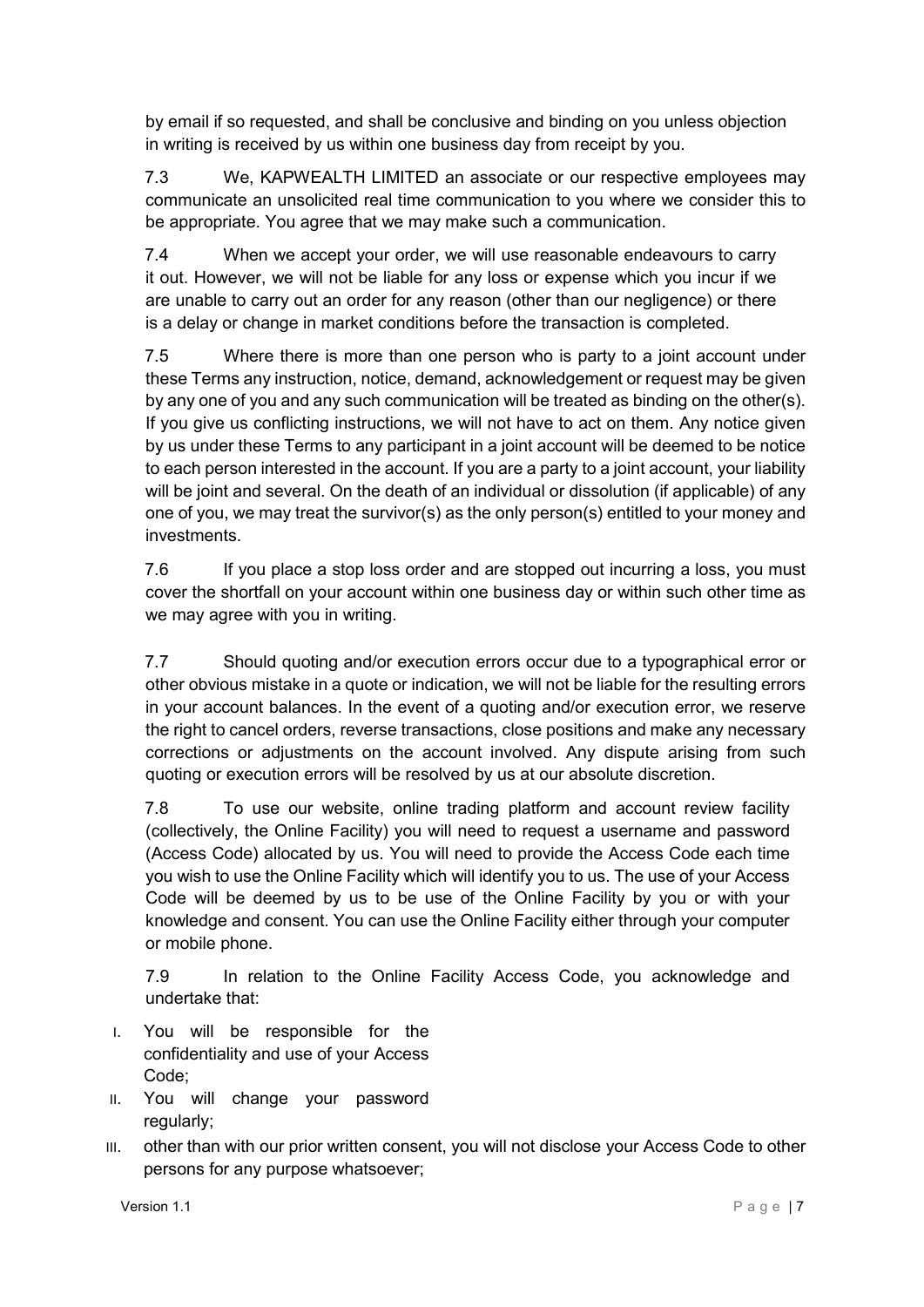- IV. without limiting the generality of clause 4, we may rely on all instructions, orders and other communications entered using your Access Code, and you will be bound by any transaction entered into or expense incurred on your behalf in reliance on such instructions, orders and other communications; and
- V. you will immediately notify us on the number provided on our website if you become aware of the loss, theft or disclosure to any third party or of any unauthorised use of your Access Code.

7.10 You acknowledge that the Online Facility is provided for use only by you or by others you have permitted to use the Online Facility on your behalf.

7.11 If you tell us or we believe that your Access Code is being used without your knowledge by unauthorised persons or has been disclosed by you to other persons without our consent, we may without prior notice suspend or terminate your right to use the Online Facility.

7.12 We may at our absolute discretion introduce and require additional levels of user identification including but not limited to scratch lists and/or secure-ID.

7.13 You shall be solely responsible for providing and maintaining any equipment you use to access the Online Facility and for making all appropriate arrangements with any telecommunications suppliers or, where access to the Online Facility is provided through a third-party server, any such third party, necessary in order to obtain access to the Online Facility.

Neither we nor any company maintaining, operating, owning, licensing, or providing services to us in connection with, the Online Facility (Service Provider) makes any representation or warranty as to the availability, utility, suitability or otherwise of any such equipment or arrangements.

Since we do not control signal power, its reception or routing via the internet, configuration of your equipment or that of any third party or the reliability of its connection, we cannot be responsible for communication failures, distortions or delays when you are accessing the Online Facility via the internet.

Without limiting the generality of clause 14, the Online Facility is provided "as is" and neither us nor any of our directors, officers, employees, agents (collectively Associates) or Service Providers makes any representations or warranties of any kind whatsoever regarding;

- I. the availability, currency, accuracy or completeness of the Online Facility,
- II. the results to be obtained by you or anyone else from the use of the Online Facility, and;
- III. any third-party content accessible on or through the Online Facility.

7.14 Internet connectivity delays and price feed errors sometimes create a situation where the prices displayed on the Online Facility do not accurately reflect the then prevailing market rates. In the event of such delays and errors, we reserve the right to cancel orders, reverse transactions, close positions and make any necessary corrections or adjustments on the account involved.

7.15 You will not use, or allow the use of, the Online Facility: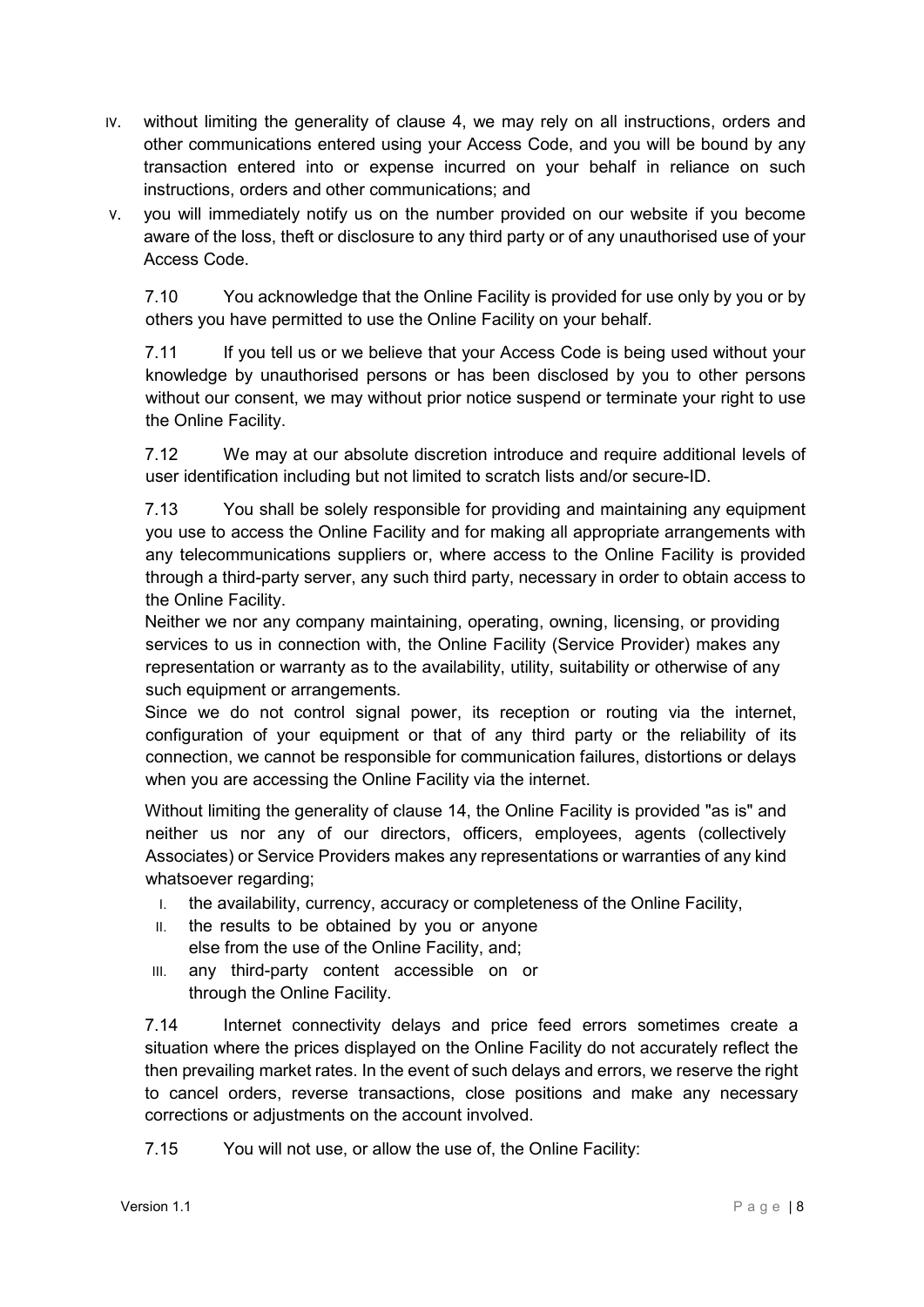- I. in contravention of any laws (in any jurisdiction), regulations or the FCA Rules (including the rules on market abuse) or any other regulatory authorities to which you may be subject;
- II. in any way (including, without limitation, posting information on the Online Facility where this facility is available) which is defamatory, obscene, abusive, indecent or menacing or which infringes any intellectual property rights or breaches obligations of confidence or which is otherwise illegal or unlawful;
- III. to introduce a software virus or other disruptive program or do any act which would cause the Online Facility to become unavailable for use by others;
- IV. to solicit or encourage other internet websites to frame or hypertext link direct to the Online Facility without our prior written consent; or V. in any way which is not authorised by us or is in breach of the Agreement.

7.16 We do not permit the practice of arbitrage or otherwise taking advantage of internet delays, using the Online Facility or any other manipulative or abusive behaviour (such as the dissemination of false or misleading market information through media, including the internet, or by any other means with the intention of moving the price of a security, a derivative contract or the underlying asset).

7.17 We regularly publish on our website updates of the system, features available to clients as well as information, declarations and warnings related to our services. We may also send newsletters from time to time related to this information to your email address.

7.18 You undertake to read any such communications on receipt and regularly familiarise yourself with this information, declarations and warnings and to inform us immediately of any disagreement with any such information.

7.19 You consent to communications being made via electronic media. If you no longer wish to communicate via electronic media, you must notify us and revoke this consent in writing. If you do not wish to communicate via electronic media at all, you must inform us of your wishes when completing the Account Opening Form. Communications sent through the Online Facility or by electronic media shall be treated as satisfying any legal requirement that a communication should be signed and in writing, to the extent permitted by applicable law.

## **8. BEST EXECUTION POLICY**

KAPWEALTH LIMITED is required to put in place an order execution policy and to take all reasonable steps to obtain the best possible result (or "best execution") on behalf of Retail and Professional Clients, either when executing client orders or receiving and transmitting orders for execution. We are also required to provide a summary to Retail and Professional Clients of our order execution policy and obtain your consent to such policy. Requests for further information should be directed to our Compliance Department.

Our order execution policy applies only to Retail and Professional Clients and to Financial Instruments, as defined by MiFID. The order execution policy applies where we carry out Retail and Professional Client orders in such Financial Instruments, whether by executing such orders "on a client's behalf", or transmitting them to a third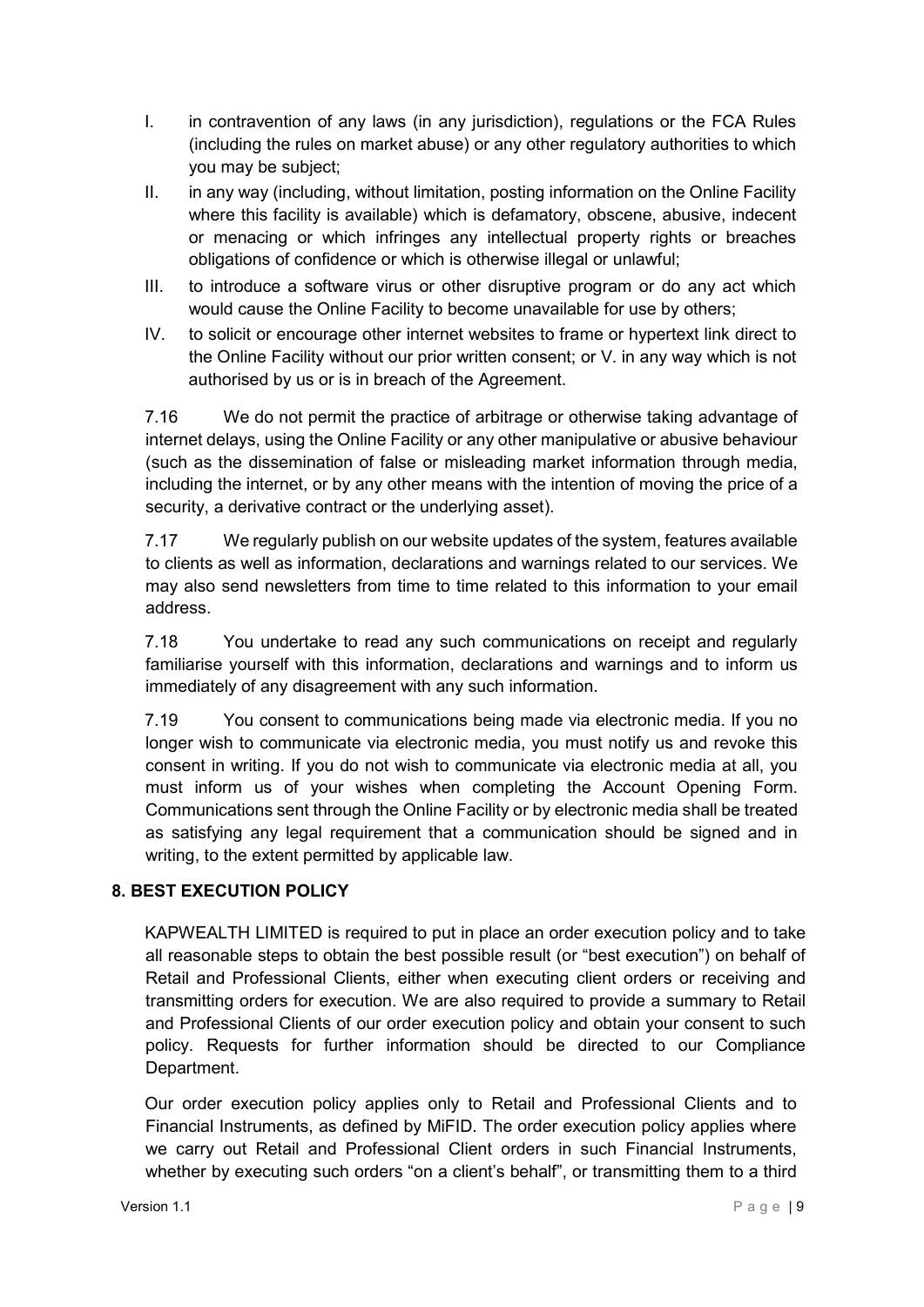party firm for execution. We will be executing orders "on your behalf" where you legitimately rely on us to protect your interests in relation to the pricing or other aspects of the transaction that may be affected by how we execute the order.

*For example, this will be the case when we:* 

- execute your order by dealing as agent;
- pass on (i.e. transmit) at our discretion to another broker or dealer ("third party") for execution; and
- 'work' an order on your behalf.

Please be aware that we may not be executing orders on your behalf (and so will not owe best execution) where we publish a quote or provide a quote on request and you transact with us on the basis of that quote.

8.1 Order execution - Subject to any specific instructions that may be given by you, when executing orders on your behalf we will take all reasonable steps to obtain the best possible result for you taking into account the execution factors listed below. We will determine the relative importance of the execution factors by using our commercial judgement and experience in light of market information available and taking into account the execution criteria.

8.2 Execution factors - The execution factors that will be taken into account are: price; costs; speed; likelihood of execution and settlement; size and nature or any other consideration relevant to the execution of the order. The priority of the execution factors may vary, depending on your classification:

(i) If you are a Retail Client, the best possible result will be determined in terms of the total consideration, representing the price of the Financial Instrument and the costs related to execution. Speed, likelihood of execution and settlement, the size and nature of the order, market impact and any other implicit transaction costs will be given precedence over the immediate price and cost consideration only insofar as they are instrumental in delivering the best possible result in terms of the total consideration to you.

(ii) If you are a Professional Client, price will ordinarily merit a high relative importance in obtaining the best possible result. However, in some circumstances, for some clients, orders, Financial Instruments or markets, we may appropriately determine that other execution factors are more important than price in obtaining the best possible execution result.

8.3 Execution criteria - The execution criteria that will be taken into account are the characteristics of:

- I. the client;
- II. the order;
- III. the Financial Instruments that are the subject of that order; and
- IV. the Execution Venues to which that order can be directed.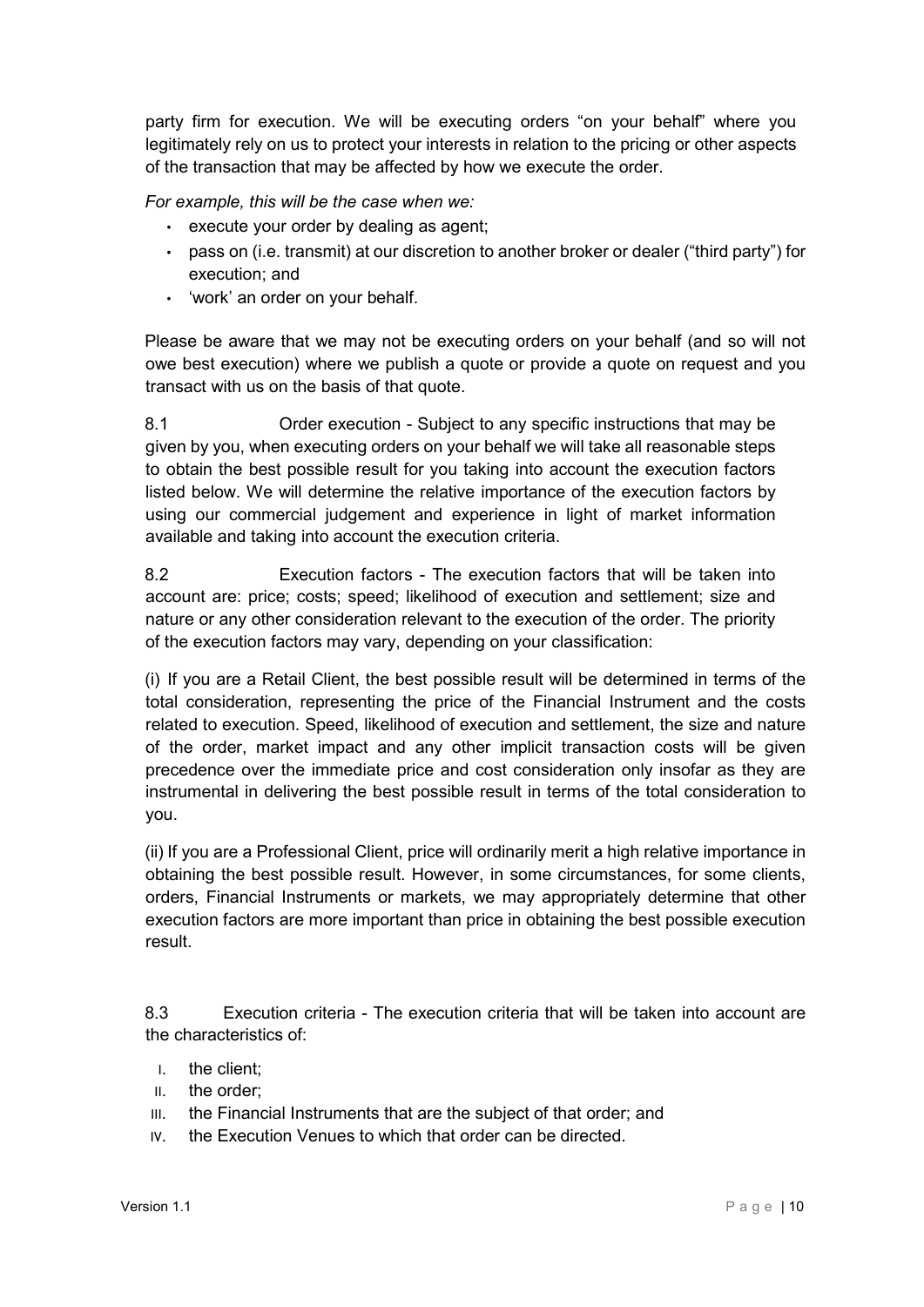8.4 Execution Venues – A list of the Execution Venues used by us is set out below. This list of Execution Venues comprises those Execution Venues on which we place significant reliance. We reserve the right to use other Execution Venues which we deem appropriate in accordance with our order execution policy and may add or remove any Execution Venues from this list. We will regularly assess the Execution Venues available in respect of any Financial Instruments that we trade to identify those that will enable us, on a consistent basis, to obtain the best possible result when executing orders. The list of Execution Venues will then be updated, where necessary, following such assessment.

You should refer t[o](http://www.kapsecure.com/) [www.Kapwealth.com](http://www.kapwealth.com/) [fr](http://www.kapsecure.com/)om time to time for the current list of Execution Venues. You will not be notified separately of any changes to these venues.

When carrying out your orders, we place significant reliance on the following Execution Venues;

- I. Member firms of the Stock Exchange PLUS Markets;
- II. Member firms of overseas stock exchanges;
- III. Other UK and overseas Execution Venues that we deem appropriate and that accord with our order execution policy.

Where applicable, we will take steps so that we do not structure or charge our commissions in such a way as to discriminate unfairly between Execution Venues.

#### Selecting an Execution Venue

Subject to the above and to any specific instructions that may be given by you in order to select an Execution Venue for an order we will use the following methodology:

- (i) When carrying out orders on a Regulated Market or a Multilateral Trading Facility (MTF), we will select the Execution Venue that we consider the most appropriate. The Execution Venue may be the Regulated Market or MTF itself, or a member firm of the Regulated Market or MTF.
- (ii) For a Financial Instrument admitted to trading on a Regulated Market or MTF, where we believe that we can trade to your advantage or at no disadvantage to you, we may transmit an order to, or execute an order on, an Execution Venue that is outside a Regulated Market or MTF.
- (iii)For a Financial Instrument not admitted to trading on a Regulated Market or MTF, we will select the Execution Venue that we consider the most appropriate.

Some Financial Instruments may have only one possible Execution Venue. In carrying out an order on your behalf in such circumstances, it will be assumed that we have achieved best execution.

8.5 Methods of execution - Subject to any specific instructions that may be given by you, we will carry out an order by one of the following methods or combination of methods:

i On a Regulated Market or MTF by: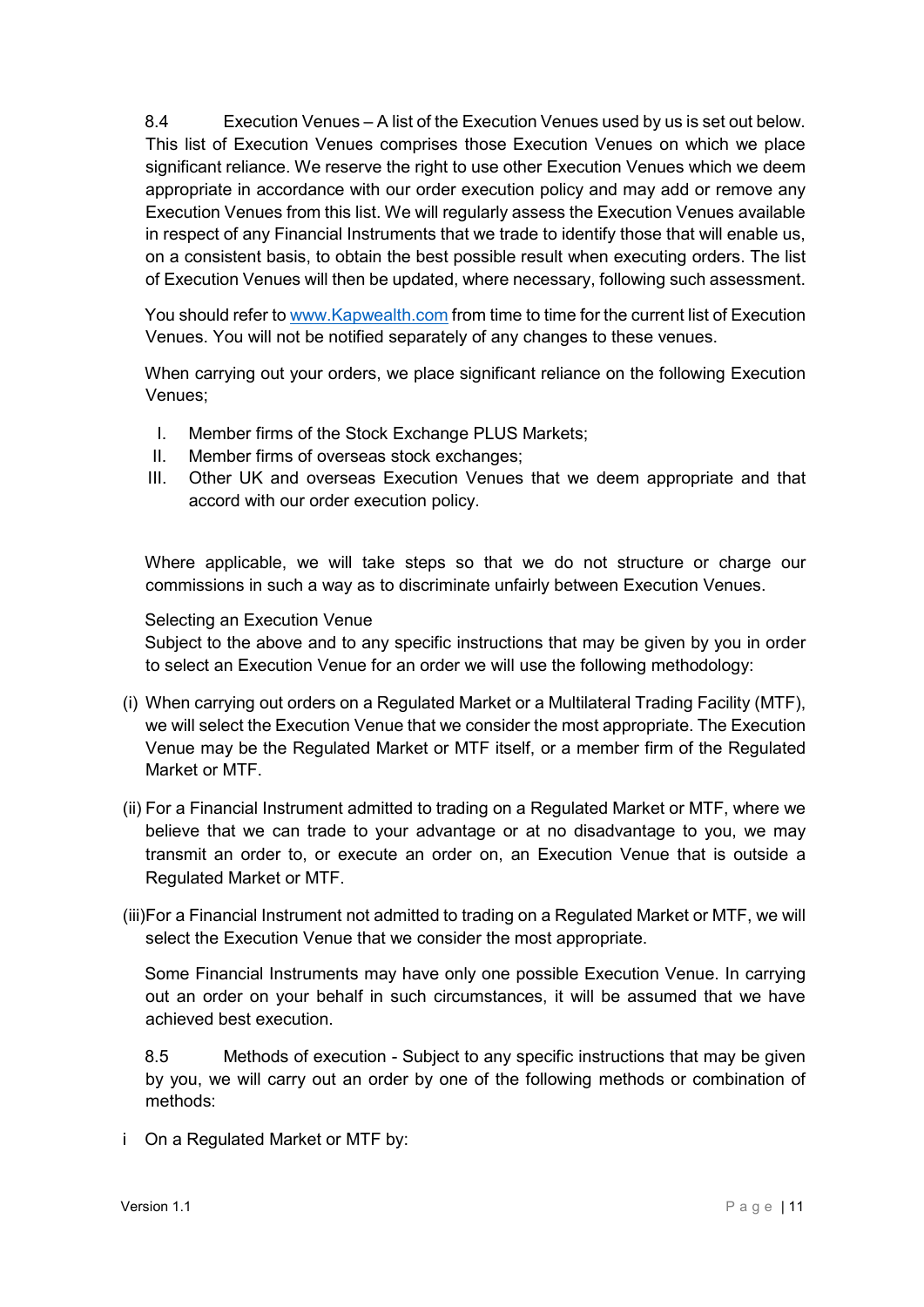- (a) executing your order directly on a Regulated Market or MTF or, where we are not a direct member of the relevant Regulated Market or MTF, with a third party participant with whom we have entered into an agreement for handling orders for that Regulated Market or MTF; or
- (b) executing your order with, or transmitting it for execution to, a liquidity provider that forms part of a Regulated Market or MTF; or
- (c) executing your order with a matching order from another client under the rules of a Regulated Market or MTF; and/or (d) acting ourselves as the Execution Venue.
- ii Where we have obtained your prior express consent, outside a Regulated Market or MTF by:

(a) executing your order with, or transmitting it for execution to, a liquidity provider that is not part of a Regulated Market or MTF; (b) executing the order with a matching order from another client outside the rules of a Regulated Market or MTF; and/or (c) acting ourselves as the Execution Venue.

(iii) In respect of a Financial Instrument not admitted to trading on a Regulated Market or MTF, we will carry out your order in the manner that we consider the most appropriate.

8.6 Specific client instructions - Where you give us a specific instruction as to the execution of an order, we will execute the order in accordance with those specific instructions. Where your instructions relate to only part of the order, we will continue to apply our order execution policy to those aspects of the order not covered by your specific instructions.

You should be aware that providing specific instructions to us in relation to the execution of a particular order may prevent us from taking the steps set out in our order execution policy to obtain the best possible result in respect of the elements covered by those instructions. We reserve the right to refuse specific instructions from you regarding the execution of your order, where in our opinion such instructions are not practicable or may be contrary to your best interests.

8.7 Publishing unexecuted Limit Orders - It may not always be possible to execute Limit Orders under the prevailing market conditions. We would then be required to make such orders public ahead of execution, unless you agree that we need not do so. We believe that it is in your best interests if we exercise our discretion as to whether or not we make such orders public, taking into account what we believe to be your best interests. Where you place a Limit Order with us that is not immediately executed, unless we believe that it would be in your best interest to do so, or you expressly request otherwise, we will not publish your unexecuted Limit Order during the period that it remains unexecuted.

8.8 Reception and transmission of orders - Subject to any specific instructions that may be given by you, we may transmit an order that we receive from you to an associate or other external entity, such as: a third party broker, for execution. In doing so, we must act in your best interests.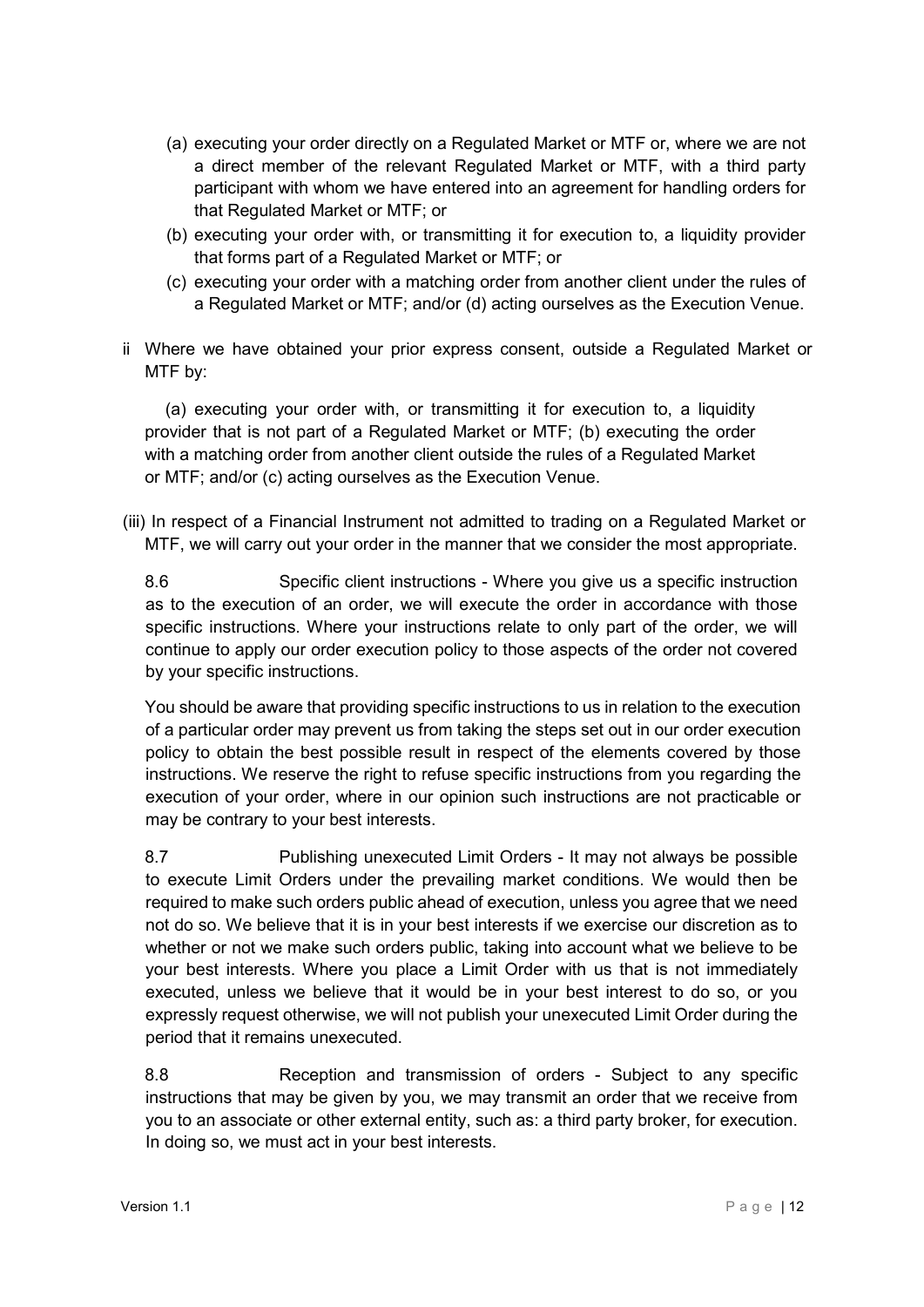8.9 Monitoring and reviewing - We will monitor compliance with our order execution policy. We will review our order execution arrangements and policy regularly and whenever a material change occurs that affects our ability to continue to obtain the best possible result for our clients. We will notify you of any material changes to our execution arrangements, including our Execution Venues or our order execution policy by posting updates o[n](http://www.kapsecure.com/) [www.Kapwealth.comm](http://www.kapsecure.com/)

You will not be notified separately of any changes.

You may request that we demonstrate that we have carried out your orders in accordance with our execution policy.

8.10 Consent - We are required by the Rules of the FCA to obtain your prior consent to our order execution policy. You will be deemed to provide such consent when you first give an order after receipt of these Terms.

Special Consent - In order for us to achieve the best results for your orders when we execute them on your behalf, we may sometimes seek to place your orders with an Execution Venue other than a Regulated Market or MTF. However, for a Financial Instrument that is admitted to trading on a Regulated Market or MTF, we are required to obtain your prior express consent before we execute an order in such Financial Instrument outside a Regulated Market or MTF (save where no Regulated Market or MTF is included in the list of Execution Venues for that Financial Instrument). By signing the account opening document and agreeing to our terms thereby, you will be deemed to have provided such prior express consent.

8.11 Express Consent - We are required by the Rules of the FCA to obtain your express consent to exercise our discretion when deciding whether or not to publish any unexecuted Limit orders. By signing the account opening document and agreeing to our terms thereby, you will be deemed to have provided such express consent. If you wish, in respect of a particular unexecuted Limit Order, that we should publish that order ahead of its execution, you will need to include this request when placing your order with us.

## **9. SUITABILITY**

9.1 In providing a managed portfolio service or giving investment advice to you, we are required by the FCA to obtain the necessary information from you regarding your knowledge and experience in the investment field relevant to the specific type of investment or service provided to you, your financial situation and your investment objectives in order to assess the suitability of our advice and of the transactions to be entered into by us on your behalf. In particular, we must obtain from you such information as is necessary for us to understand the essential facts about you and have a reasonable basis for believing, giving due consideration to the nature and extent of the service provided, that the specific transactions to be recommended, or entered into in the course of managing:

a) meets your investment objectives;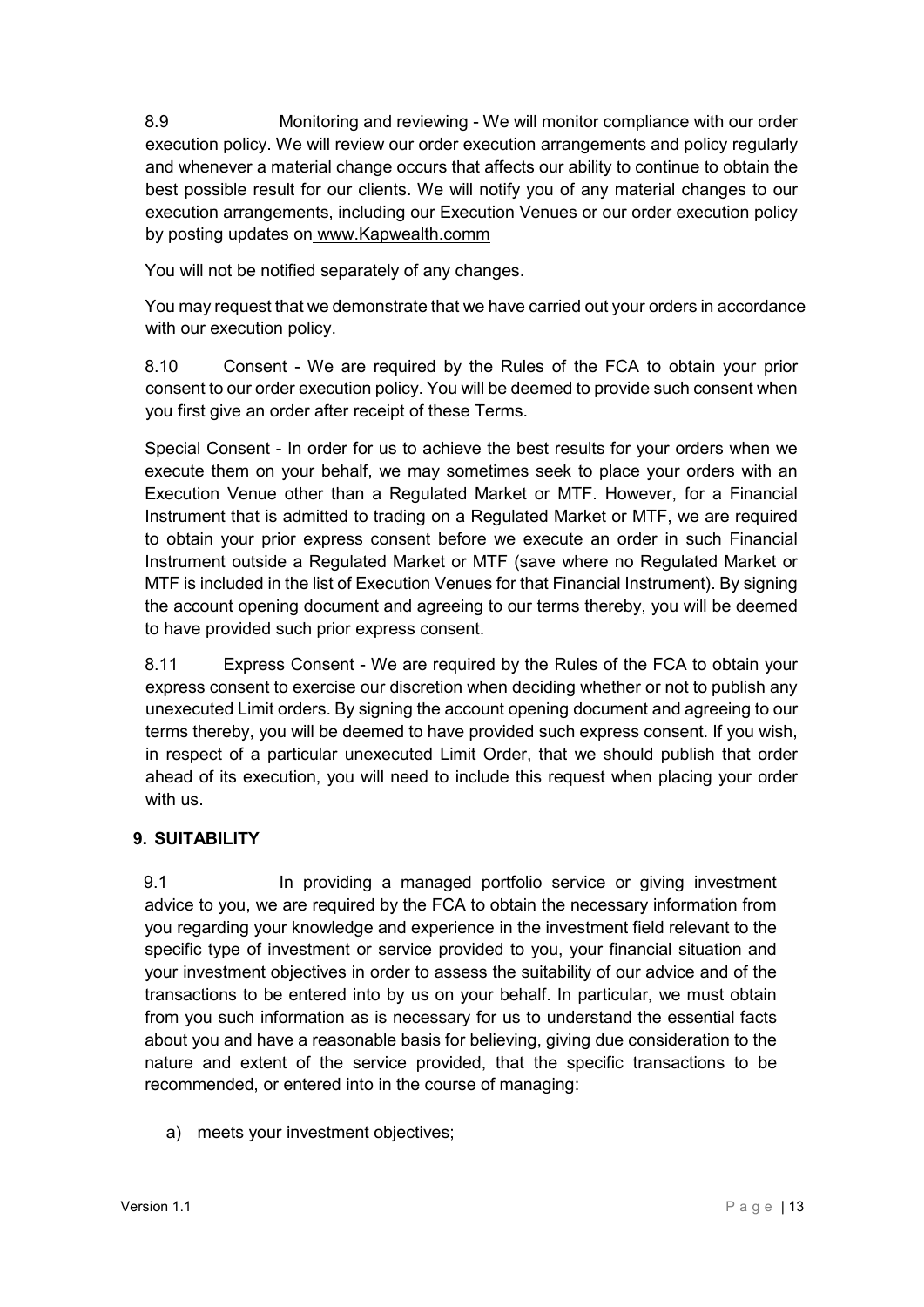- b) is such that you are able to financially bear any related investment risks consistent with your investment objectives; and
- c) is such that you have the necessary experience and knowledge in order to understand the risks involved in the transaction or in the management of your portfolio.

9.2 We are entitled to rely upon any information provided by you or by any other person with your authority unless we are aware that the information is manifestly out of date, inaccurate or incomplete. If you fail to provide any information requested by us, whether by reason of unwillingness or inability to provide such information or if you provide us with inaccurate information, we will not be able to provide you with investment advice or enter into any transactions on your behalf.

9.3 If we advise you that your proposed course of action is not suitable for you but you nevertheless wish to proceed with the transaction, we will only accept your order on an execution-only basis. In such circumstances, we will inform you at the time that we will execute your order on that basis. We may proceed with the transaction (subject to Applicable Regulations) even when you are acting contrary to our advice.

# **10. APPROPRIATENESS**

10.1 In providing services other than investment advice management, we may be subject to an obligation under Applicable Regulations to assess the appropriateness of the contemplated product or service for you by determining whether you have the necessary experience and knowledge in order to understand the risks involved in relation to the specific type of product or service offered or demanded. In such circumstances, where on the basis of information received we consider that the contemplated product or service is not appropriate for you, we will provide you with a warning to that effect.

10.2 If you elect not to provide information to enable us to assess appropriateness, or if you provide insufficient information regarding your knowledge and experience, we will provide you with a warning to the effect that this will not allow us to determine whether the envisaged service or product is appropriate for you.

10.3 Where we have provided a warning described above and you ask us to proceed with the transaction, you agree and acknowledge that we may proceed with the transaction.

10.4 *Please note,* however, that we will not advise you about the merits of a particular transaction if we reasonably believe that, when you give the order for that transaction, you are not expecting such advice and are dealing on an execution-only basis. Where the transaction relates to non-complex financial instruments such as shares, bonds and UCITS, we will inform you at the time that we will execute your order on that basis and we will not be required to ensure that the transaction is suitable or appropriate for you. Please note therefore, that you will not benefit from the protection of the relevant FCA Rules requiring us to assess the suitability or appropriateness of the transaction for you.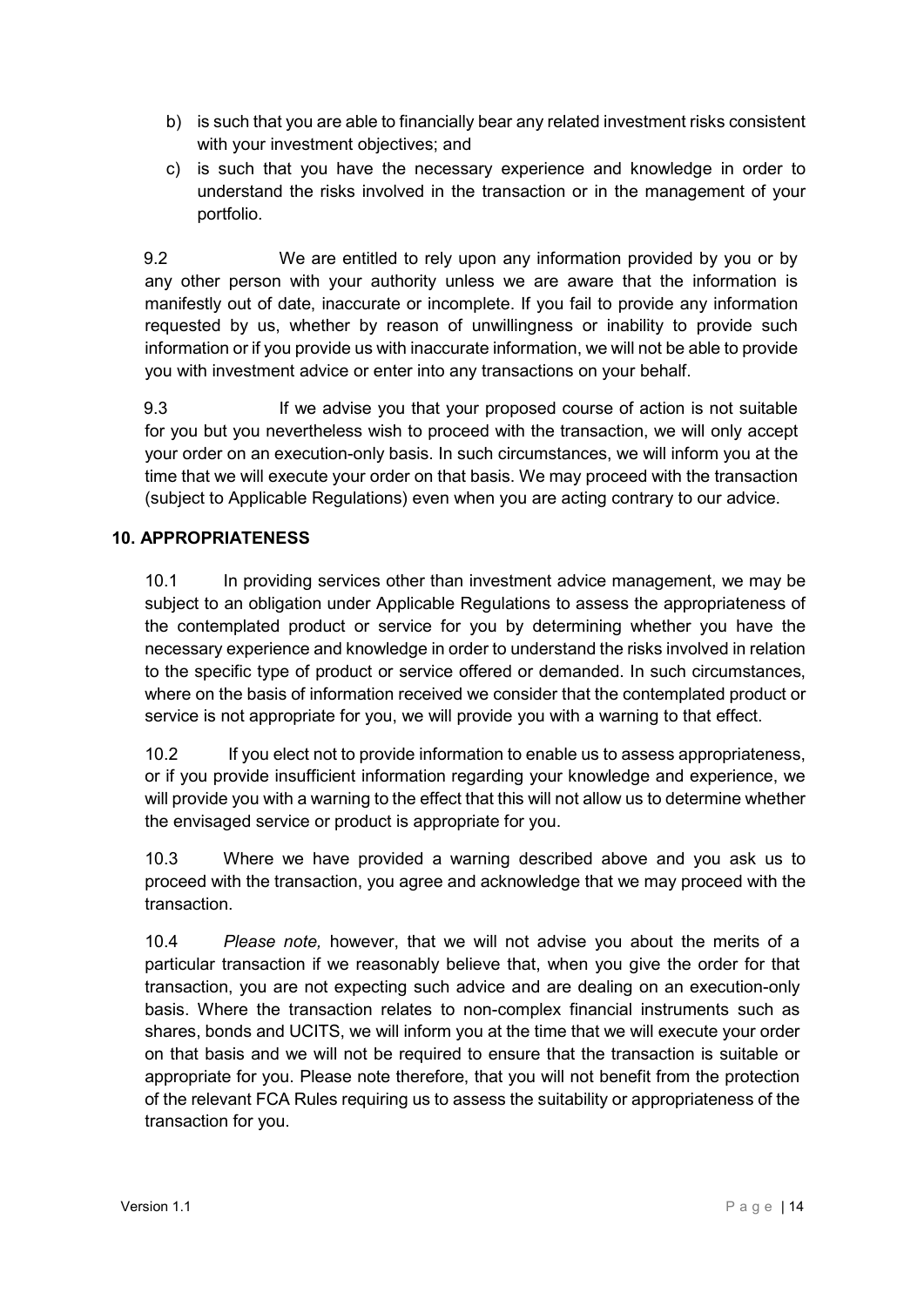In the event that we provide you with execution-only services in relation to complex financial instruments, we are required to ensure that the transaction is appropriate for you. Where you on your own initiative instruct us to buy or sell or otherwise deal in a particular instrument or investment, we can accept no liability for the suitability of any such action or as regards any instruments or investments so held. Other than the obligation that we may owe under the Applicable Regulations to ensure that the transaction is appropriate for you, we shall accept no responsibility or liability for the performance of, monitoring of, advising on or dealing with, such investments in your account. In particular, but without limitation, we will not be deemed to be in breach of any investment parameters operating on your account to the extent that they are caused by such holding and shall not be liable for any subsequent decision either to sell, retain, or otherwise deal in such instrument or investment.

10.5 Where required under the Applicable Regulations, certain key facts about our services and the costs of our services with regard to regulated collective investment schemes will be separately provided to you. If we, acting in an advisory capacity, arrange or recommend a transaction for you in a collective investment scheme, you agree that the key features documents and/or a simplified prospectus need not be provided. Please note that we do not provide any financial planning advice.

10.6 Your attention is drawn to the KAPWEALTH LIMITED Account Opening Form, which invites you to provide your investment objectives, your preferred level of risk and any restrictions you wish to impose. In the absence of any other instruction we will assume that your investment objective is to achieve a balance between income and capital growth, that you are prepared to accept a medium degree of risk and you have no investment restrictions. If you wish to amend your investment objectives or restrictions at any time you should contact us immediately in writing, and we will confirm our agreement to these amendments in writing. The amendment to your investment objectives or restrictions will not be effective until we confirm our agreement to the amendments in writing. If your financial circumstances or tax status should change it is important that you inform us immediately.

# **11. TREATING CUSTOMERS FAIRLY (TCF)**

11.1 Strategy and Behaviours - Treating Customers Fairly (TCF) is implicit to the KAPWEALTH LIMITED ethos of promoting trust. This method of transacting business is core to our culture and the way that our people behave and do business. In setting our commercial objectives we will fully take account of our principals of Treating Customers Fairly.

11.2 Product & Service Design - We will develop & market products and services based on a clear understanding of the requirements of the Clients. We will monitor market changes and we will respond accordingly to ensure the continued appropriateness of our products and services.

11.3 Customer Communication - We will provide information to customers about the benefits, risks and costs associated with our products and services to help them understand what they can reasonably expect.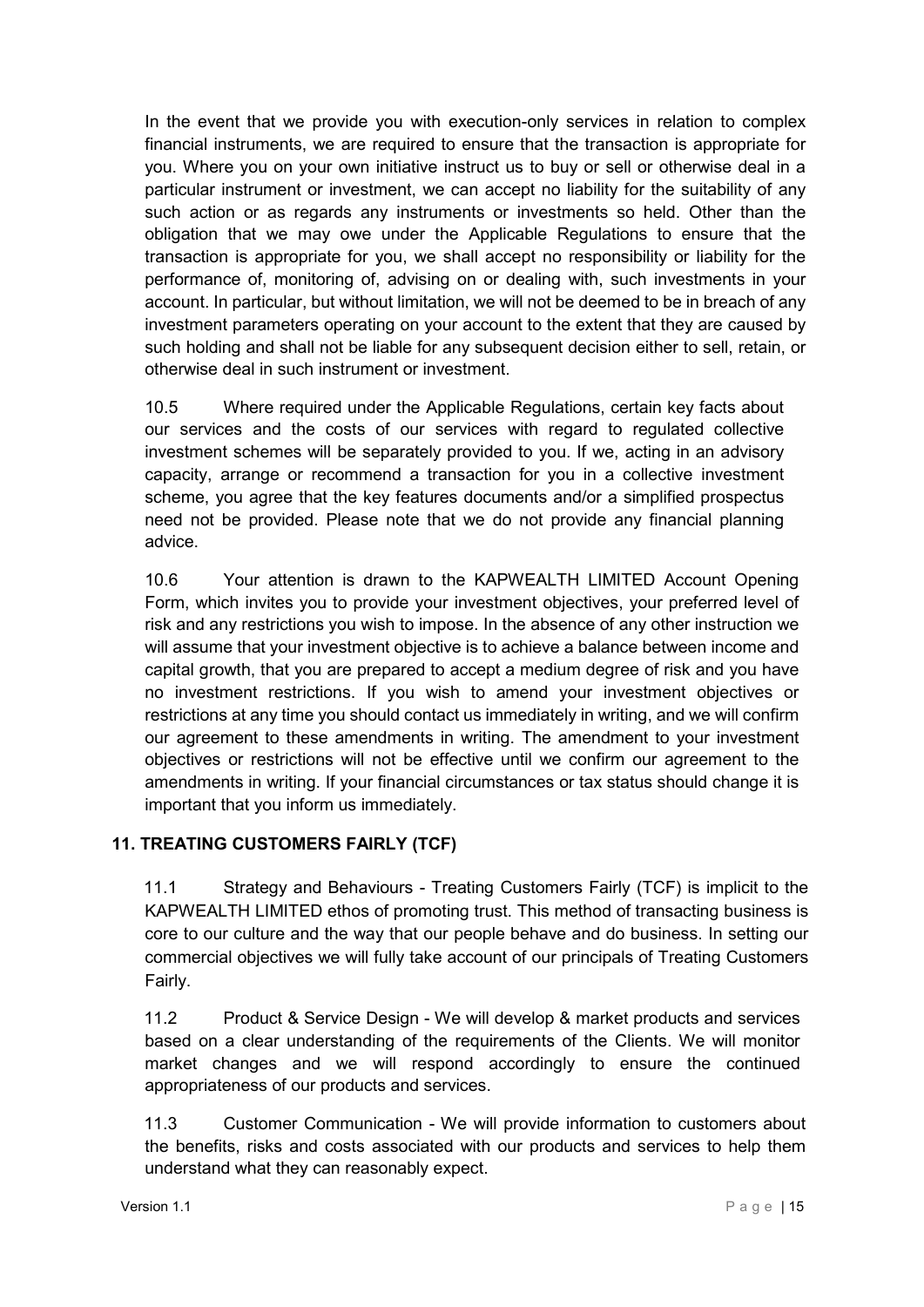- We will provide appropriate information in a way that aims to be clear, fair and not misleading.
- We will pay due regard to our customers' information needs in a timely way.

11.4 Customer Expectations - We will honour the promises we have made to our customers. We will identify common underlying causes of complaints and take actions to eliminate the root causes.

11.5 Intermediaries - We will communicate our Treating Customers Fairly (TCF) principals to our Intermediaries so that they can take them into account in considering the practices they adopt in their dealings with customers.

We will provide our intermediaries with appropriate information on our products and services in order that they may advise their customers appropriately.

For further information about KAPWEALTH LIMITED's TCF principals, initiatives or further support please contact your Broker or alternatively email our Compliance Officer.

## **12. CONFLICTS OF INTEREST**

You acknowledge that when we process an instruction from you, we or a connected person may have a material interest in relation to the investment or transaction concerned. In those circumstances that constitute, or may give rise to, conflicts of interest that could have a material risk of damage to the interests of one or more of our clients;

(i) we will decline to act; or

(ii) we will inform you of the nature and type of conflict of interest before we undertake any business on your behalf that may give rise to this conflict. You will then be in a position to decide whether it is permissible for us to act for you in these circumstances. If you object to our acting for you, please notify the Compliance Officer, in writing at: C/O Jellyfish Ltd, Kapwealth, 28th Floor, The Shard, 32 London Bridge Street, London, SE1 9SG or by email to: compliance@kapwealth.com

- 12.1 Conflicts may arise because:
- (i) we may deal in investments where a connected person is involved in a new issue, rights issue, takeover or similar transaction concerning the investment:
- (ii) we may match your transaction with that of another client or associate and receiving and retaining commission from both parties, or where the price of the transaction is different from the bid or offer price:

12.2 we may trade or deal in investments purchased or sold by you.

12.3 we may be executing a transaction for you where we have knowledge of other actual or potential transactions in the relevant investment.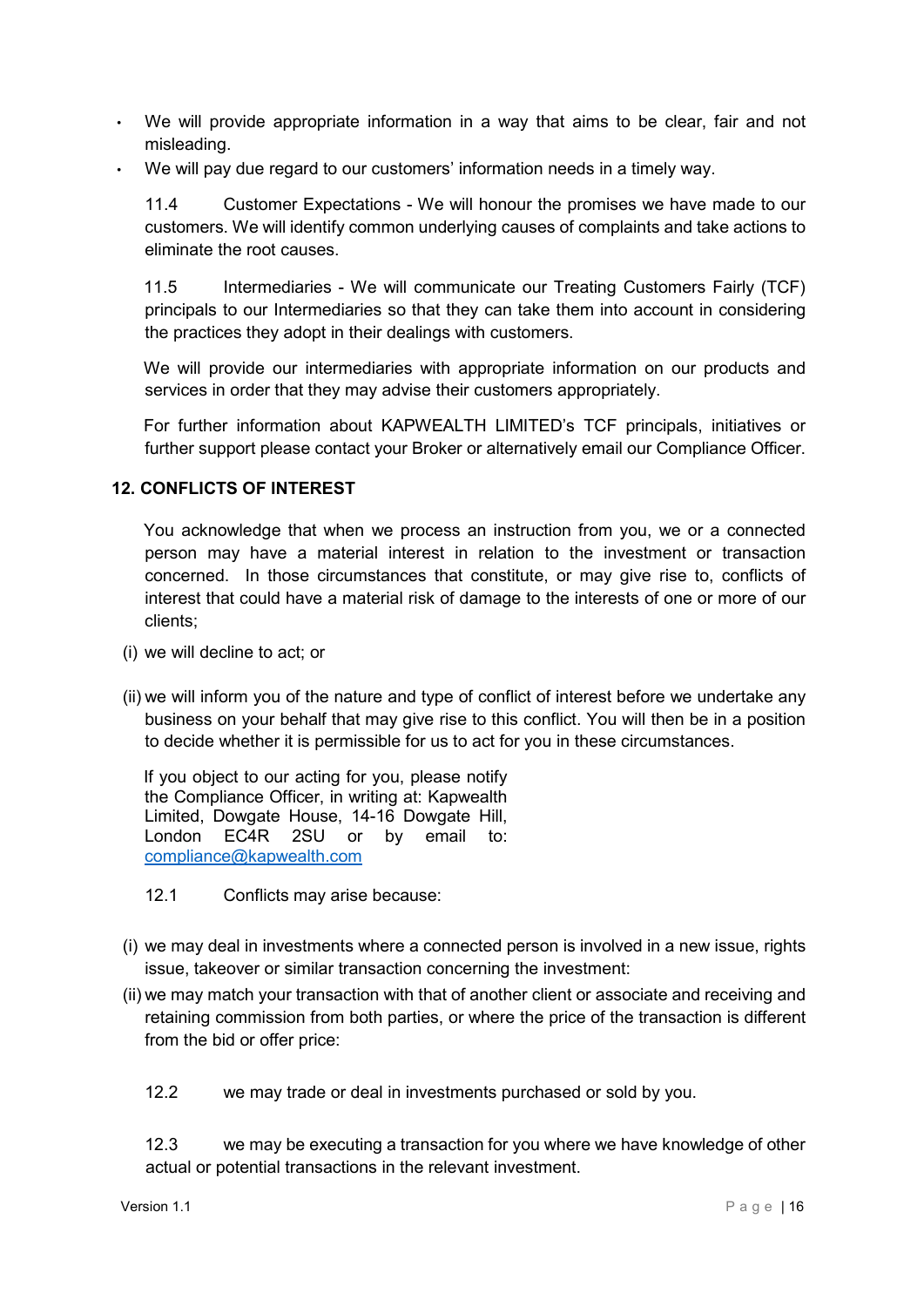12.4 we may be acting as an adviser or broker or have other business relationships with the issuers (or any of its advisers) of any investment bought or sold by you or advising or acting as a broker to any person in connection with any relative merger, acquisition or takeover.

Further details of our conflicts of interest policy can be found on our website a[t](http://www.kapsecure.co/) [www.Kapwealth.com](http://www.kapsecure.co/)

## **13. CLIENT MONEY**

KAPWEALTH LIMITED does not handle client money. Money will be held by your Prime Broker/Custodian on your behalf and will be dealt with in accordance with the FCA (client money) rules, which requires them to hold your money in a separate bank account with an approved bank. Your money will be held by the approved bank with other clients' money in a pooled client account. Unless in settlement of an invoice for fees, all cheques should be made payable to the Prime Broker/Custodian, in addition, your account number should be written on the back of the cheque. To avoid late settlement fees being charged to your account, payments should be settled in accordance with the below.

13.1 When you deal in investments overseas, you agree that the Prime Broker/Custodian may hold your money at any approved bank or pass your money to an intermediate broker, settlement agent or counterparty outside the UK. In such circumstances, the legal and regulatory regime applying to the bank, broker, agent or counterparty with which your money is held will be different from that of the UK and in the event of a default of the bank, broker, agent or counterparty your money may be treated differently from the position which would apply if the money was in the UK.

13.2 Any balances due to you which are unclaimed by you on an account which has not been active for six years will cease to be client money and will be retained by us. We will take reasonable steps to locate you and give you at least 28 days' notice should we intend to exercise these rights and should we do so we undertake to make good any valid claim that may be subsequently made against any balances we have retained in this way.

13.3 We will send you a statement about your funds and investments at least twice a year or annually if you have advised us of this in writing. This will be based upon the mid-price of the investments held at the specified date. You may obtain an up to date statement at any time, which will be chargeable.

13.4 We shall be entitled at any time with or without notice to you to debit your Account for any amounts due to us. We will be entitled to set off any amount due to you against any amount due to us, paying you or you paying us the resultant net balance.

13.5 Your investments will be pooled with investments held for other investors. This means that your investments will not be identified by separate share certificates. If the Prime Broker/Custodian defaults and, for example, if they are not holding enough investments to satisfy its obligations to all its investors, the investments will be shared out among them approximately in proportion to their holdings. This will not affect your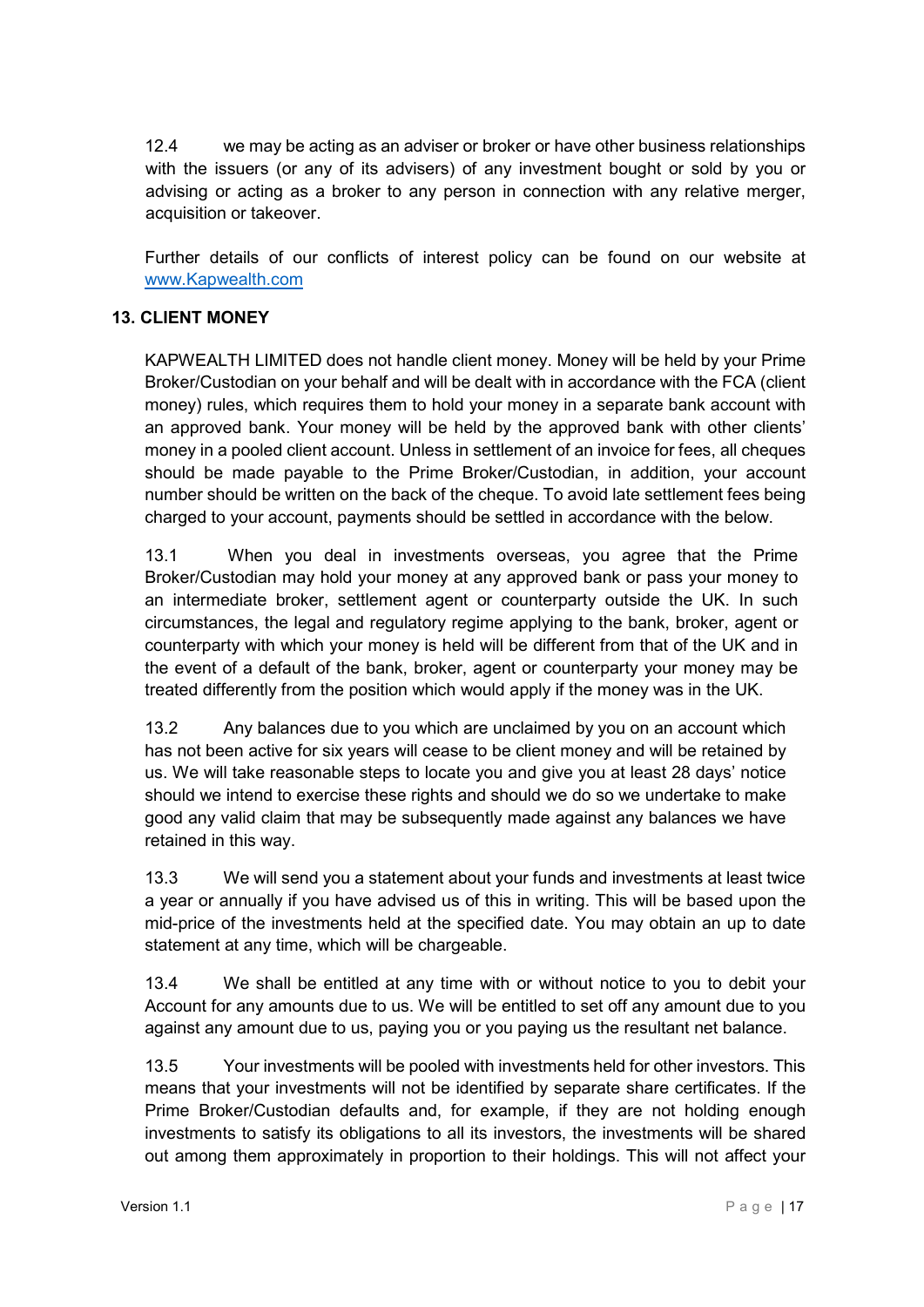other legal rights. Dividends, interest payments and cash entitlements due to you will be paid promptly to your account. THE PRIME BROKER/CUSTODIAN will accept dividends in cash unless they agree otherwise.

Dividends, interest payments and cash entitlements due to you will be paid promptly to your account. THE PRIME BROKER/CUSTODIAN will accept dividends in cash unless they agree otherwise.

## **14. INSTRUCTIONS**

14.1 You agree to check all the documentation that we send to you in relation to your instructions. If there are any errors, you must let us know immediately. If we notice that there is an error in the documentation that we have sent to you in relation to your instructions, we will re-issue correct documentation immediately. You agree to return the original incorrect documentation to us and to repay any overpayments.

14.2 If you fail to comply with the above you may be committing a criminal offence. We will charge you interest on the overpayment and we will have the right to purchase replacement investments. You will pay for the investments and any costs.

14.3 If we are negligent and we fail to accurately carry out your instruction, we will ask you to choose one of the following options (as appropriate).

Instructions to buy;

(a) buy investments to put you in the position that you would have been in if we had carried out your instructions correctly, or (b) pay you the difference between the price that should have been paid for the investment and the price that you actually paid.

Instruction to sell an investment. We will either:

- (a)pay you the difference between the price that you obtained on the sale and the price that you should have obtained if we had carried out your instruction correctly, or
- (b)if the value of the investment has risen from the price that you should have obtained, you can keep the investment so that you can sell it at the higher price.

14.4 You must take all reasonable steps to ensure the security of your account. We are not responsible for your acts or omissions, including losses arising from fraud, wilful neglect or negligence.

14.5 We cannot sell investments for you unless you have the right to sell them. In giving us an instruction to sell an investment you are confirming that you own or have the right to sell that investment.

14.6 We may rely on and treat as binding any instruction, which we have accepted in good faith, and which we believe to be from you or someone entitled to instruct us on your behalf.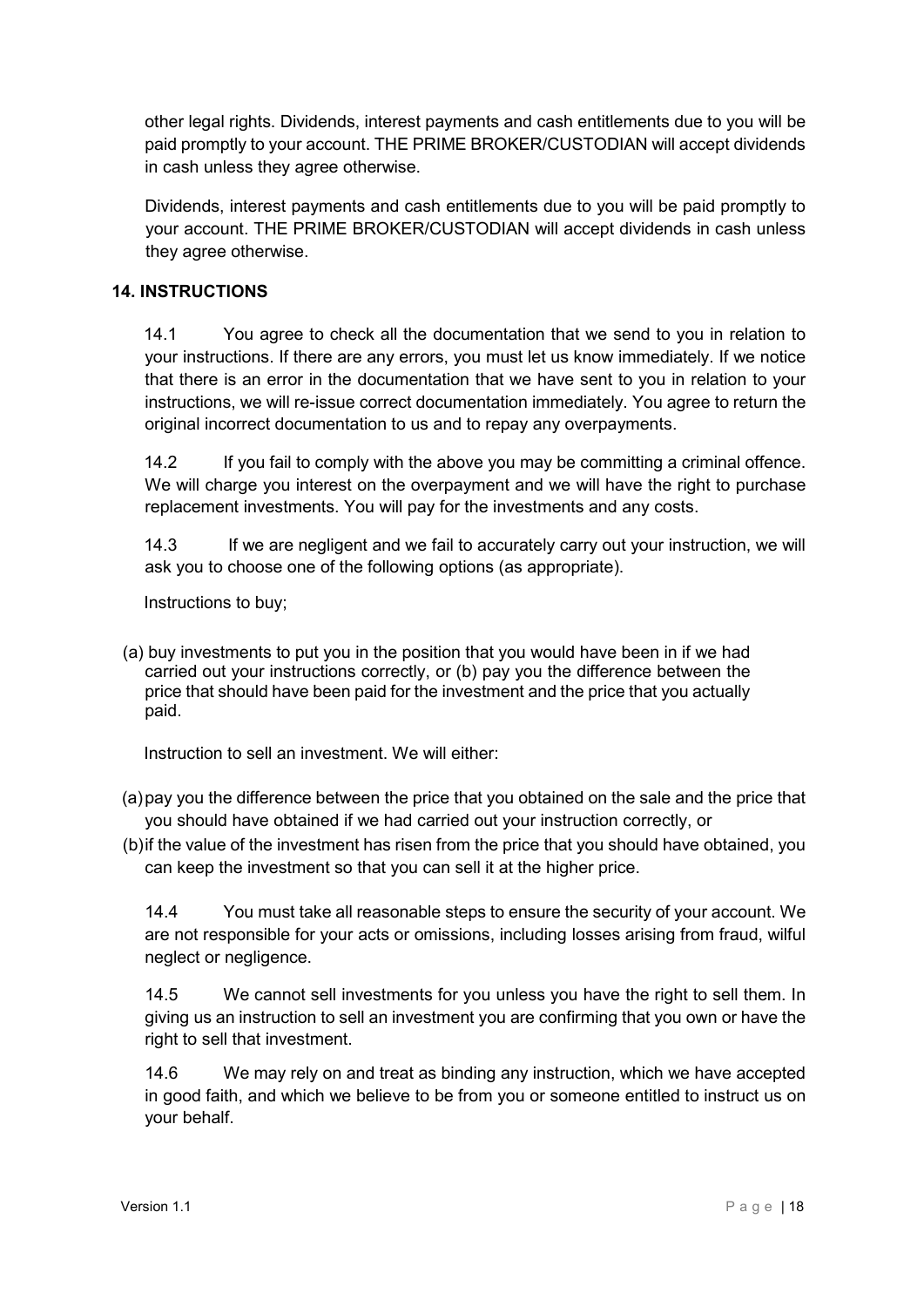14.7 We may accept instructions from you verbally or in writing. However, we may, entirely at our discretion, require any instructions given verbally to be confirmed in writing. In the case of a joint account we shall accept instructions as detailed in 7.6.

14.8 We may entirely at our own discretion accept limit orders from you. We may accept such orders on a 'fill or kill' basis or a 'good for the day' basis. We will use our reasonable endeavours to execute such orders; however, we do not guarantee that they will be executed even if the relevant price is met.

14.9 We may acknowledge your instructions verbally or in writing (i.e. by post or email).

14.10 We will assume you have received a communication from us 2 days after we post it to you by 1st class post, 5 days after we post it to by 2nd class post, immediately if sent by fax or when it is received by your internet service provider if sent to you by email.

Both KAPWEALTH LIMITED and the Prime Broker/Custodian reserves the right at any time to:

- I. refuse any instructions:
- II. limit the size or value of any instruction:
- III. impose any/or vary any dealing limit; and/or
- IV. seek additional clarification or verification of instructions where we or the Prime Broker/Custodian believes these are unclear. In particular, where investments are held in the name of another person, we may not act on your instructions until we have received satisfactory proof of your authority to deal for that other person.

14.11 You must send us any dividends or other benefits which you receive but are not entitled to, or when we claim them from you, in writing, we will then send them to the person who is entitled to them,

14.12 You will not be held responsible for deals placed using your account reference number if they have been placed after you have notified us of the loss, unauthorised use or disclosure of your details.

14.13 You agree to let us know immediately if you;

- (i) lose or disclose your account reference number, or if it is stolen or if you find out that someone has used your account reference number without permission;
- (ii) do not receive confirmation by post that we have carried out your dealing instructions within three business days of you placing them;
- (iii) receive confirmation of a deal which you did not place.

## **15. SETTLEMENT**

Whenever we execute your order we will confirm the transaction by sending you a contract note in accordance with the FCA Rules showing amounts due to you or from you on the stated given settlement date and giving other essential details of the transaction.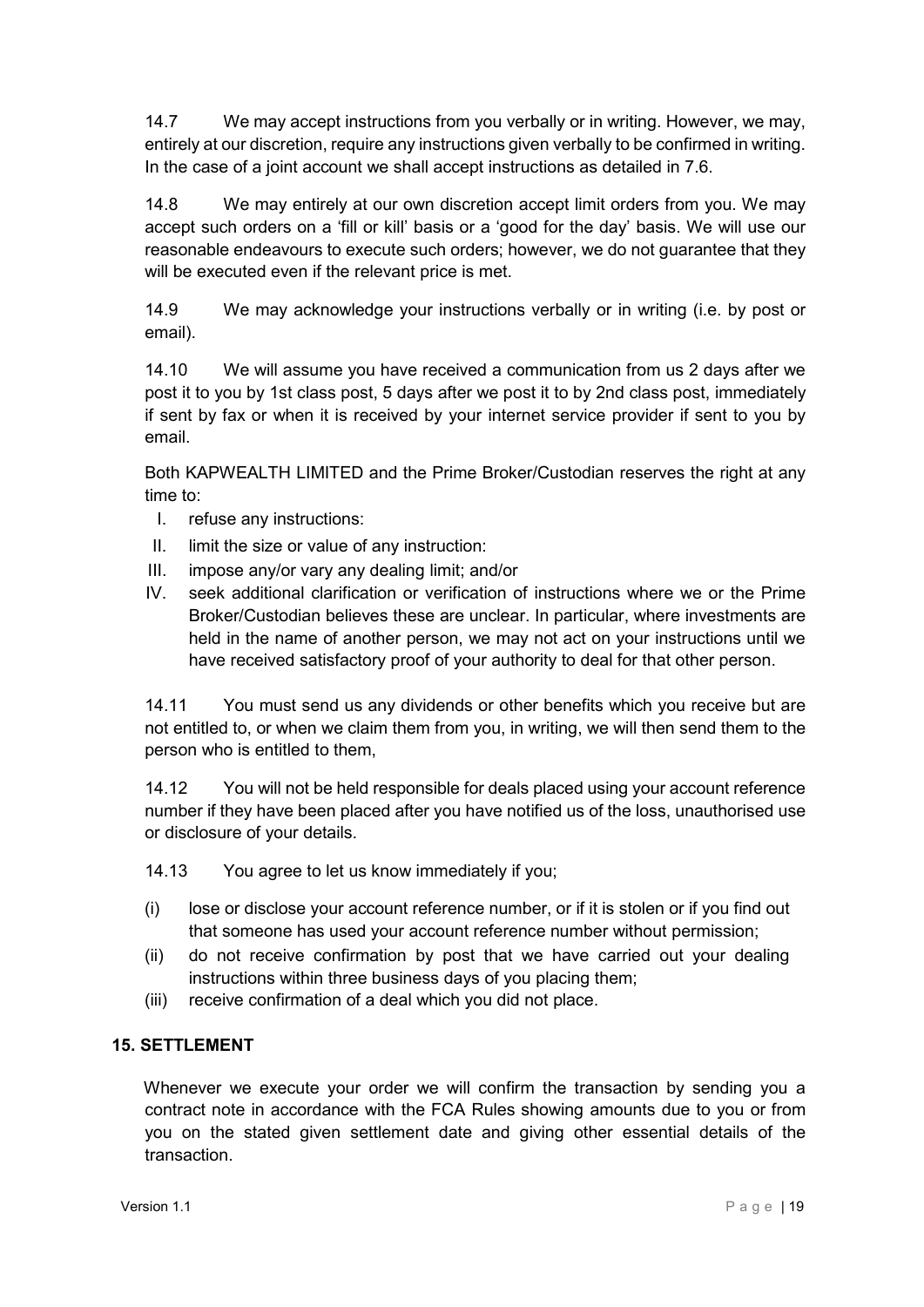15.1 In every case you are obliged to make available cleared funds to settle purchases on or before the settlement date, or if you are selling investments, to deliver to us the investments being sold at least five business days prior to the settlement date. Personal cheques drawn on UK banks can take up to five business days to clear from the time of receipt. To avoid being charged a late settlement fee if a payment is made by cheque it must be drawn in favour of THE PRIME BROKER/CUSTODIAN, in accordance with 9.1 above, and arrive with our clearer at least five (5) business days before settlement. A debit card payment can take up to two (2) business days to clear and a CHAPS payment should clear on the same business day that you request it, provided it is paid in and received before the banks' cut- off time. Payments by credit card are not acceptable.

15.2 All transactions are undertaken with the object of actual settlement; we reserve the right not to settle transactions or accounts with you unless and until we have received all necessary documents or money.

15.3 Please note that should you fail to comply with your settlement obligations we may exercise all or any of the rights we reserve to apply the additional charges as detailed in our published commission rates and charges.

15.4 In the event of default on settlement, we retain the right to close the bargains opened on your behalf, and to pursue you for any loss incurred by ourselves. You will be liable for any costs and expenses (and any associated VAT) including all legal and court costs incurred by us in recovery of any outstanding debt and any interest accrued on the outstanding balance. The interest on the amount owed will be charged at the unauthorised overdraft rate charged by HSBC Bank plc.

15.5 Any documents of title shall be dispatched to you by first class post or courier and to the latest address notified to us by you and at your sole risk, we shall have no responsibility for any failure in delivery to you on the part of the postal system. If you have requested a certificate and within 28 days of the settlement date of your bargain you do not receive a certificate for a purchase and/or a balance certificate in respect of a sale you must telephone us immediately, we will accept no responsibility for any non-delivery outside this deadline where our records show the certificate has been dispatched.

## **16. DATA PROTECTION**

For the purpose of any data protection legislation, as amended from time to time, you agree that we, and our associates, may collect, store, process and retain personal and sensitive data relating to you (using computer systems or otherwise) in carrying out our duties under these Terms;

16.1 We have certain responsibilities under FCA rules to verify the identity of clients and may need to make certain enquiries and obtain certain information from you for that purpose. You confirm that all information you supply will be accurate and you consent to us passing on such information, as we consider necessary to comply with any reporting requirements.

16.2 You agree that we, and our associates, may hold all the information you provide on computer for administration, marketing and risk assessment purposes. We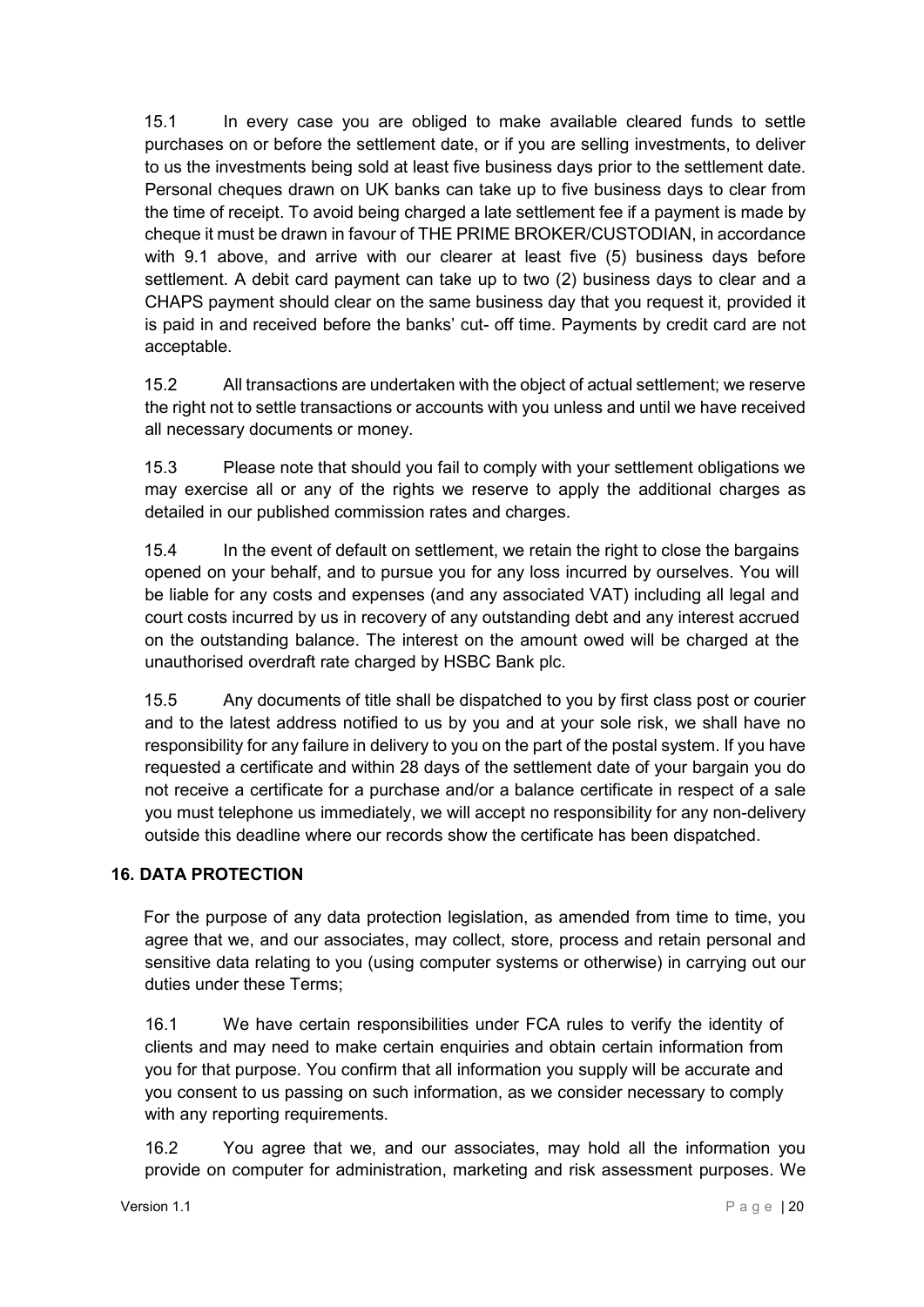will also disclose your personal information to THE PRIME BROKER/CUSTODIAN for the purposes of providing our services to you. We may also disclose your personal information to third party credit reference agencies in order to search their files. Such credit reference agencies will record the search.

By signing the KAPWEALTH LIMITED Account Opening Form, you consent to your personal information being used in this manner. If you do not wish your information to be used for marketing purposes, please inform us accordingly.

16.3 We may use, store or otherwise process personal information provided by you or us in connection with the provision of the services for the purposes of providing the services, administering your account or for purposes ancillary thereto, including, without limitation, for the purpose of credit enquiries or assessments.

16.4 The information we hold about you is confidential and will not be used for any purpose except as stated in these Terms. Information of a confidential nature will be treated as such provided that such information is not already in the public domain. Information of a confidential nature may be used in the following circumstances:

- I. where required by law or if requested by any regulatory authority or exchange having control or jurisdiction over us (or any associate);
- II. to investigate or prevent fraud or other illegal activity;
- III. to any third party in connection with the provision of services to you by us;
- IV. for purposes ancillary to the provision of services or the administration of your account, including, without limitation, for the purpose of credit enquiries or assessments;
- V. if it is the public interest to disclose such information; or (vi) at your request or with your consent.

16.5 By signing these Terms, you will be consenting to the transmittal of your data outside of the EU/EEA for the purposes outlined above.

16.6 In accordance with the Record Retention Statement below, you will not be at liberty to request the destruction or deletion of any record pertaining to yourself unless we are required to do so by force of law or other regulatory requirement. Under the Data Protection Act 1998 (the Act), or any subsequent legislation such as GDPR, and in order to facilitate our communications with you and our running of your affairs, you consent to our recording relevant personal information on our firm's computer system and when necessary disclosing such information to third parties in carrying out your instructions. We will supply to you at your request, on payment of a standard fee, a copy of the data relating to you and will provide you with a description of the data and the purposes for which it is processed, and with details of the source of the data and any potential recipients of the data. In the first instance, you should direct any such request to us. You should let us know if you think any information we hold about you is inaccurate, so that we may correct it.

16.7 We may contact you about our products and services which we believe may interest you, unless you inform us otherwise in writing.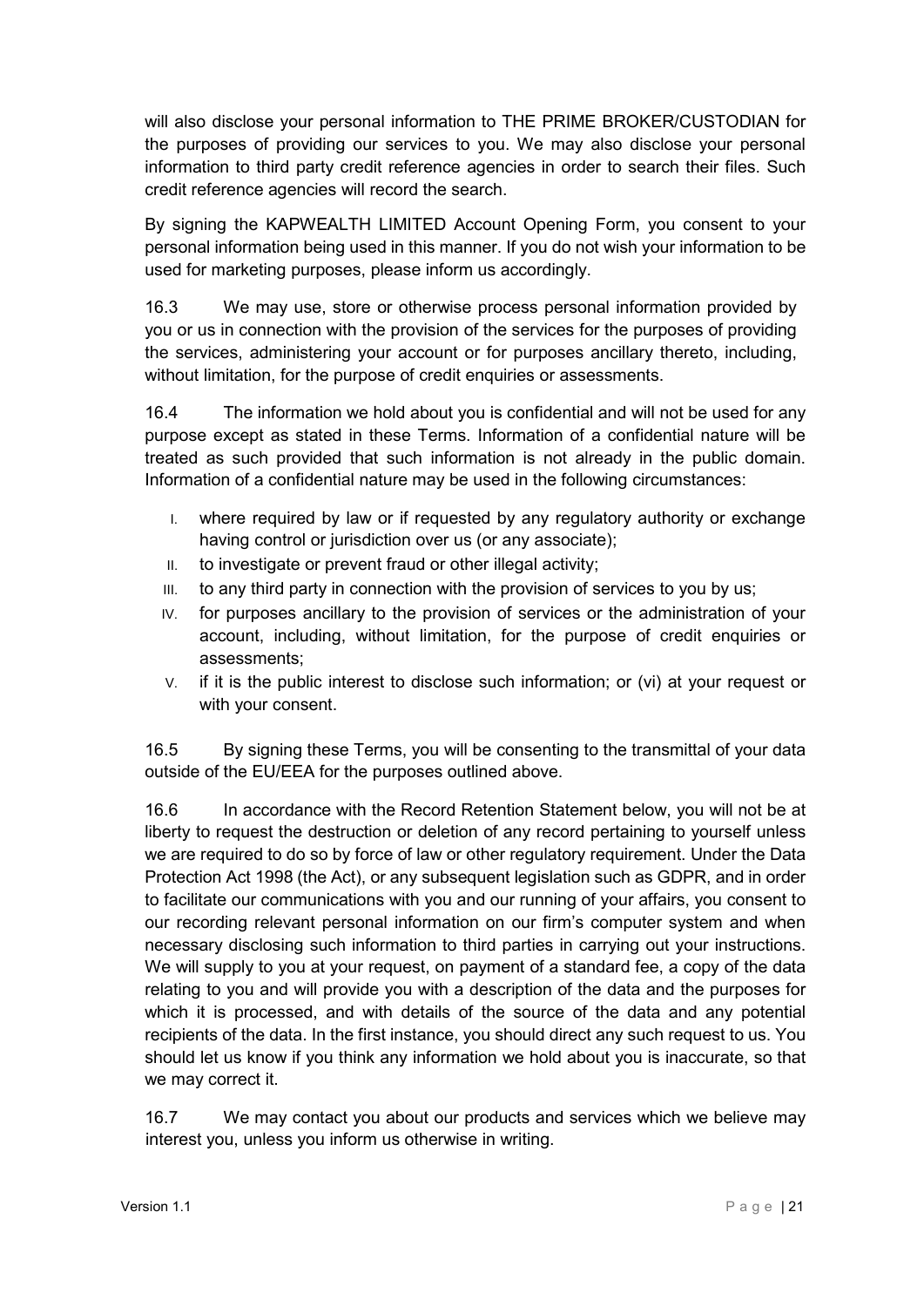16.8 You agree we may record all telephone calls without your specific consent. These recordings shall remain our sole property and you agree that they will be conclusive in the case of any dispute that may occur.

16.9 In accordance with the legal and regulatory requirements, we will retain your records, for a minimum period of six years following the termination of any relationship between us. This period may be extended by force of law, regulatory requirement or agreement amongst us.

## **17. COMPLAINTS PROCEDURE**

Should you have a complaint regarding the product or service you have received, and the matter cannot be resolved with the person you are dealing with, you should direct your complaint in writing to:

The Compliance Officer, C/O Jellyfish Ltd, Kapwealth, 28th Floor, The Shard, 32 London Bridge Street, London, SE1 9SG

or by email at: compliance@kapwealth.com

We will endeavour to resolve your complaint as quickly as possible, but in any event will acknowledge receipt of your letter within five business days. Our letter will include a summary of our internal complaints procedure in the form of a Complaints Procedure Leaflet. Upon resolution of the complaint we will send you a final response letter, which sets out the nature of the resolution and any applicable remedy.

If for any reason you are not satisfied that your complaint has been resolved fairly then, provided you are an 'eligible complainant' you are entitled to refer the matter to the Financial Ombudsman Service at South Quay Plaza, 183 Marsh Wall, London, E14 9SR or telephone 0845 080 1800.

A leaflet detailing the procedure will be provided to you in our final response.

An eligible complainant is defined in the FCA Rules as a private individual, a business with a group annual turnover of less than £1 million, a charity with a total annual income of less than £1 million or a trust with a net asset value of less than £1 million. You must have an expression of dissatisfaction that involves allegations of financial loss, material distress or material inconvenience.

#### **18. CHARGES**

Commission Rates and Charges – Before you begin to trade, you should ensure that you are fully aware of all commissions and charges for which you will be liable. If any charges are not expressed in money terms (but, for example, as a percentage of contract value), you should obtain a clear and written explanation, including appropriate examples, to establish what such charges are likely to mean in specific money terms. In the case of futures, when commission is charged as a percentage, it will normally be as a percentage of the total contract value and not simply as a percentage of your initial payment.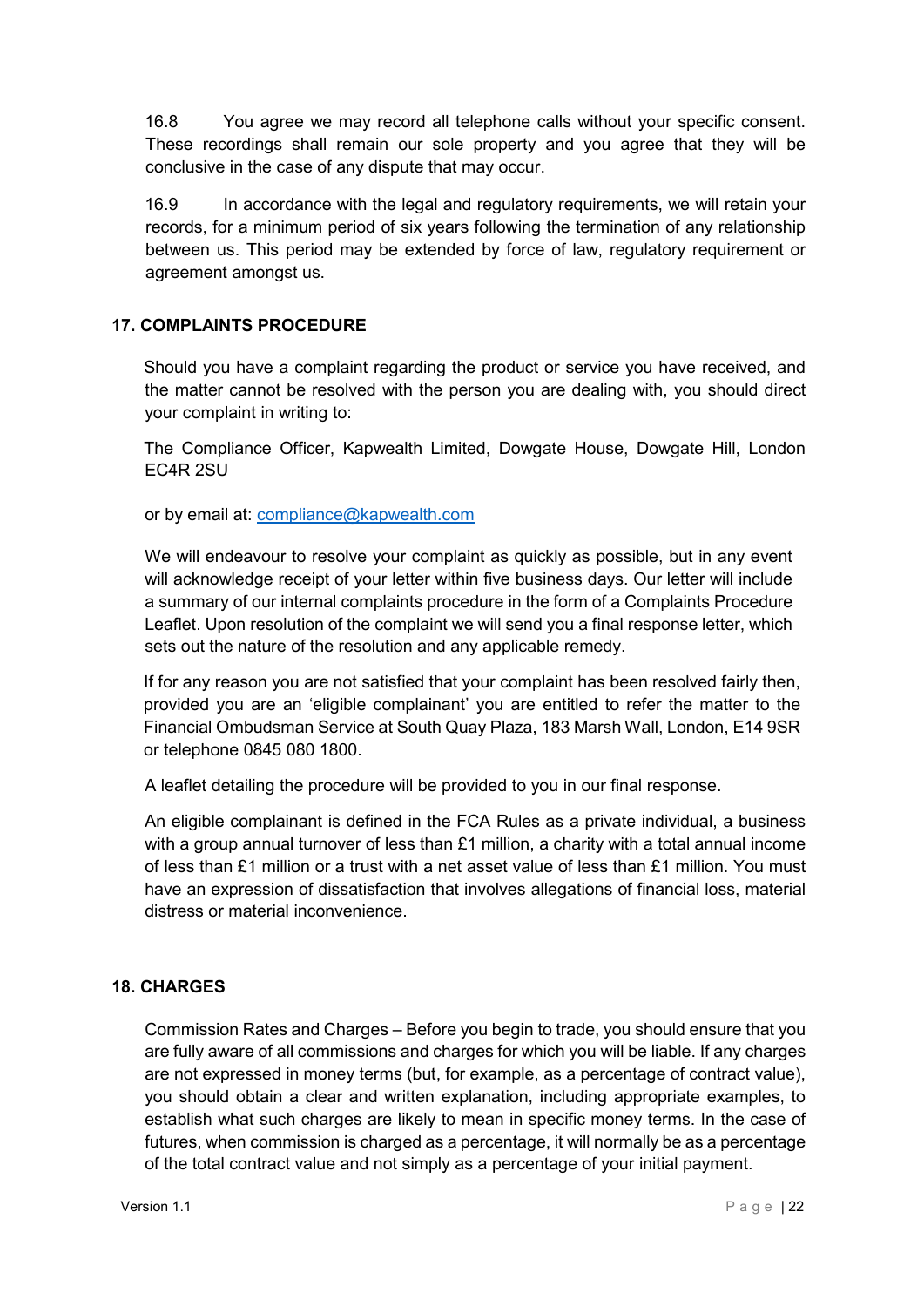18.1 Our charges will be in accordance with our published commission rates and charges in effect at the time the charges are incurred, there will be an "other charge" for each contract to cover settlement/compliance costs. A copy of our published commission rates and charges has been notified to you at or before the time the charge is incurred. You agree that we can deduct these charges from your account with us.

18.2 In addition to our charges you will be responsible for payment of any stamp and other duties, taxes of whatsoever nature, impositions and fiscal charges (in each case wherever in the world imposed), brokerage clearing and settlement fees, transfer fees, registration fees and all other liabilities, charges, costs and expenses payable or incurred by us on your behalf: and any applicable value added tax or similar charge.

18.3 We may impose certain additional charges as set out in our published rates which you shall be liable for in the event that you fail to comply with your obligations under these Terms. In particular, if you default in paying any amount when due, interest will be payable by you at the rate specified in our published rates, and in addition you will be charged for each letter concerning your breach of your obligations.

18.4 If we should enter into a transaction on your behalf using the London Stock Exchange SETS trading system or any other trading system which imposes any liability on us (in whatever capacity) we reserve the right to make additional charges to reflect the additional risk we are incurring including (without limitation) a mark-up or markdown on the price of the investment concerned (that is at a premium or discount to the amount at which we will actually purchase or sell the investment concerned). Should we do so you will be notified at the time and details of any additional charges will be shown on the contract note issued to you.

18.5 In addition to paying any commission and charges due to us you will reimburse us for any costs and expenses which we may incur which are directly attributable to you. These charges may include (without limitation) the costs of providing information to third parties (such as your accountants or auditors), valuations, or our involvement in legal proceedings brought against you.

## **19. RISK WARNING**

Risk Warnings – General

19.1 This notice is provided to you as a Retail Client in compliance with the rules of the Financial Conduct Authority (FCA). (Retail Clients are afforded greater protections under these rules than other clients and you should be aware of your rights of access to the Financial Ombudsman Service and other benefits). Please remember that the price or value of investments can go down as well as up. You may not get back the amount invested. Past performance is not necessarily a guide for future performance.

19.2 Non-Complex Products – Shares, Fixed Interest Bonds and Gilts and Collective Investments are all classified as Non – Complex Products, however like all investment products, they do carry a certain degree of risk.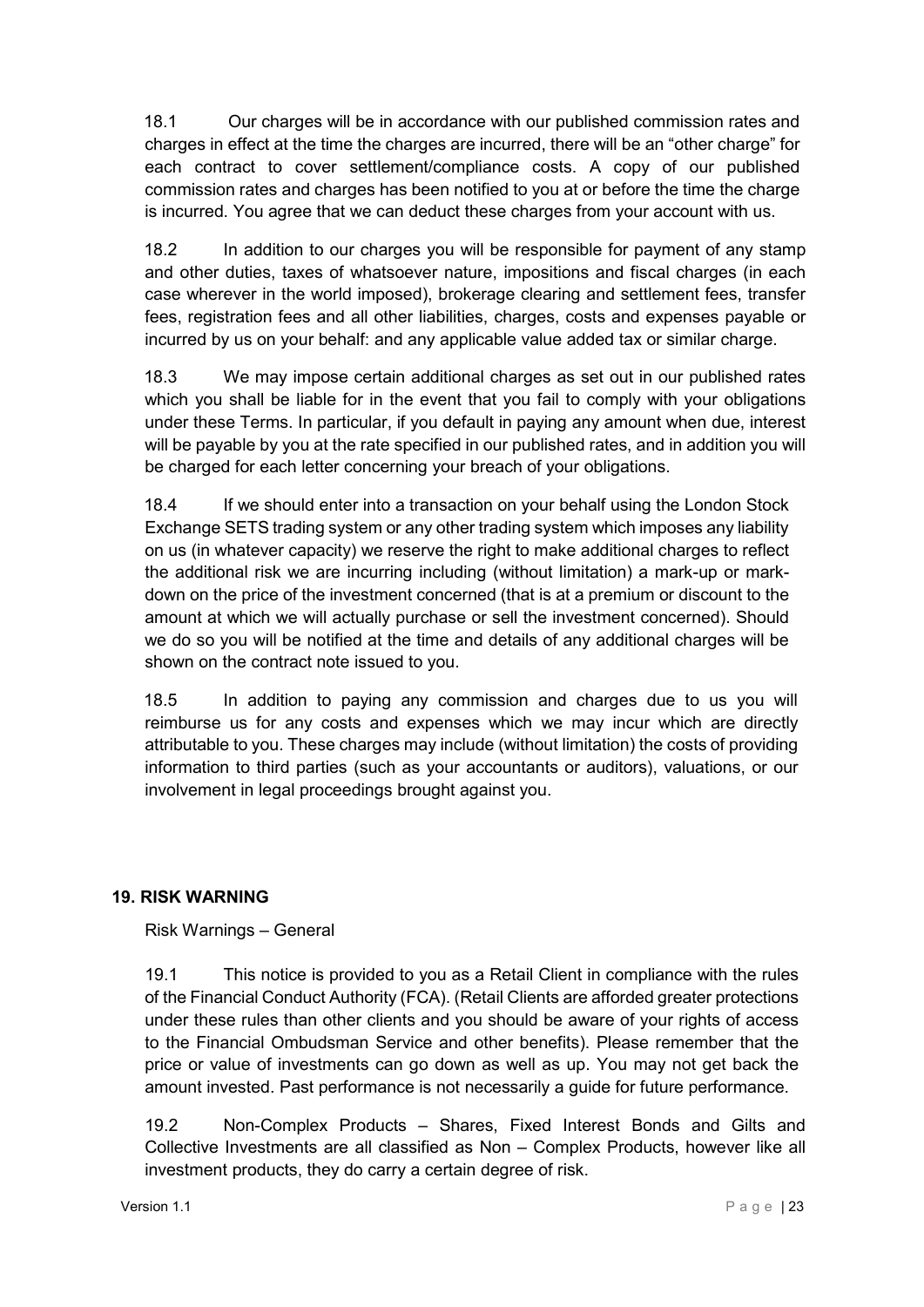- (i) Shares There is an extra risk when buying shares in smaller capitalised companies or unlisted shares (Penny Shares). There is often a big difference between the buying price and the selling price of these shares. If they have to be sold immediately, you may get back much less than you paid for them. The price may change quickly and it may go down as well as up. Emerging Market Shares may be harder to sell than shares in more developed markets and these companies may not be regulated as strictly. Investing in shares in a specialist sector is considered to be a higher risk strategy as the sector concentration gives exposure to higher volatility.
- (ii) Fixed Interest Bonds and Gilts Government Bonds or bonds classified by recognised rating agencies as 'AAA' are generally considered to be a 'lower risk' investment, however sub investment or 'junk' bonds, which customarily offer higher interest payments, are issued by companies that are less financially secure and therefore the risk of default is substantially higher.
- (iii) Collective Investments These include Investment Trusts, Unit Trusts, Exchange Traded Funds (ETFs) and Real Estate Investment Trusts (REITs). When considering an investment into any of these products you should carefully read the key features document prior to making any decision and if necessary consult with a professional investment adviser. The value of an investment into a Collective Investment can fall as well as rise and you may not get back your original investment.

19.3 Complex Products – Futures, Options and Warrants are all classified as Complex Products. Prior to dealing in these products, you should be aware of the nature and level of risk involved and understand that although it is not uncommon for these products to be used for the management of investment risk some of these products are not suitable for all investors. If necessary seek professional independent advice. KAPWEALTH LIMITED will have to be satisfied that the product is suitable for you with regards to your investment objectives, financial circumstances, product knowledge and experience.

- (i) Futures Transactions in futures involve the obligation to make, or to take, delivery of the underlying asset of the contract at a future date, or in some instances to settle the position with cash. They carry a high degree of risk. The 'gearing' or 'leverage' often obtainable in futures trading means that a small deposit or down payment can lead to large losses as well as gains. It also means that a relatively small movement can lead to a proportionately much larger movement in the value of your investment, and this can work against you as well as for you. Futures transactions have a contingent liability, and you should be aware of the implications of this, in particular the margining requirements, which are set out in 14.4 below.
- (ii) Options There are many different types of options with different characteristics subject to the following conditions:-
- (a)Buying Options: Buying options involves less risk than selling options because, if the price of the underlying asset moves against you, you can simply allow the option to lapse. The maximum loss is limited to the premium, plus any commission or other transaction charges. However, if you buy a call option on a futures contract and you later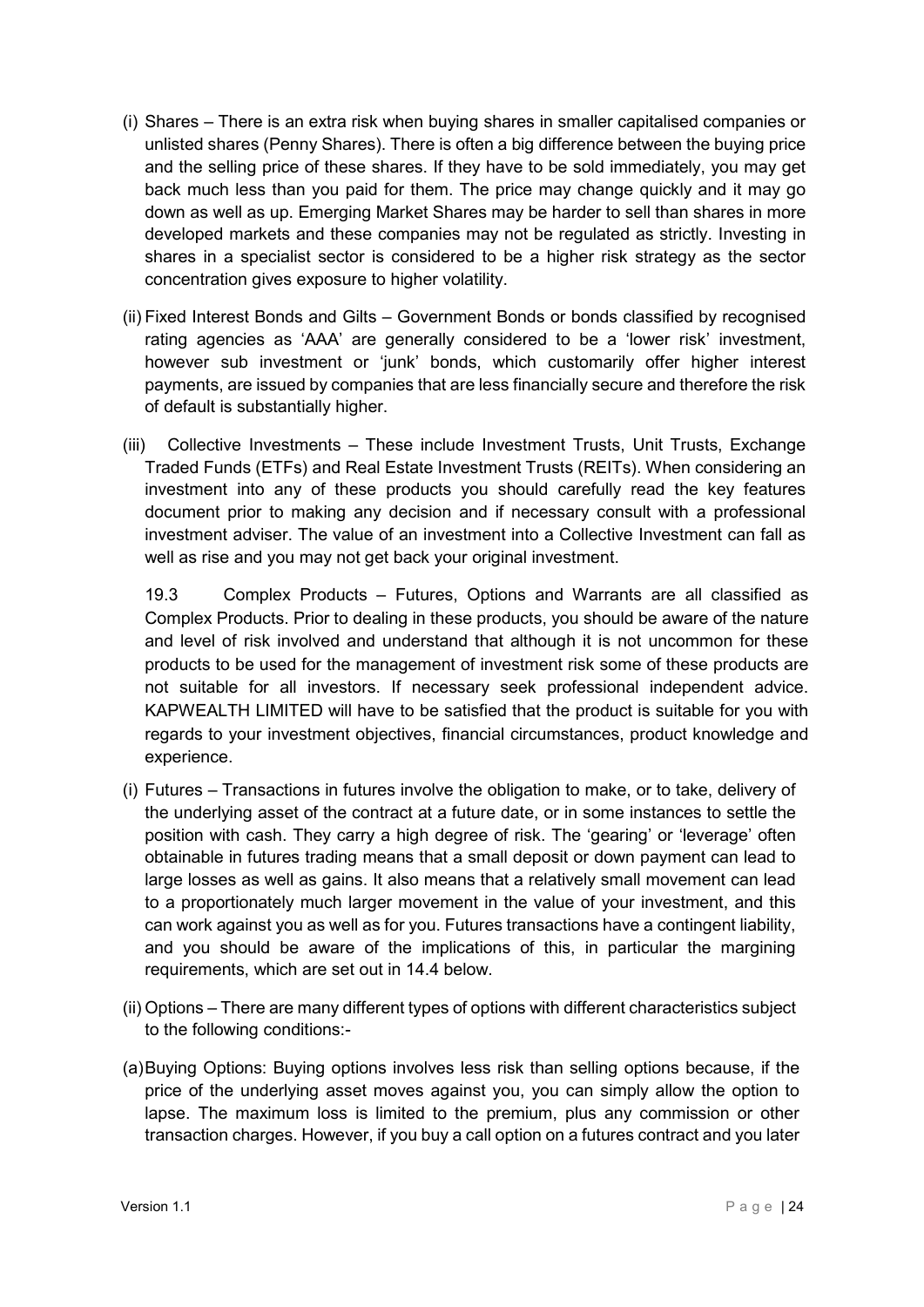exercise the option, you will acquire the future. This will expose you to the risks described under 'futures' (i. above) and 'contingent liability investment transactions'.

- (b)Writing Options: If you write an option, the risk involved is considerably greater than buying options. You may be liable for margin to maintain your position and a loss may be sustained well in excess of the premium received. By writing an option, you accept a legal obligation to purchase or sell the underlying asset if the option is exercised against you, however far the market price has moved away from the exercise price. If you already own the underlying asset, which you have contracted to sell, (when the options will be known as 'covered call options') the risk is reduced. If you do not own the underlying asset ('uncovered call options') the risk can be unlimited. Only experienced persons should contemplate writing uncovered options, and then only after securing full details of the applicable conditions and potential risk exposure.
- (c) Traditional options: Certain London Stock Exchange member firms under special exchange rules write a particular type of option called a 'traditional option'. These may involve greater risk than other options. Two-way prices are not usually quoted and there is no exchange market on which to close out an open position or to effect an equal and opposite transaction to reverse an open position. It may be difficult to assess its value or for the seller of such an option to manage his exposure to risk.

Certain option markets operate on a margined basis, under which buyers do not pay the full premium on their option at the time they purchase it. In this situation you may subsequently be called upon to pay margin on the option up to the level of your premium. If you fail to do so as required, your position may be closed or liquidated in the same way as a futures position.

(iii) Warrants – A warrant is a time-limited right to subscribe for shares, debentures, loan stock or government securities and is exercisable against the original issuer of the underlying securities. A relatively small movement in the price of the underlying security results in a disproportionately large movement, unfavourable or favourable, in the price of the warrant. The prices of warrants can therefore be volatile. It is essential for anyone who is considering purchasing warrants to understand that the right to subscribe which a warrant confers is invariably limited in time with the consequence that if the investor fails to exercise this right within the predetermined time-scale then the investment becomes worthless.

You should not buy a warrant unless you are prepared to sustain a total loss of your investment plus any commission or other transaction charges. Some other instruments are also called warrants but are actually options (for example a right to acquire securities which is exercisable against someone other than the original issuer of the securities, often called a 'covered warrant)'.

(iv) CFD's / Contract For Difference - A CFD (or Contract For Difference) is an agreement between two parties to settle, at the close of the contract, the difference between the opening and closing prices of the contract, multiplied by the number of underlying shares specified in the contract.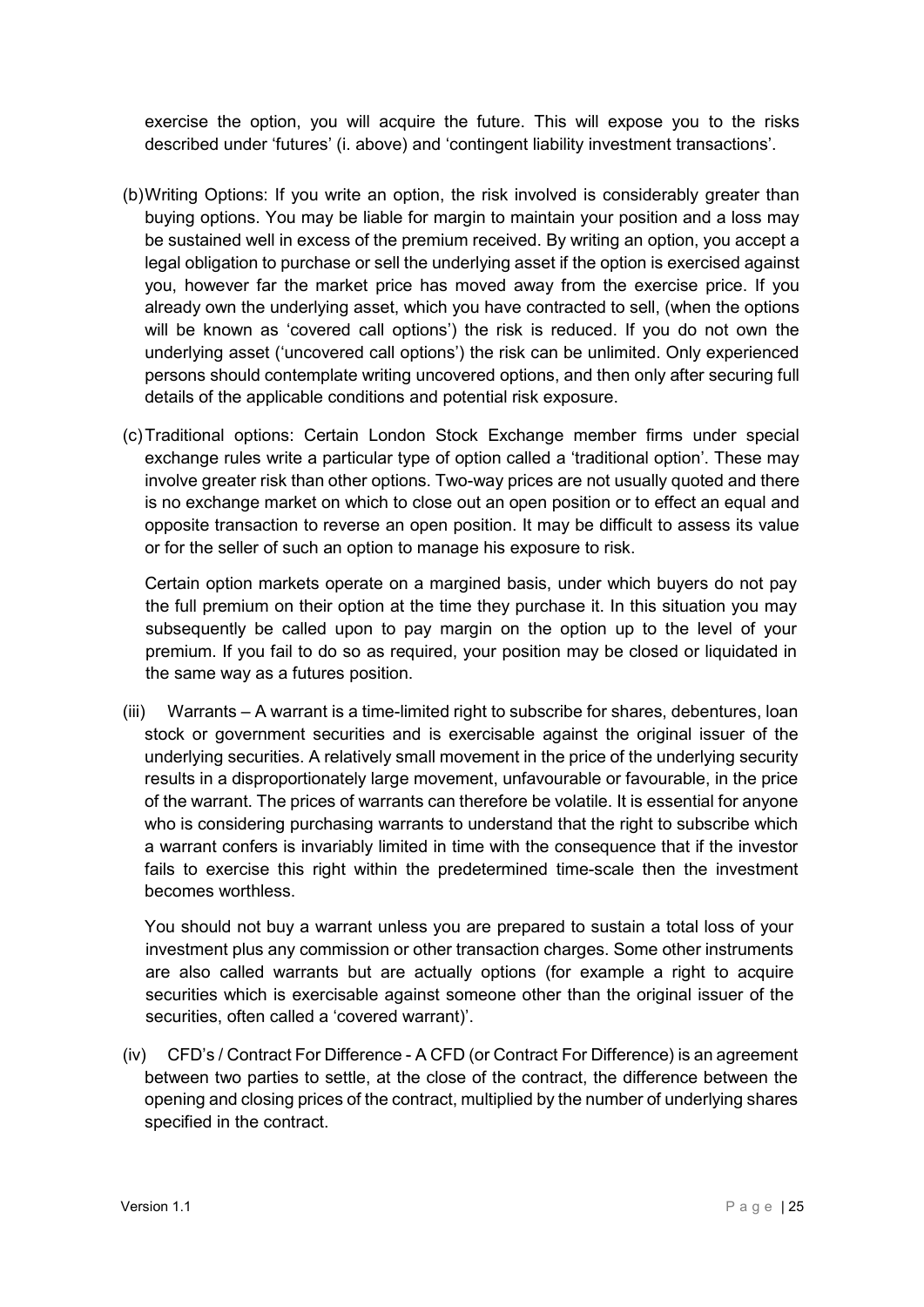CFDs are traded in a similar way to ordinary shares. The prices quoted by many CFD providers is the same as the underlying market price and the you can trade in any quantity just as you would with an ordinary share, you will usually be charged a commission on the trade and the total value of the transaction is simply the number of CFDs bought or sold multiplied by the market price. However, there are some distinct differences from trading ordinary shares that have made them increasingly popular as an alternative instrument to speculate on the movements of shares or indices.

19.4 Contingent Liability Investment Transactions – Contingent liability investment transactions, which are margined, require you to make a series of payments against the purchase price, instead of paying the whole purchase price immediately.

If you trade in futures or sell options you may sustain a total loss of the margin you deposit with your firm to establish or maintain a position. If the market moves against you, you may be called upon to pay substantial additional margin at short notice to maintain the position. If you fail to do so within the time required, your position may be liquidated at a loss and you will be responsible for the resulting deficit. Even if a transaction is not margined, it may still carry an obligation to make further payments in certain circumstances over and above any amount paid when you entered the contract. Save as specifically provided by the Financial Conduct Authority (FCA), KAPWEALTH LIMITED may only carry out margined or contingent liability transactions with or for you if they are traded on or under the rules of a recognised or designated investment exchange. Contingent liability investment transactions that are not so traded may expose you to substantially greater risks.

19.5 Foreign Markets – Foreign markets will involve different risks from the UK markets. In some cases the risks will be greater. On request, we will provide you with an explanation of the relevant risks and protections (if any) which will operate in any foreign markets, including the extent to which we will accept liability for any default of a foreign firm through whom it deals. The potential for profit or loss from transactions on foreign markets or in foreign denominated contracts will be affected by fluctuations in foreign exchange rates.

19.6 Non-Readily Realisable Investments – We may enter into transactions on your behalf in a non-readily realisable investment. These investments are defined as investments that are neither government securities nor listed investments nor those which regularly trade on an exchange. The market in such securities can be, or can become, limited or difficult to dealing. It can therefore be difficult to assess what would be a proper market price for these investments

19.7 Suspensions of Trading – Under certain trading conditions it may be difficult or impossible to liquidate a position. This may occur, for example, at times of rapid price movement if the price rises or falls in one trading session to such an extent that under the rules of the relevant exchange, trading is suspended or restricted. Placing a stoploss order will not necessarily limit your losses to the intended amounts, because market conditions may make it impossible to execute such an order at the specific price.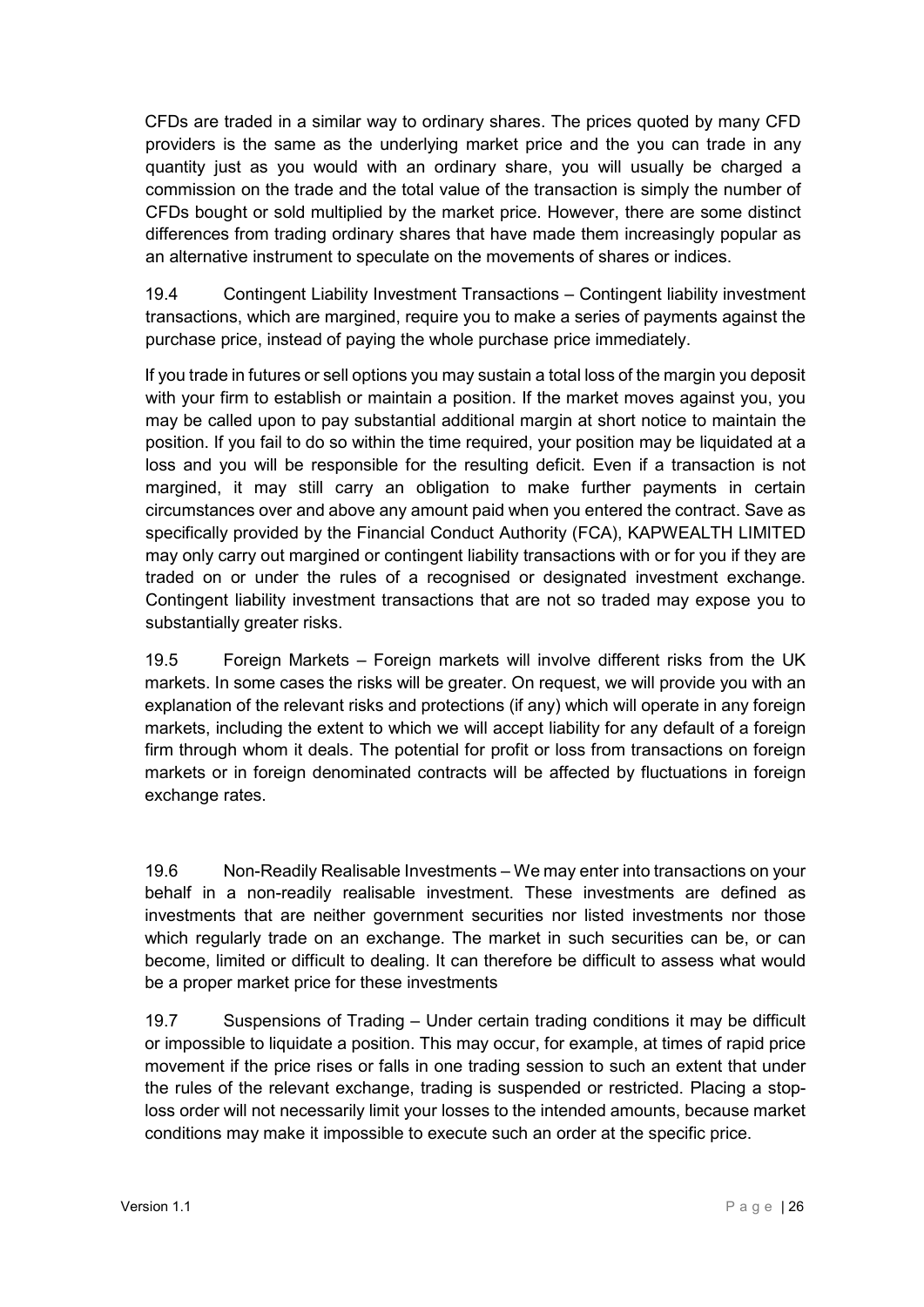19.8 Clearing House Protections – On many exchanges, the performance of a transaction by KAPWEALTH LIMITED (or third party with whom he is dealing on your behalf) is 'guaranteed' by the exchange or clearing house. However, this guarantee is unlikely in most circumstances to cover you, the client, and may not protect you if KAPWEALTH LIMITED or another party defaults on its duty to you.

19.9 Insolvency – In the event of KAPWEALTH LIMITED or THE PRIME BROKER/CUSTODIAN's insolvency or default, or that of any other brokers involved with your transaction, this may lead to positions being liquidated or closed out without your consent. In certain circumstances, you may not get back the actual assets, which you lodged as collateral and you may have to accept any available payments in cash. On request, we will provide you with an explanation of the extent to which we will accept liability for any insolvency of, or default by, other firms involved with your transactions.

19.10 PLUS/AIM - KAPWEALTH LIMITED participates in Alternative Investment Market (AIM) and PLUS Market shares, all of which carry a higher degree of risk than blue chip investments and there is always the possibility of losing the capital sum invested. Investment should be restricted to the maximum one can afford to lose. These investments may not be suitable for everyone and if you have any doubt regarding suitability please contact your regular investment adviser. KAPWEALTH LIMITED and/or its connected companies and/or directors or employees and/or members of their families may from time to time have a material interest (including options) in relation to an investment in which we deal on your behalf and may add or dispose of such securities from time to time.

It is more difficult to buy and sell shares in small companies and it may not always be possible to deal. Market Makers operate with a wide spread between buying and selling prices for small companies and this spread and fluctuation in the share price may mean that you do not get back the full amount invested. AIM and PLUS markets are designed primarily for emerging or smaller companies. Both the AIM and Plus Market Rules are less demanding than those of the Official List of the London Stock Exchange. The past is not necessarily a guide to future performance.

#### 19.11 Margin

- I. You shall provide to us and maintain with us such amount of money in respect of and as security for your actual, future and contingent liabilities to us (Liabilities) in such amounts and in such forms as we, at our absolute discretion, may require (Margin). We may change our Margin requirements at any time.
- II. Any requirement for Margin must be satisfied in such currency and within such time as may be specified by us (in our absolute discretion) or, if none is specified, immediately. One Margin call does not preclude another. Margin shall be provided in the form of cash or such other forms as we may agree or accept.
- III. You are responsible for maintaining appropriate arrangements with us at all times for the receipt and communication of information regarding Margin. If you fail to provide Margin to us in the required time, we may automatically close out your open positions and we will be entitled to exercise our rights in accordance with clause 19 below.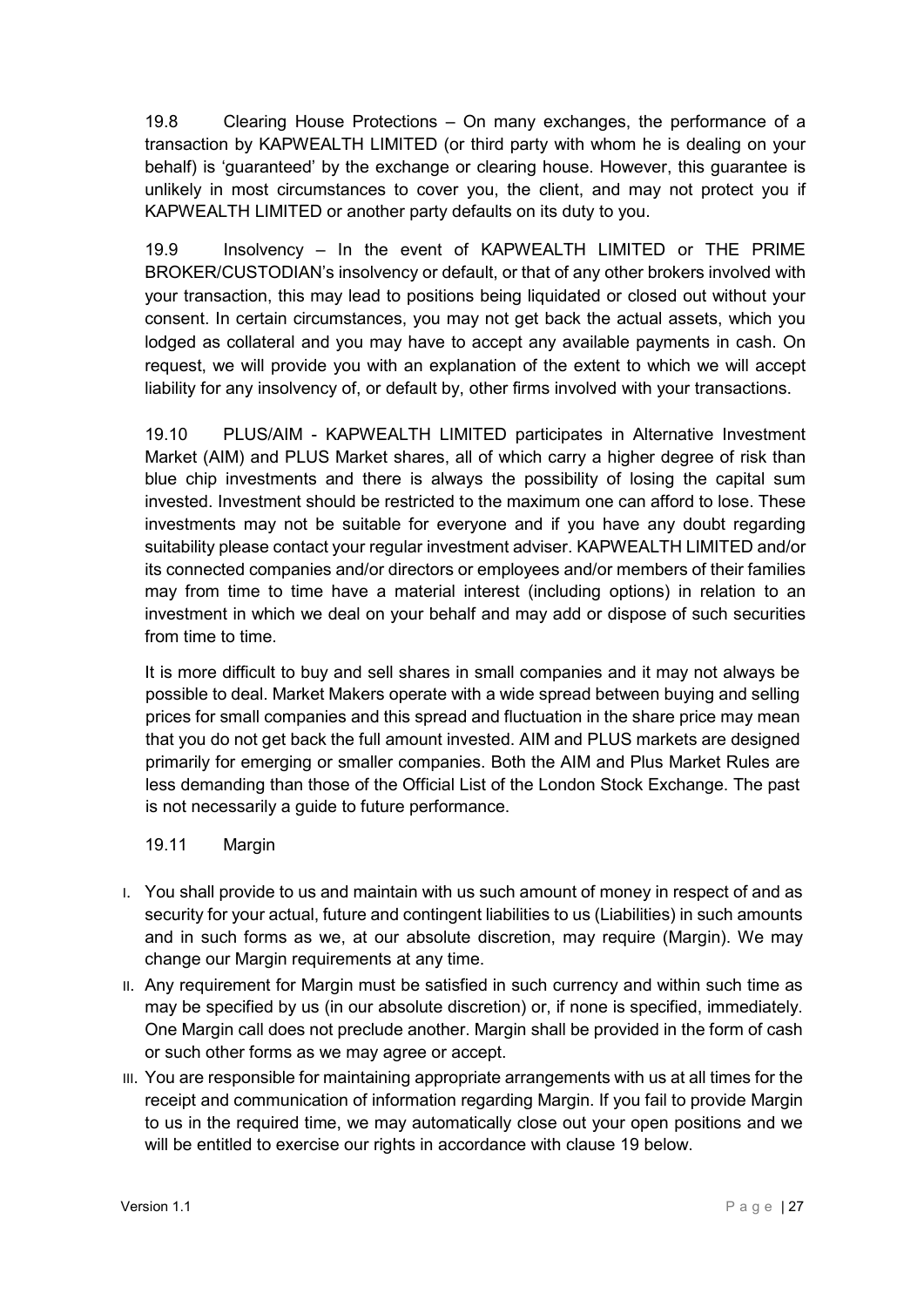- IV. Unless otherwise agreed by us, you charge to us all Margin provided by you to us under the Agreement as a continuing security for your Liabilities under or pursuant to the Agreement (including under every transaction from time to time governed by the Agreement).
- V. You agree to execute such further documents and to take such further steps as we may reasonably require enabling us to exercise our rights or to satisfy any requirement.
- VI. You may not withdraw or substitute any property which is subject to our security interest without our prior consent.

## 19.12 FX Rollover and Offset Instructions

All positions which remain open from 23:59:45 to 23:59:59 (Online Facility time) will be subject to rollover. All positions which are opened or closed from 23:59:45 to 23:59:59 (Online Facility time) may be subject to rollover. We may charge you a fee in respect of each such position that is rolled over. The fees that we charge will be published on the Online Facility.

- I. In the absence of clear and timely instructions from you, you agree that in order to protect your interests and ours we are authorised, at our absolute discretion and at your expense, at the end of each business day, to close any open position, rollover or offset all or any open position(s), enter into offsetting transactions or to make or receive delivery on your behalf upon such terms and by such methods as we may deem reasonable in the circumstances.
- II. For the avoidance of doubt, we will not arrange delivery of the subject matter any Product (where applicable) unless we deem it necessary or if we otherwise agreed in writing with you to do so and, accordingly, unless such arrangements have been made by us any open positions (where applicable) shall be closed and the resulting profit or loss credited or debited to your account with us.

#### **20. RISK WARNINGS – STABILISATION RULES**

This statement complies with Financial Conduct Authority (FCA) rules. KAPWEALTH LIMITED may from time to time carry out transactions in securities on your behalf, where the price may have been influenced by measures taken to stabilise it. You should read the following explanation carefully:

20.1 Stabilisation: Stabilisation enables the market price of a security to be maintained artificially during the period when a new issue of securities is sold to the public. Stabilisation may affect not only the price of the new issue but also the price of other securities relating to it. The FCA allows stabilisation in order to help counter the fact that, when a new issue comes onto the market for the first time, the price can sometimes drop for a time before buyers are found.

Stabilisation will be carried out by a 'stabilisation manager' (normally the firm responsible for bringing a new issue to the market). As long as the stabilisation manager follows a strict set of rules, he is entitled to buy back securities that were previously sold to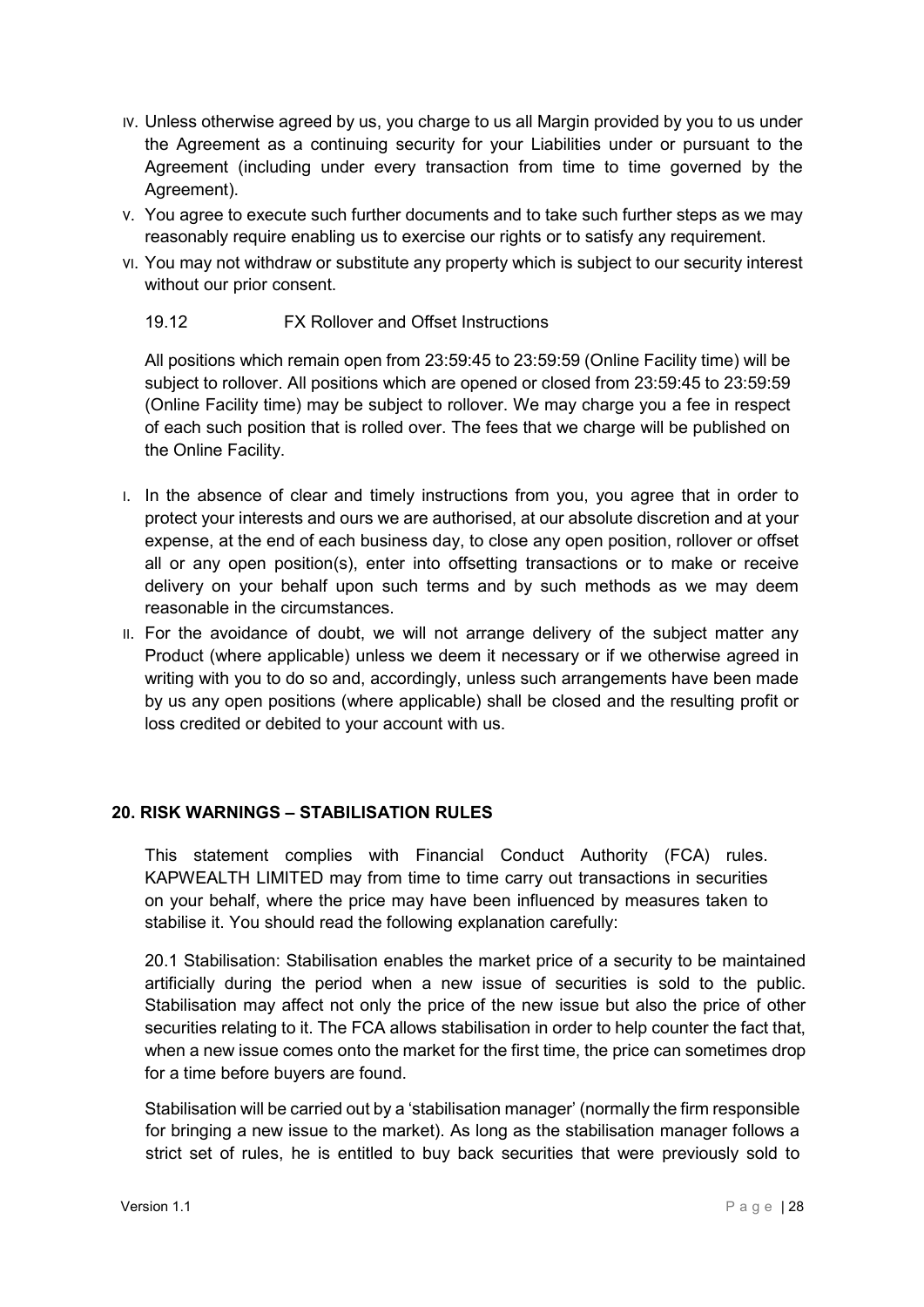investors or allotted to institutions, which have decided not to keep them. The effect of this may be to keep the price at a higher level than it would otherwise be during the period of stabilisation.

20.2 The Stabilisation Rules: The Stabilisation Rules limit the period when a stabilising manager may subsidise a new issue; fix the price at which he may stabilise (in the case of shares and warrants but not bonds); and require him to disclose that he may be stabilising but not that he is actually doing so. The fact that a new issue or a related security is being stabilised should not be taken as an indication of the level of interest from investors, nor of the price at which they are prepared to buy the securities.

#### **21. GENERAL**

No failure or delay by either of us in exercising any right, power or privilege in these Terms shall operate as a waiver thereof nor shall any single or partial exercise by us of any right, power or privilege preclude any further exercise thereof or the exercise of any other right, power or privilege.

21.1 The rights and remedies herein provided are cumulative and not exclusive of any rights and remedies provided by law.

21.2 You consent to our assigning or transferring responsibility for the performance of any of our obligations in these Terms and the rights or benefits hereunder to such transferee as we may determine, provided such transferee shall (if required) be permitted to carry on the same business as us.

21.3 We may also appoint sub-contractors, agents or other parties and otherwise delegate such obligations and functions as we shall be required to perform in accordance with these Terms, as we shall in our absolute discretion determine.

21.4 Your rights under the Terms are personal to you and are not capable of assignation, your obligations under the Terms may not, without our prior written agreement, be performed by anybody else.

- 21.5 To avoid any misunderstanding;
- (i) in the event of there being any inconsistency between any of these Terms and any relevant rule of the FCA or any exchange or market (including any associated clearing house or clearance system) the relevant rule will take precedence:
- (ii) in these Terms any reference to any statute, subordinate legislation (including without limitation the FCA rules or rules of any exchange or clearing house) shall be to such statute, subordinate legislation or rules as amended or extended from time to time.

21.6 In the event that any provision or any part of any provision of these Terms is held to be unenforceable or illegal, in whole or in part, such provision or part shall to that extent be deemed not to form part of these Terms but the enforceability of the remainder shall remain unaffected.

21.7 The Contracts (Rights of Third Parties) Act 1999 shall not apply to these Terms and only the parties to it may enforce and benefit from these terms.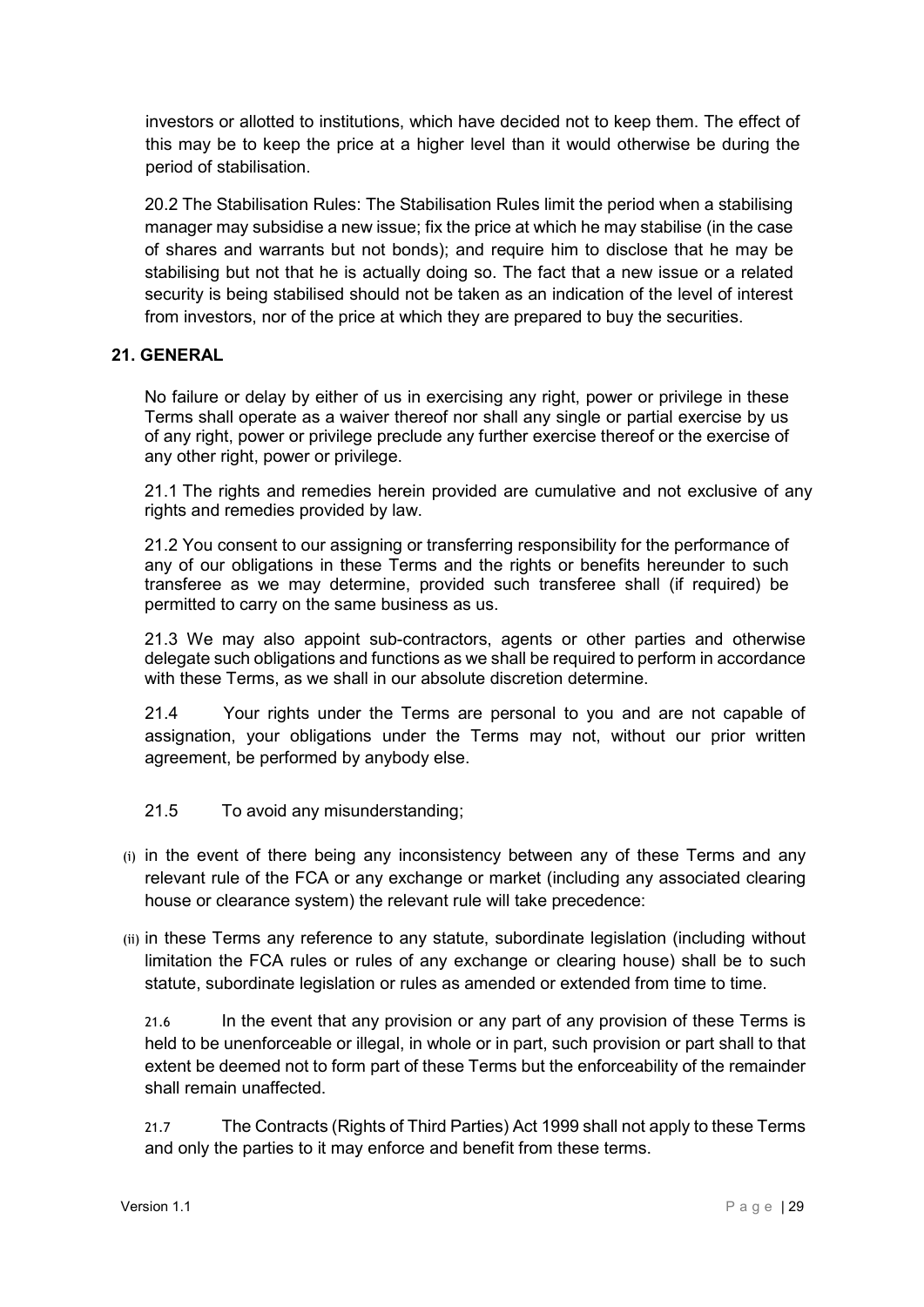21.8 We may amend, suspend and/or terminate any or all of the Services at any time, where reasonably practicable we will give advance notice of this but this may not always be possible and/or practical for business reasons.

21.9 We may employ agents selected by us on any terms which we think suitably appropriate.

## **22. AMENDMENT**

We reserve the right to alter these Terms at any time. Alterations may be made to make it fairer to you, more easily understandable, correct a mistake, cover a development in the service, reflect a change in market conditions or practice, reflect a change in the law or regulation or any code or application of practice, reflect a change in technology, cover a development or change on our service or facilities, ensure good management or competitiveness of our business or for any other reason that we may deem to be valid.

You are deemed to have consented to any alteration that may be effected to these Terms if we do not receive notification otherwise from you, in writing, within the time that the changes were notified to you and their coming into effect.

#### **23. LIMITATION OF LIABILITY**

23.1 Unless caused by our fraud, wilful default or negligence, we will not be liable to you for any loss suffered by you in connection with these Terms; this includes any loss of profits, indirect, consequential or incidental damages, liabilities, claims, losses, awards, proceedings and costs.

23.2 We will not have any liability to you in the event that we do not act on your instructions or are unable to provide any service under these Terms as a result of some factor that is beyond our reasonable control (for example, act of God, failure of computer or related systems, failure of market systems or failure of any third party to provide any service to which these Term relates).

23.3 KAPWEALTH LIMITED shall not be liable for any loss arising other than as a result of its own negligence or wilful default or contravention of FCA rules and, in any event, will not be liable for any indirect or consequential loss (including loss of profit).

23.4 KAPWEALTH LIMITED shall have no liability for any circumstance or failure to provide any service if such circumstance or failure results from any event or state of affairs beyond the control of KAPWEALTH LIMITED, including, without limitation, any failure of communication or computer systems or equipment or the suspension of trading by any exchange or clearing house.

Nothing in these Terms is intended to have the effect of excluding any liability to you, which by law or FCA rules cannot be excluded.

23.5 In the absence of instructions from you, THE PRIME BROKER/CUSTODIAN reserve the right to take any actions, that they consider is appropriate to protect their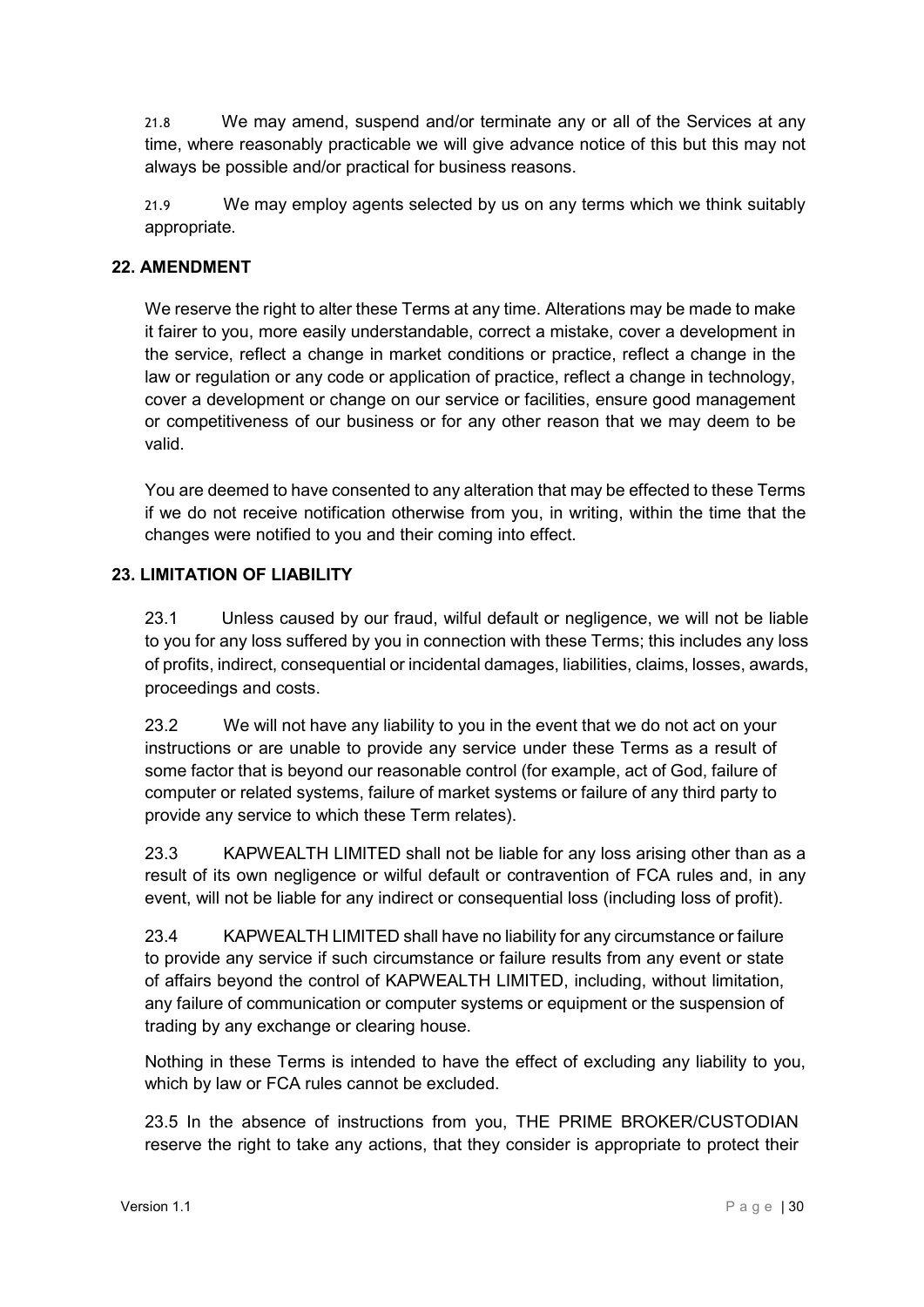interests. If they do so we reserve the right to pass onto you any cost, loss and expenses that may be incurred in their doing so.

## **24. INDEMNITY**

24.1 Subject to our duties and liabilities under the Financial Services and Markets Act2000 (FSMA) and FCA rules, we shall not be liable for any loss or damage suffered by you in connection with the provision of any services to which these Terms apply except to the extent that such loss or damage results directly from our negligence, fraud or wilful default.

24.2 You agree to indemnify THE PRIME BROKER/CUSTODIAN, and ourselves against any liability or expense which may be incurred in the proper exercise of our powers and duties.

24.3 You agree that the only duties or obligations we owe you are those set out expressly in these Terms and that we do not owe you any other or further duties or obligations (whether arising from the fact that we are acting as your fiduciary or otherwise).

24.4 Nothing in these Terms excludes or restricts any obligation we have to you under the FCA Rules, the Financial Services and Markets Act 2000 or requires you to exempt or indemnify us against any breach by us of any such obligation.

24.5 Under no circumstances whatsoever shall we be responsible or liable for any claim, loss, damage, expense, or cost howsoever suffered arising in consequence of any breach, failure to perform or delay in performing any of our obligations to you arising from:

- (i) any matter outside our control;
- (ii) any breakdown in communications whether between us and you or between us and any exchange or any intermediate broker or other third party through whom we are dealing on your behalf or the failure or defective operation of any computer system; and
- (iii)anything done or omitted to be done by us or the performance or the failure or delay in performance of any of our obligations arising from the absence or inaccuracy of any information provided to us by you or on your behalf or any exchange or any intermediate broker or other third party through whom we are dealing on your behalf.

24.6 Under no circumstances will we be responsible or liable for any consequential loss including but not limited to any loss of business opportunity arising directly or indirectly out of or in consequence of anything done or omitted to be done by us or the breach by us of any obligation due to you. Nor shall we be responsible or liable for the tax consequences of any transaction which we may effect for you.

#### **25. TERMINATION OF AGREEMENT**

25.1 Either party may terminate this Agreement at any time by giving the other notice in writing, which will be effective immediately.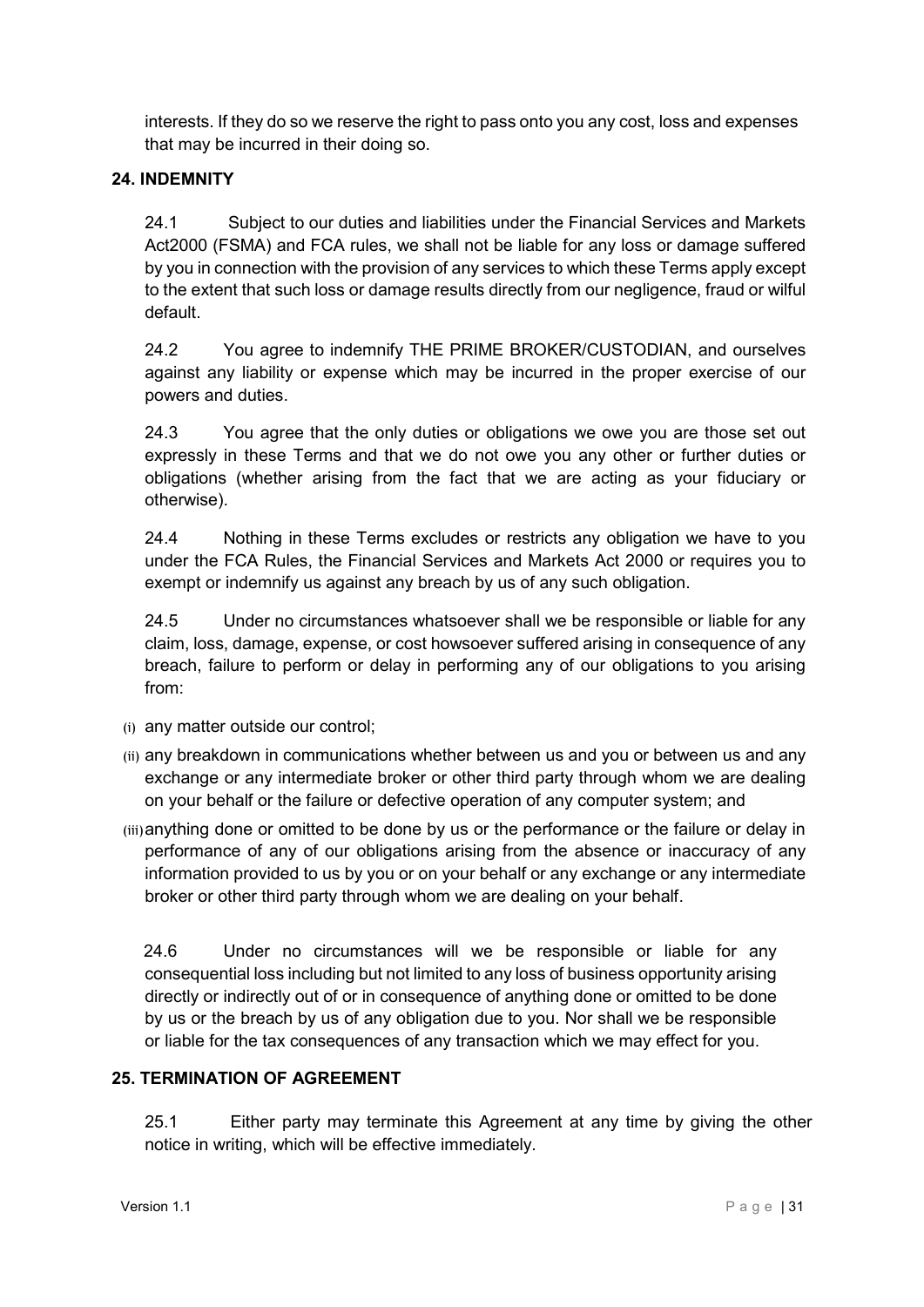25.2 Any termination is subject to the settlement of any outstanding transactions and the payment of any charges and other amounts due (which become due and payable immediately). If you request us to re-register or transfer your securities, you will be liable to a fee to cover the cost.

25.3 If you want to close your account and terminate this agreement, you must send us written and signed notification of that. Your account will not be closed merely because there is a nil balance or you have sold all of your investments. If charges accrue on the deposit accounts, you will still be liable for them and we retain the right to debit your deposit account in the usual way.

25.4 We reserve the right to regard an account as dormant and therefore eligible for termination of this agreement if your account fits our dormancy criteria. Please contact us if you require further details of what this means.

25.5 If we exercise our right to end or suspend your use of the service we will not be liable for any losses, which may be suffered by you due to a decrease in the value of your investments between the date you purchased, and the date we sold them.

25.6 In the case of an individual, this Agreement will terminate automatically when we receive notification of your death.

25.7 This Agreement will automatically terminate in the event of KAPWEALTH LIMITED or THE PRIME BROKER/CUSTODIAN entering into insolvency, being convicted of criminal activity or being in material breach of its fiscal responsibilities.

## **26. ENTIRE AGREEMENT**

These Terms are subject to English Law and you agree to submit to the exclusive jurisdiction of the English courts in the case of any dispute regarding them. These Terms set out all of the terms and conditions relating to our provision of these services to you subject to any subsequent amendments that may be notified. You agree that if any part of this agreement is found to be invalid or unenforceable by any court, this will not affect the rest of the agreement, which will remain in full force and effect.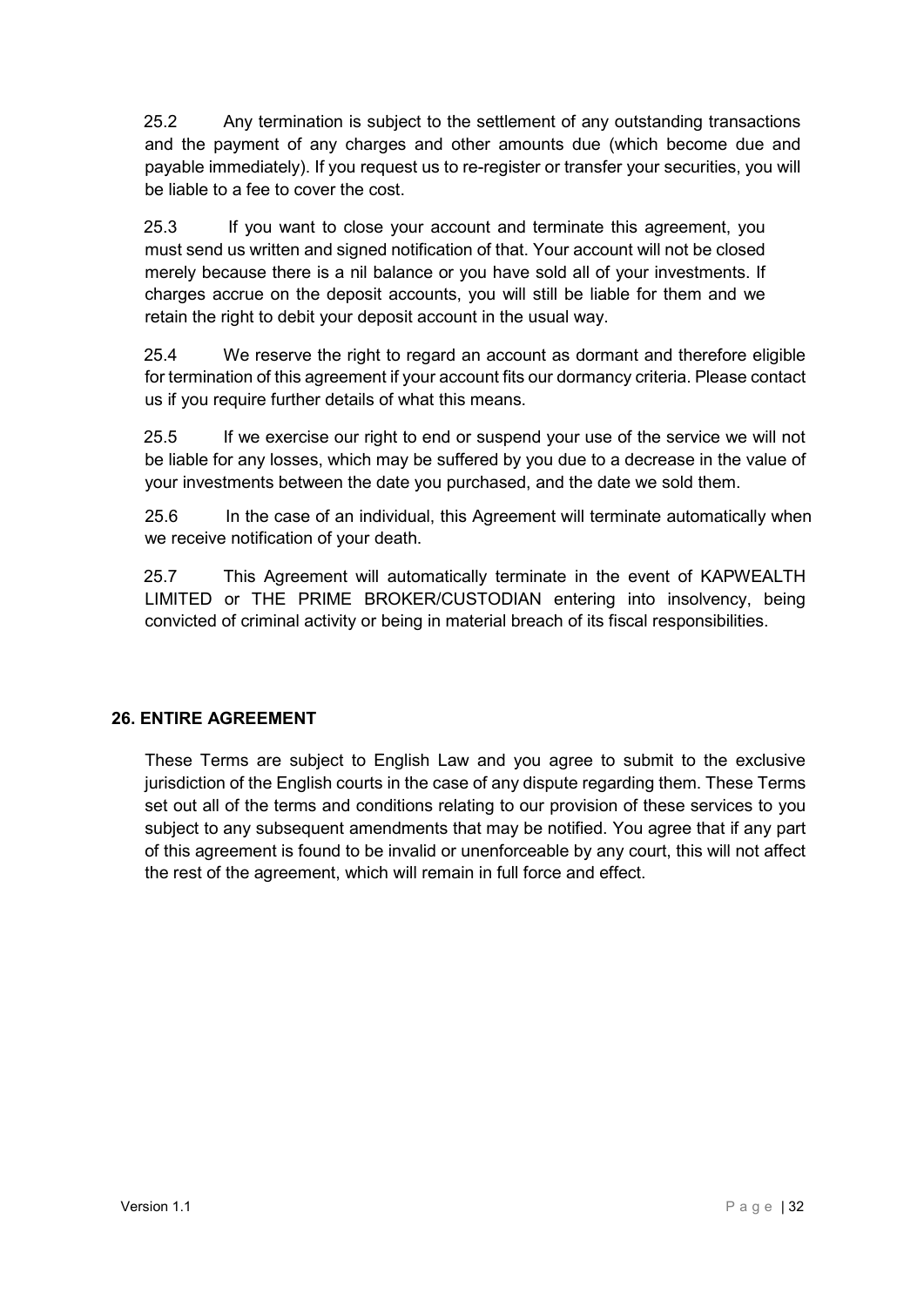#### **ANNEX 1**

#### **27. Part I: THE NATURE & RISK OF DESIGNATED INVESTMENTS**

This Annex is intended to give you, in your category as a retail or a professional client, information on, and a warning of, the risks associated with designated investments so that you are reasonably able to understand the nature and risks of the services and of the specific types of investment being offered and, consequently, to take investment decisions on an informed basis. The Annex does not purport to disclose all of the risks and other significant aspects of investment products and services. Please note that this Annex includes, for your convenience, information on some designated investments which are not covered by KAPWEALTH LIMITED's FCA regulatory permissions.

You must not rely on the guidance contained in this Annex as investment advice based on your personal circumstances, nor as a recommendation to enter into any of the services or invest in any of the products listed below. Where you are unclear as to the meaning of any of the disclosures or warnings described below, we would strongly recommend that you seek independent legal or financial advice.

You should not deal in these or other products unless you understand the nature of the contract you are entering into and the extent of your exposure to risk. You should also be satisfied that the product and/or service is suitable for you in light of your circumstances and financial position and, where necessary, you should seek appropriate independent advice in advance of any investment decisions.

Risk factors may occur simultaneously and/or may compound each other resulting in an unpredictable effect on the value of any investment.

All financial products carry a certain degree of risk and even low risk investment strategies contain an element of uncertainty. The types of risk that might be of concern will depend on various matters, including how the instrument is created or drafted. Different instruments involve different levels of exposure to risk and in deciding whether to trade in such instruments or become involved in any financial products you should be aware of the guidance set out below.

The value of investments and the income from them can fall as well as rise and you might not get back the original amount invested. This can result from market movements and also from variations in exchange rates between sterling and the currency in which a particular investment is denominated. Past performance is not a reliable indicator of future results.

#### **28 Part II: PRODUCTS AND INVESTMENTS**

Set out below is an outline of the major risks that may be associated with certain generic types of Financial Instruments, which should be read in conjunction with Parts III and IV.

1. Shares and Other Types of Equity Instruments

#### 1.1. General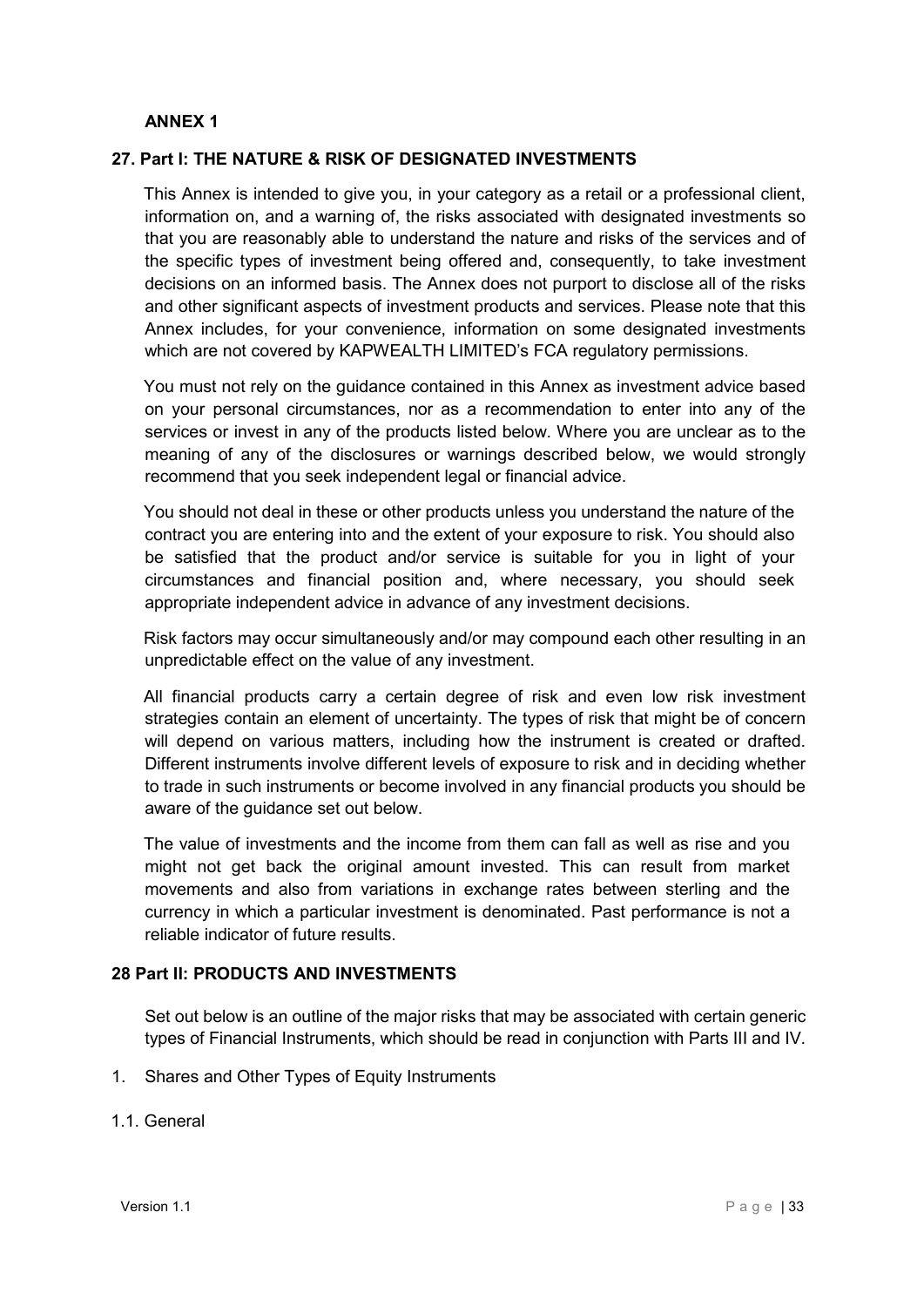A risk with an equity investment is that the company must both grow in value and, if it elects to pay dividends to its shareholders, make adequate dividend payments or the share price may fall. If the share price falls, the company, if listed or traded on-exchange, may then find it difficult to raise further capital to finance the business, and the company's performance may deteriorate vis à vis its competitors, leading to further reductions in the share price. Ultimately the company may become vulnerable to a takeover or may fail.

Shares have exposure to all the major risk types referred to in Part III below. In addition, there is a risk that there could be problems in the sector that the company is in. If the Company is private, i.e. not listed or traded on an exchange, or is listed but only traded infrequently, there may also be a certain amount of liquidity risk, whereby shares could become very difficult to dispose of.

#### 1.2. Ordinary shares

Ordinary shares are issued by limited liability companies as the primary means of raising risk capital. The issuer has no obligation to repay the original cost of the share, or the capital, to the shareholder until the issuer is wound up (in other words, the issuer company ceases to exist). In return for the capital investment in the share, the issuer may make discretionary dividend payments to shareholders which could take the form of cash or additional shares. Ordinary shares usually carry a right to vote at general meetings of the issuer.

There is no guaranteed return on an investment in ordinary shares for the reasons set out in 1.1 above, and in a liquidation of the issuer, ordinary shareholders are amongst the last who have a right to repayment of their capital and any surplus funds of the issuer, which could lead to a loss of a substantial proportion, or all, of the original investment.

#### 1.3 Preference shares

Unlike ordinary shares, preference shares give shareholders the right to a fixed dividend, the calculation of which is not based on the success of the issuer company. They therefore tend to be a less risky form of investment than ordinary shares.

Preference shares do not usually give shareholders the right to vote at general meetings of the issuer, but shareholders will have a greater preference to any surplus funds of the issuer than ordinary shareholders, should the issuer go into liquidation.

#### 1.4 Depositary Receipts

Depositary Receipts (ADRs, BDRs, etc.) are negotiable certificates typically issued by a bank which represents a specific number of shares in a company, traded on a stock exchange which is local or overseas to the issuer of the Receipt. They may facilitate investment in the companies due to the widespread availability of price information, lower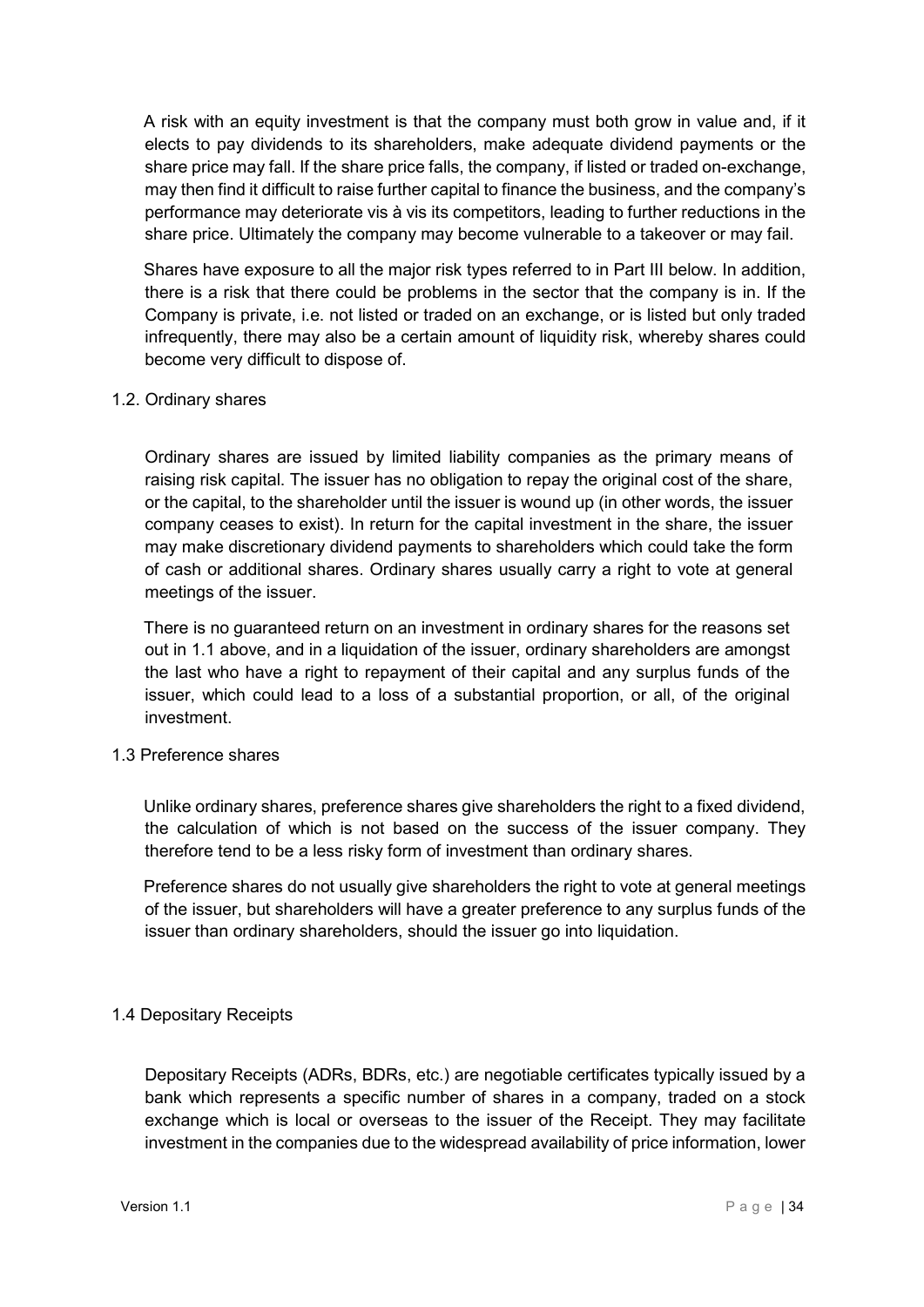transaction costs and timely dividend distributions. The risks involved relate both to the underlying share (see 1.1 - 1.3 above) and to the bank issuing the Receipt.

#### 1.5 Penny shares

There is an extra risk of losing money when shares are bought in some smaller companies, including penny shares. There is a big difference between the buying price and the selling price of these shares. If they have to be sold immediately, you may get back much less than you paid for them. The price may change quickly and it may go down as well as up and you might not be able to sell at any price.

#### 2. Warrants

A warrant is a time-limited right to subscribe for shares, debentures, loan stock or government securities and is exercisable against the original issuer of the underlying securities. A relatively small movement in the price of the underlying security could result in a disproportionately large movement, unfavourable or favourable, in the price of the warrant. The prices of warrants can therefore be volatile.

The right to subscribe for any of the investment products listed in 1 above or 3 or 4 below which a warrant confers is invariably limited in time with the consequence that if the investor fails to exercise this right within the pre-determined time-scale then the investment becomes worthless.

If subscription rights are exercised, the warrant holder may be required to pay to the issuer additional sums (which may be at or near the value of the underlying assets). Exercise of the warrant will give the warrant holder all the rights and risks of ownership of the underlying investment product.

A warrant is potentially subject to all of the major risk types referred to in Part III below. You should not buy a warrant unless you are prepared to sustain a total loss of the money you have invested plus any commission or other transaction charges.

Some other instruments are also called warrants but are actually options (for example, a right to acquire securities which is exercisable

against someone other than the original issuer of the securities, often called a covered warrant). For these instruments, (see 6.3 below).

#### 3. Money-Market Instruments

A money-market instrument is a borrowing of cash for a period, generally no longer than six months, but occasionally up to one year, in which the lender takes a deposit from the money markets in order to lend (or advance) it to the borrower.

Unlike in an overdraft, the borrower must specify the exact amount and the period for which he wishes to borrow. Like other debt instruments (see 4 below), money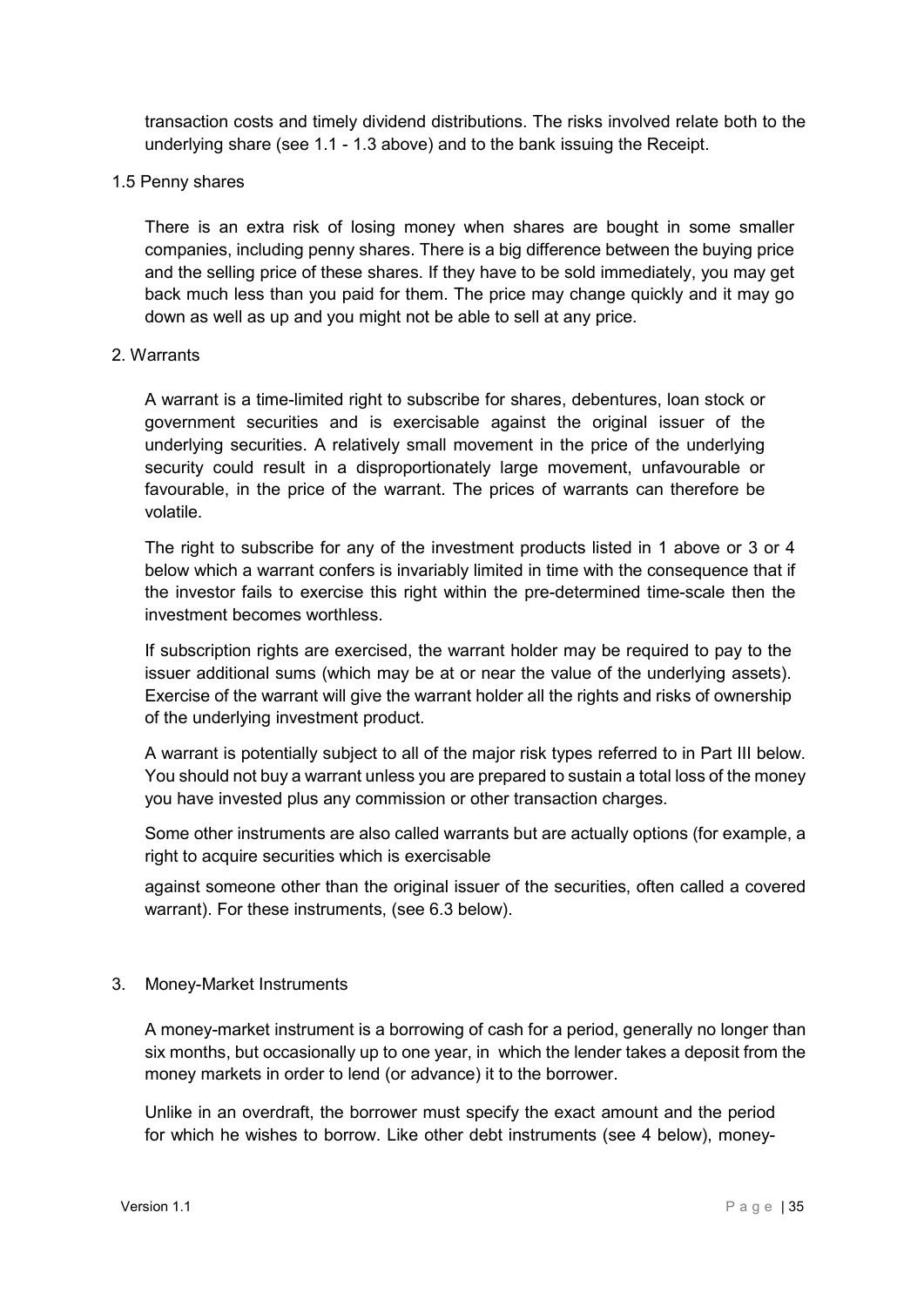market instruments may be exposed to the major risk types in Part III below, in particular credit and interest rate risk.

#### 4. Debt Instruments/Bonds/Debentures

All debt instruments are potentially exposed to the major risk types in Part III below, in particular credit risk and interest rate risk.

Debt securities may be subject to the risk of the issuer's inability to meet principal and/or interest payments on the obligation and may also be subject to price volatility due to such factors as interest rate sensitivity, market perception of the creditworthiness of the issuer, general market liquidity, and other economic factors, amongst other issues. When interest rates rise, the value of corporate debt securities can be expected to decline. Fixed-rate transferable debt securities with longer maturities tend to be more sensitive to interest rate movements than those with shorter maturities.

5. Units in Collective Investment Schemes

Collective investment schemes and their underlying assets are potentially exposed to all of the major risk types referred to in Part III below.

There are many different types of collective investment schemes. Generally, a collective investment scheme will involve an arrangement that enables a number of investors to 'pool' their assets and have these professionally managed by an independent manager. Investments may typically include gilts, bonds and quoted equities, but depending on the type of scheme may go wider into derivatives, real estate or any other asset. There may be risks on the underlying assets held by the scheme and investors are advised, therefore, to check whether the scheme holds a number of different assets, thus spreading its risk. Subject to this, investment in such schemes may reduce risk by spreading the investor's investment more widely than may have been possible if he or she was to invest in the assets directly.

The reduction in risk may be achieved because the wide range of investments held in a collective investment scheme can reduce the effect that a change in the value of any one investment may have on the overall performance of the portfolio. Although, therefore, seen as a way to spread risks, the portfolio price can fall as well as rise and, depending on the investment decisions made, a collective investment scheme may be exposed to many different major risk types.

6. Derivatives, Including Options, Futures, Swaps, Forward Rate Agreements, Derivative Instruments For The Transfer Of Credit Risk, Financial Contracts For Differences

The risks set out in 6.1 - 6.5 below may arise in connection with all types of derivative contract, whether it is in the form of a listed instrument, an OTC instrument, or a securitised product such as a note or a certificate.

#### 6.1 Derivatives Generally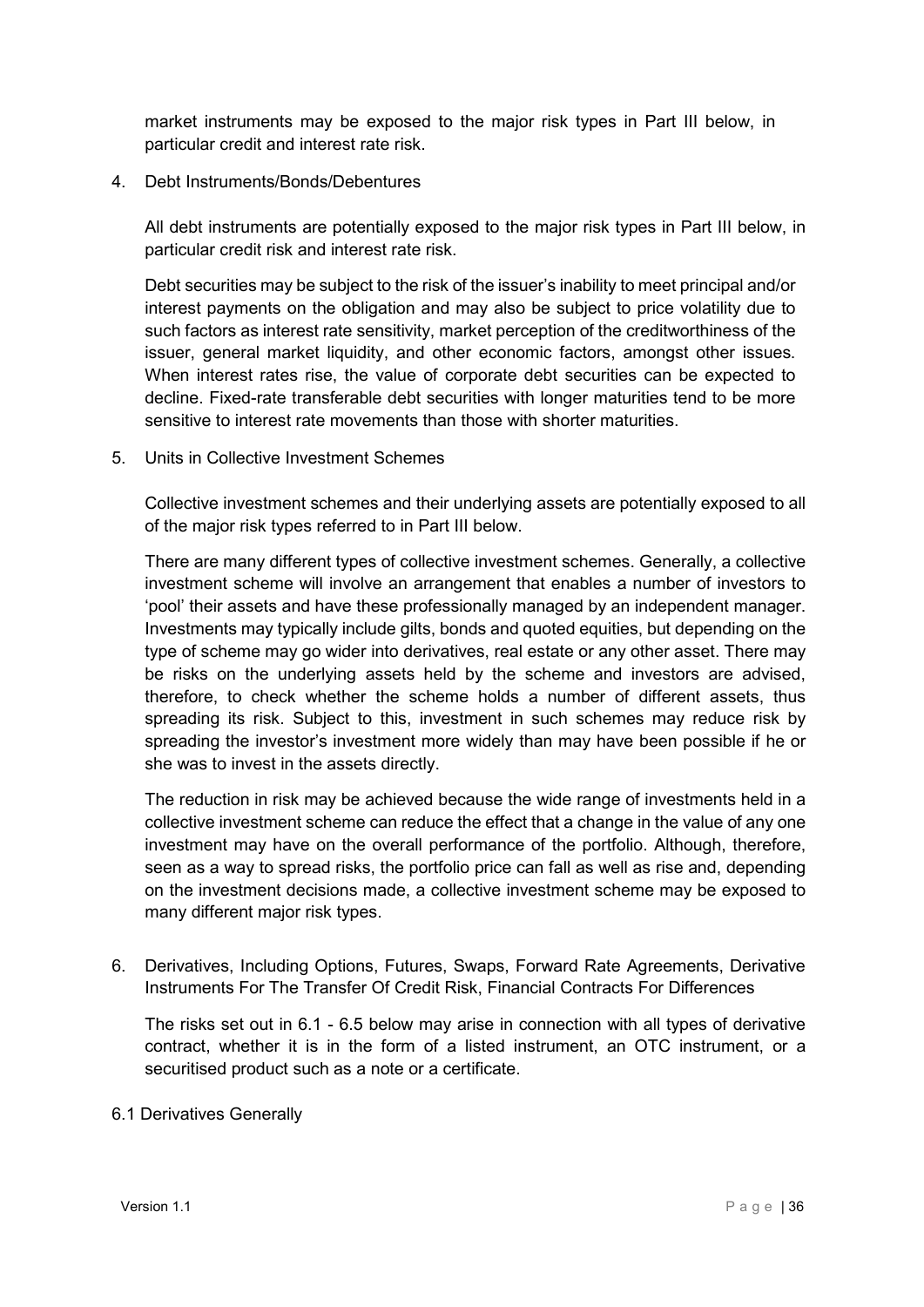A derivative is a financial instrument, the value of which is derived from an underlying asset's value. Rather than trade or exchange the asset itself, an agreement is entered into to exchange money, assets or some other value at some future date based on the underlying asset. A premium may also be payable to acquire the derivative instrument.

There are many types of derivative, but options, futures and swaps are among the most common. An investor in derivatives often assumes a high level of risk, and therefore investments in derivatives should be made with caution, especially for less experienced investors or investors with a limited amount of capital to invest.

Derivatives usually have a high risk connected with them, predominantly as there is a reliance on the performance of underlying assets, which is unpredictable. Options or futures can allow a person to pay only a premium to have exposure to the performance of an underlying asset', and while this can often lead to large returns if the investor has made correct assumptions with regard to performance, it could lead to a 100% loss (the premium paid) if incorrect. Options or futures sold "short" or uncovered (i.e. without the seller owning the asset at the time of the sale) may lead to great losses if, depending on the nature of the derivative, the price of the underlying asset falls or rises significantly.

If a derivative transaction is particularly large, or if the relevant market is illiquid (as may be the case with many privately negotiated off- exchange derivatives), it may not be possible to initiate a transaction or liquidate a position at an advantageous price.

On-exchange derivatives are subject, in addition, to the risks of exchange trading generally, including potentially the requirement to provide margin. Off-exchange derivatives may take the form of unlisted transferable securities or bi-lateral "over the counter" contracts ("OTC"). Although these forms of derivatives may be traded differently, both arrangements may be subject to credit risk of the Issuer (if transferable securities) or the counterparty (if OTCs) and, like any contract, are subject also to the particular terms of the contract (whether a one-off transferable security or OTC, or a master agreement), as well as the risks identified in Part III below. In particular, with an OTC contract, the counterparty may not be bound to "close out" or liquidate this position, and so it may not be possible to terminate a lossmaking contract.

Derivatives can be used for speculative purposes or as hedges to manage other investment risks. In all cases the suitability of the transaction for the particular investor should be very carefully considered.

You are therefore advised to ask about the terms and conditions of the specific derivatives and associated obligations (e.g. the circumstances under which you may become obligated to make or take delivery of an underlying asset and, in respect of options, expiration dates and restrictions on the time for exercise). Under certain circumstances the specifications of outstanding contracts (including the exercise price of an option) may be modified by the exchange or Clearing House to reflect changes in the underlying asset.

Normal pricing relationships between the underlying asset and the derivative may not exist in all cases. This can occur when, for example, the futures contract underlying the option is subject to price limits while the option is not. The absence of an underlying reference price may make it difficult to assess 'fair' value.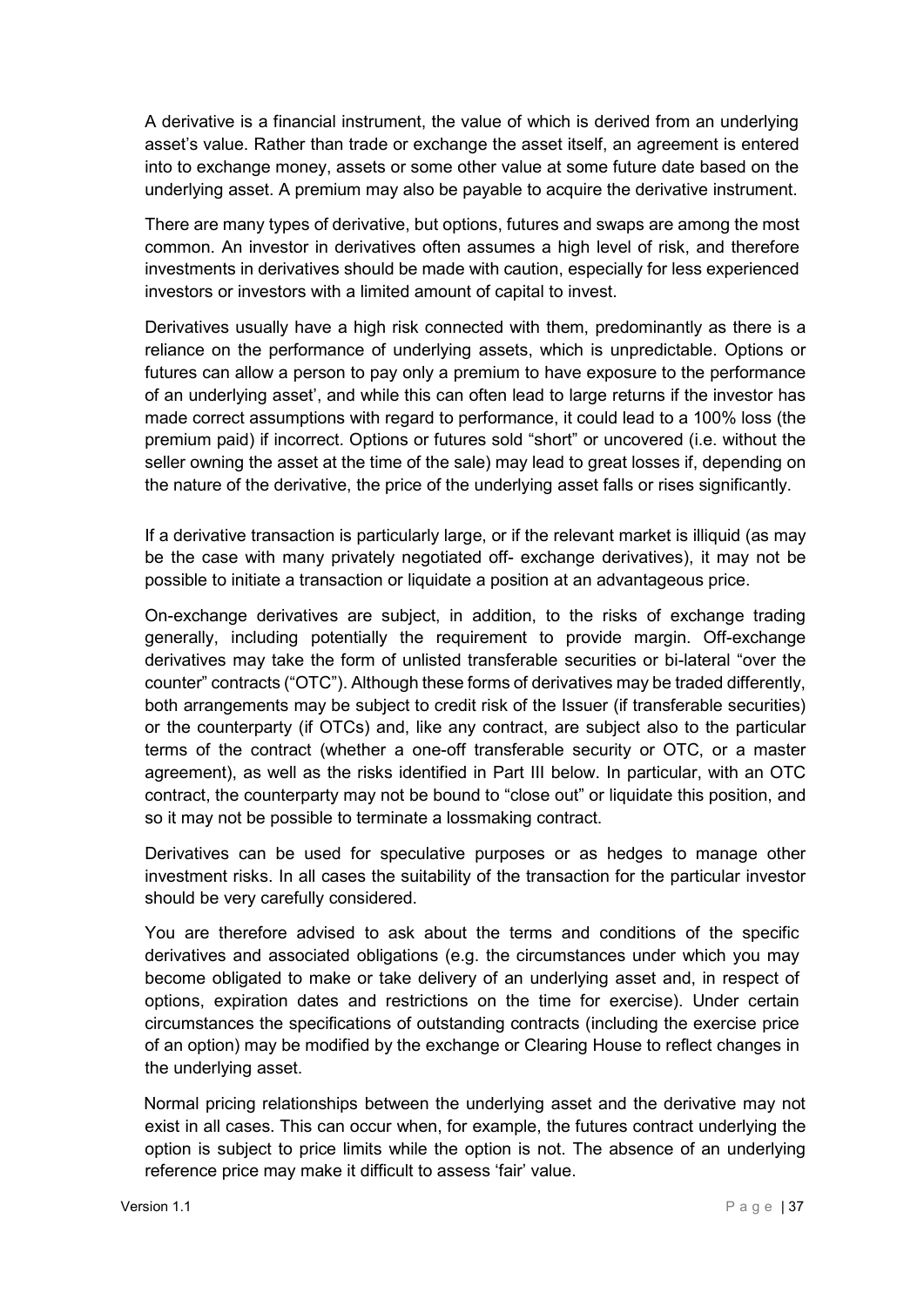The points set out below in relation to different types of derivative are not only applicable specifically to these derivatives but are also applicable more widely to derivatives generally. All derivatives are potentially subject to the major risk types in Part III below, especially market risk, credit risk and any specific sector risks connected with the underlying asset.

#### 6.2 Futures/Forwards/Forward rate agreements

Transactions in futures or forwards involve the obligation to make, or to take, delivery of the underlying asset of the contract at a future date, or in some cases to settle the position with cash. They carry a high degree of risk. The 'gearing' or 'leverage' often obtainable in futures and forwards trading means that a small deposit or down payment can lead to large losses as well as gains. It also means that a relatively small movement can lead to a proportionately much larger movement in the value of your investment, and this can work against you as well as for you. Futures and forwards transactions have a contingent liability, and you should be aware of the implications of this, in particular margining requirements: these are that, on a daily basis, with all exchange-traded, and most OTC off-exchange, futures and forwards, you will have to pay over in cash losses incurred on a daily basis and if you fail to, the contract may be terminated. (See further 1 and 2 of Part IV below).

#### 6.3 Options

There are many different types of options with different characteristics subject to the following conditions.

Put option: a put option is an option contract that gives the holder (buyer) of the option the right to sell a certain quantity of an underlying security to the writer of the option at a specified price (the strike price) up to a specified date (the expiration date).

Call option: a call option is an option contract that gives the holder (buyer) the right to buy a certain quantity of an underlying security from the writer of the option, at a specified price (the strike price) up to a specified date (the expiration date).

Buying options: Buying options involves less risk than selling options because, if the price of the underlying asset moves against you, you can simply allow the option to lapse. The maximum loss is limited to the premium, plus any commission or other transaction charges. However, if you buy a call option on a futures contract and you later exercise the option, you must acquire the future. This will expose you to the risks described under 'futures' and 'contingent liability investment transactions'. Certain options markets operate on a margined basis, under which buyers do not pay the full premium on their option at the time they purchase it. In this situation you may subsequently be called upon to pay margin on the option up to the level of your premium. If you fail to do so as required, your position may be closed or liquidated in the same way as a futures position.

Writing options: If you write an option, the risk involved is considerably greater than buying options. You may be liable for margin to maintain your position (as explained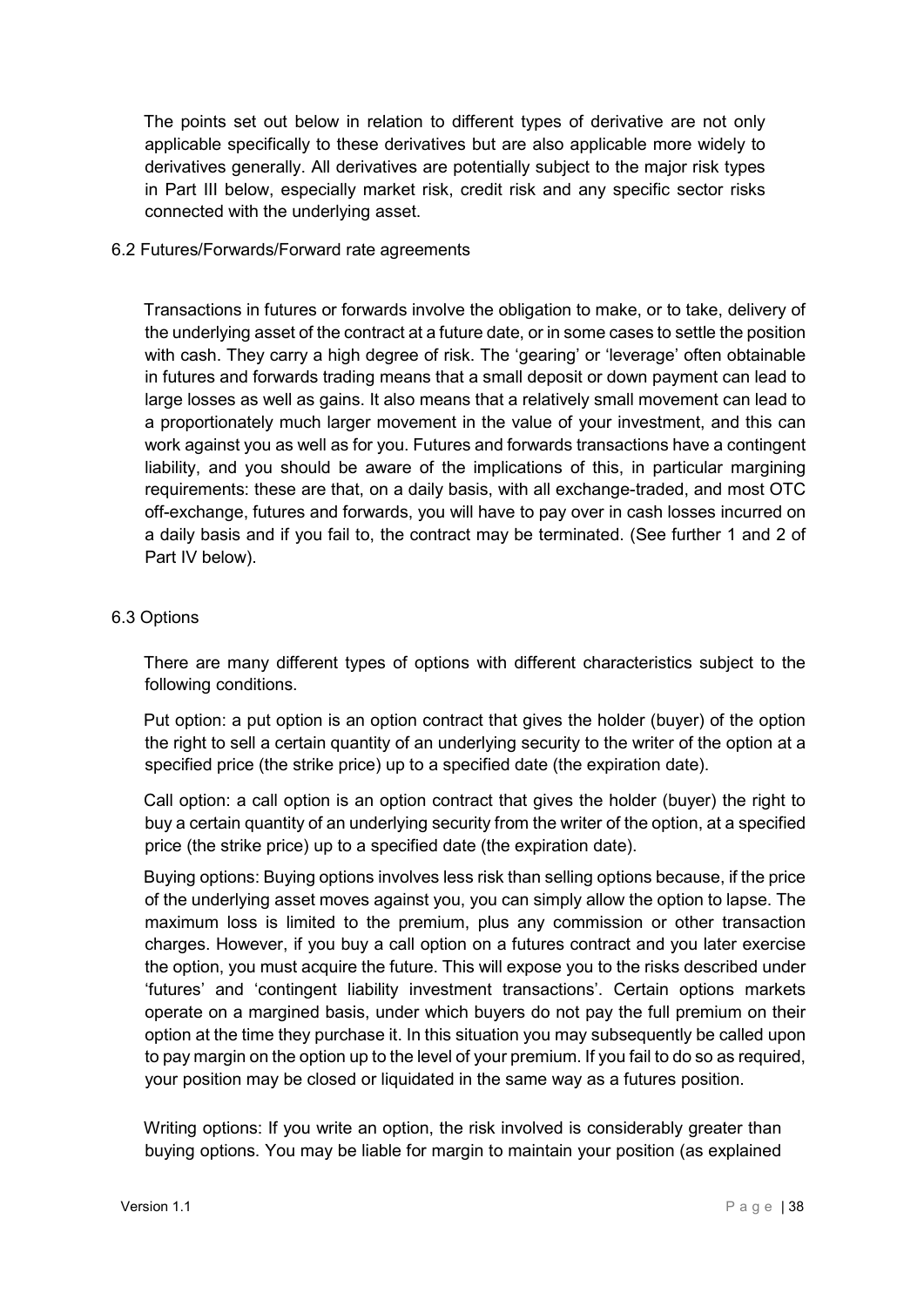in 6.2 above) and a loss may be sustained well in excess of the premium received. By writing an option, you accept a legal obligation to purchase or sell the underlying asset if the option is exercised against you, however far the market price has moved away from the exercise price.

If you already own the underlying asset which you have contracted to sell (known as 'covered call options') the risk is reduced. If you do not own the underlying asset (known as 'uncovered call options') the risk can be unlimited. Only experienced persons should contemplate writing uncovered options, and then only after securing full details of the applicable conditions and potential risk exposure.

Traditional options: Certain London Stock Exchange member firms under special exchange rules write a particular type of option called a 'traditional option'. These may involve greater risk than other options. Two-way prices are not usually quoted and there is no exchange market on which to close out an open position or to effect an equal and opposite transaction to reverse an open position. It may be difficult to assess its value or for the seller of such an option to manage his exposure to risk.

#### 6.4 Contracts for differences / CFD

Certain derivatives are referred to as contracts for differences (CFD's). These can be options and futures on the FTSE 100 index or any other index of an exchange, as well as equity, currency and interest rate swaps, amongst others. However, unlike other futures and options (which may, depending on their terms, be settled in cash or by delivery of the underlying asset), these contracts can only be settled in cash. Investing in a contract for differences carries the same risks as investing in a future or an option as referred to in 6.2 and 6.3 above. Transactions in CFD's may also have a contingent liability and could lose more than initial deposit/investment.

#### 6.5 Swaps

A swap is a derivative where two counterparties exchange one stream of cash flows against another stream.

A major risk of old off-exchange derivatives, (including swaps) is known as counterparty risk, whereby a party is exposed to the inability of its counterparty to perform its obligations under the relevant Financial Instrument. If party A, wants a fixed interest rate loan and so swaps a variable rate loan with another party, B, thereby swapping payments, this will synthetically create a fixed rate for A. However, if B goes insolvent, A will lose its fixed rate and will be paying a variable rate again. If interest rates have gone up a lot, it is possible that A will struggle to repay.

The swap market has grown substantially in recent years, with a large number of banks and investment banking firms acting both as principals and as agents utilising standardised swap documentation to cover swaps trading over a broad range of underlying assets. As a result, the swap market for certain underlying assets has become more liquid but there can be no assurance that a liquid secondary market will exist at any specified time for any particular swap.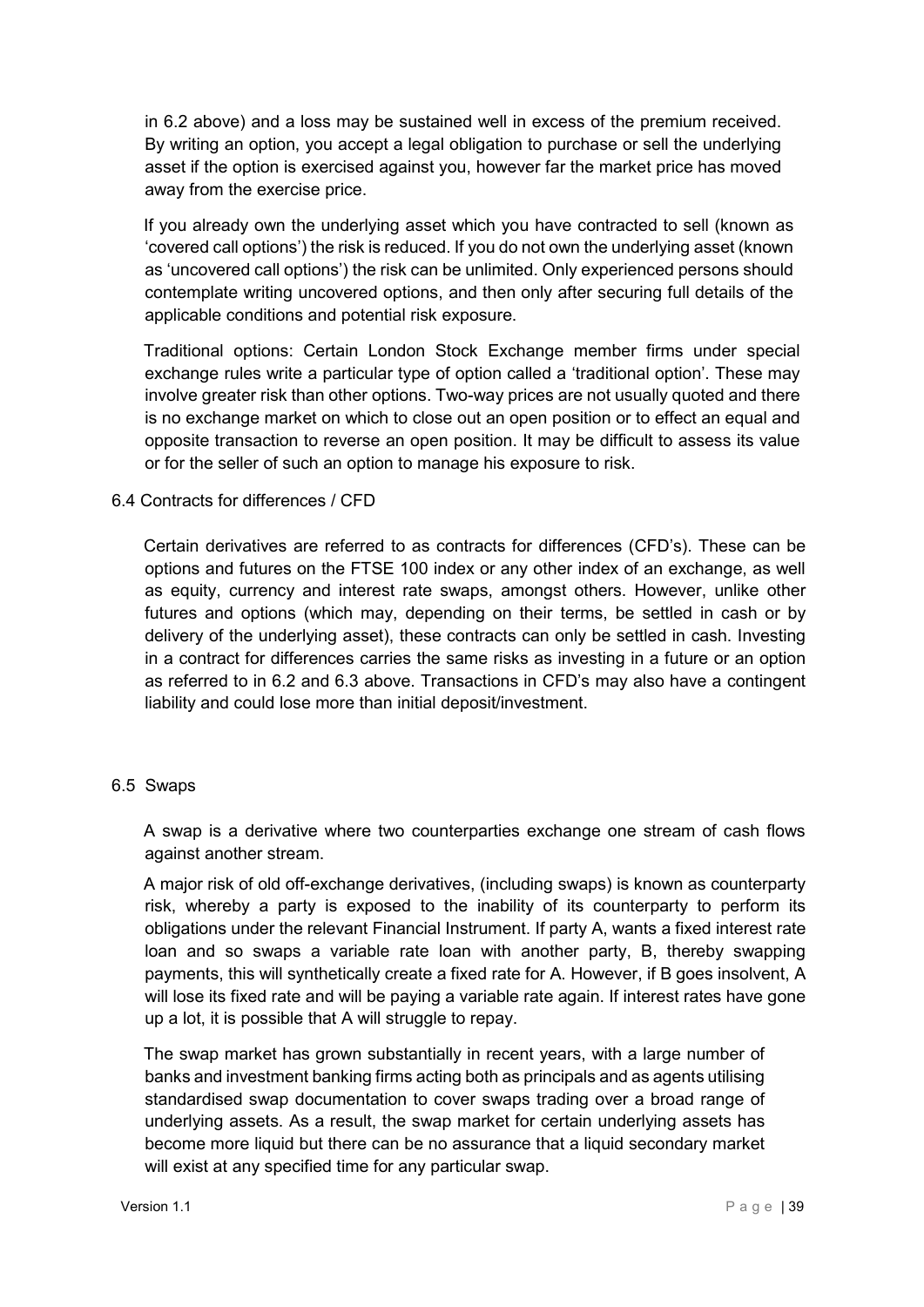#### 7. Combined Instruments

Any combined instruments, such as a bond with a warrant attached, is exposed to the risk of both those products and so combined products may contain a risk which is greater than those of its components generally, although certain combined instruments may contain risk mitigation features, such as principal protected instruments.

## **29 PART III: GENERIC RISK TYPES**

#### 1. General

The price or value of an investment will depend on fluctuations in the financial markets outside of anyone's control. Past performance is no indicator of future performance.

The nature and extent of investment risks varies between countries and from investment to investment. These investment risks will vary with, amongst other things, the type of investment being made, including how the financial products have been created or their terms drafted, the needs and objectives of particular investors, the manner in which a particular investment is made or offered, sold or traded, the location or domicile of the Issuer, the diversification or concentration in a portfolio (e.g. the amount invested in any one currency, security, country or issuer), the complexity of the transaction and the use of leverage.

The risk types set out below could have an impact on each type of investment.

2. Liquidity

The liquidity of an instrument is directly affected by the supply and demand for that instrument and also indirectly by other factors, including market disruptions (for example a disruption on the relevant exchange) or infrastructure issues, such as a lack of sophistication or disruption in the securities settlement process. Under certain trading conditions it may be difficult or impossible to liquidate or acquire a position. This may occur, for example, at times of rapid price movement if the price rises or falls to such an extent that under the rules of the relevant exchange trading is suspended or restricted. Placing a stop-loss order will not necessarily limit your losses to intended amounts, but market conditions may make it impossible to execute such an order at the stipulated price. In addition, unless the contract terms so provide, a party may not have to accept early termination of a contract or buy back the relevant product.

3. Credit Risk

Credit risk is the risk of loss caused by borrowers, bond obligors, or counterparties failing to fulfil their obligations or the risk of such parties credit quality deteriorating.

#### 4. MARKET RISK

#### 4.1 General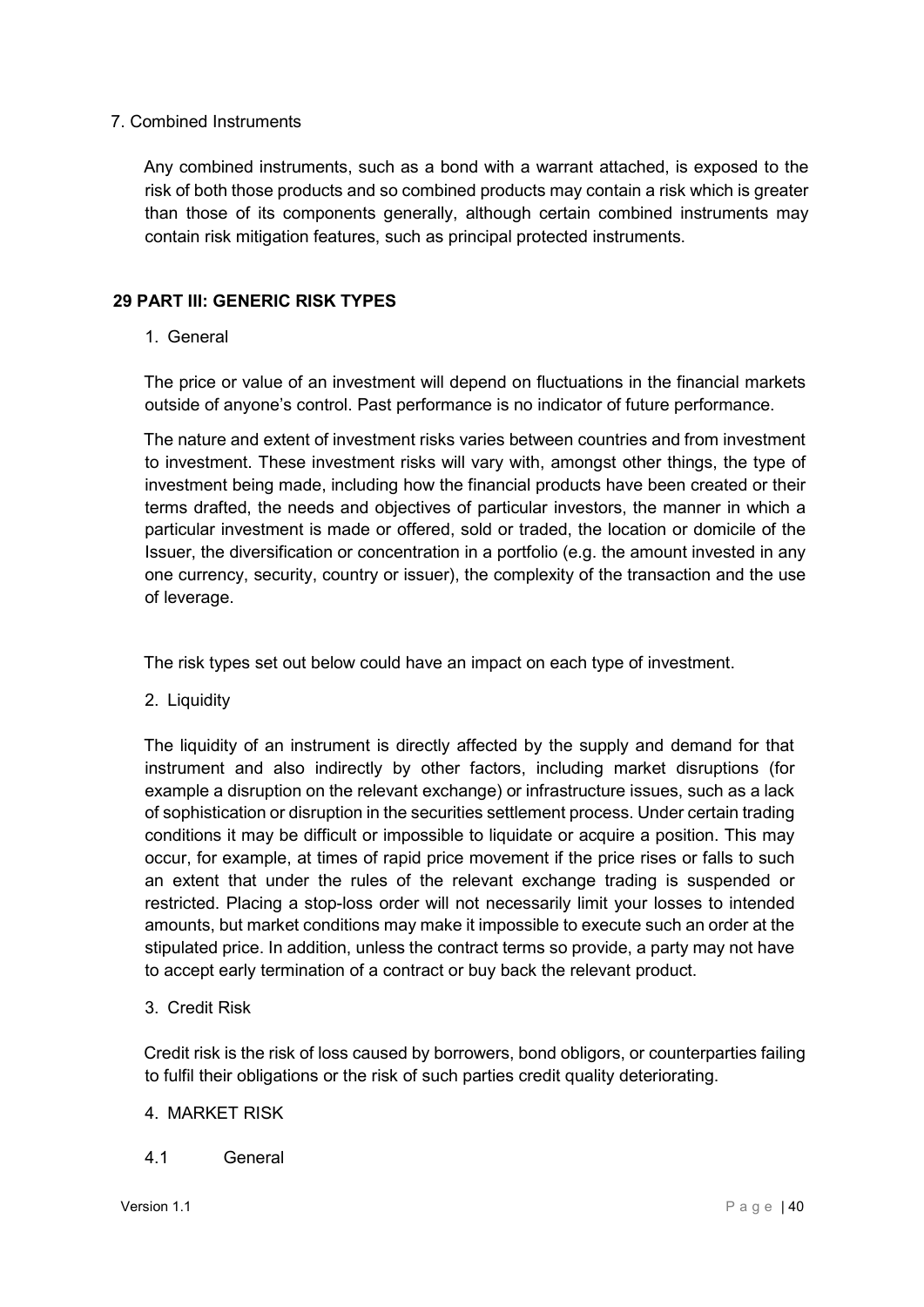The price of investments goes up and down depending on market supply and demand, investor perception and the prices of any underlying or allied investments or, indeed, sector and economic factors. These can be totally unpredictable.

## 4.2 Overseas markets

Any overseas investment or investment with an overseas element can be subject to the risks of overseas markets which may involve different risks from the UK markets. In some cases the risks will be greater. The potential for profit or loss from transactions on foreign markets or in overseas denominated contracts will be affected by fluctuations in overseas exchange rates.

## 4.3 Emerging Markets

Price volatility in emerging markets, in particular, can be extreme. Price discrepancies can be common and unpredictable movements in the market not uncommon. Additionally, as news about a country becomes available, the financial markets may react with dramatic upswings and/or downswings in prices during a very short period of time. Emerging markets generally lack the level of transparency, liquidity, efficiency, market infrastructure, and regulation found in more developed markets. For example, these markets might not have regulations governing manipulation and insider trading or other provisions designed to "level the playing field" with respect to the availability of information and the use or misuse thereof in such markets. They may also be affected by political risk. It may be difficult to employ certain risk and legal uncertainty management practices for emerging markets investments, such as forward currency exchange contracts or derivatives.

5. Clearing House Protections

On many exchanges, the performance of a transaction may be "guaranteed" by the exchange or clearing house. However, this guarantee is usually in favour of the exchange or clearing house member and cannot be enforced by the client who may, therefore, be subject to the credit and insolvency risks of the firm through whom the transaction was executed.

There is, in any event, no clearing house for off-exchange OTC instruments which are not traded under the rules of an exchange (although unlisted transferable securities may be cleared through a clearing house).

6. Insolvency

The insolvency or default of the firm with whom you are dealing, or of any brokers involved with your transaction, may lead to positions being liquidated or closed out without your consent or, indeed, investments not being returned to you. There is also insolvency risk in relation to the investment itself, for example of the company that issued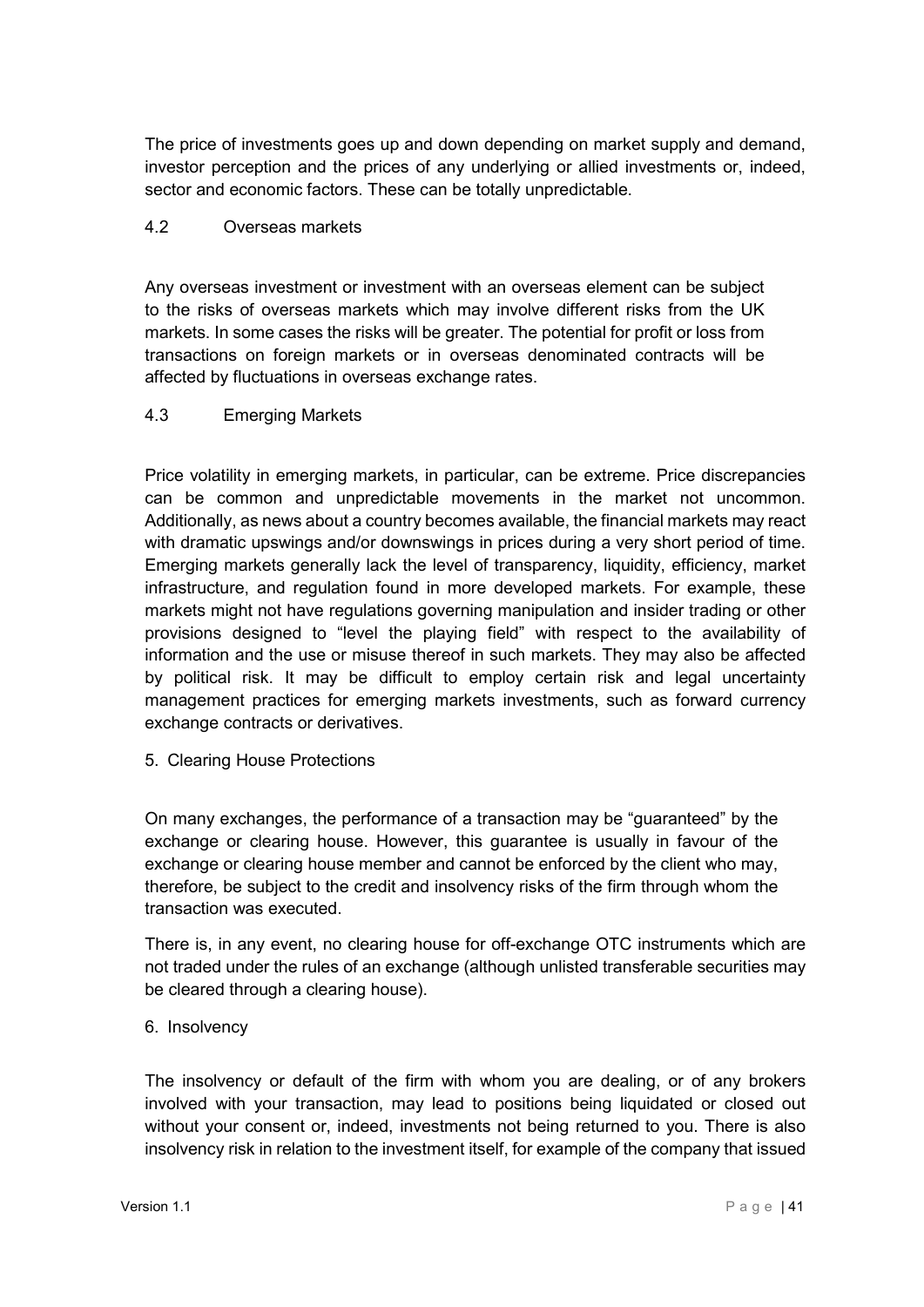the bond or of the counterparty to the off-exchange derivatives (where the risk relates to the derivative itself and to any collateral or margin held by the counterparty).

## 7. Currency Risk

In respect of any foreign exchange transactions and transactions in derivatives and securities that are denominated in a currency other than that in which your account is denominated, a movement in exchange rates may have a favourable or an unfavourable effect on the gain or loss achieved on such transactions.

The weakening of a country's currency relative to a benchmark currency or the currency of your portfolio will negatively affect the value of an investment denominated in that currency. Currency valuations are linked to a host of economic, social and political factors and can fluctuate greatly, even during intra-day trading. Some countries have foreign exchange controls which may include the suspension of the ability to exchange or transfer currency, or the devaluation of the currency. Hedging can increase or decrease the exposure to any one currency but may not eliminate completely exposure to changing currency values.

#### 8. Interest Rate Risk

Interest rates can rise as well as fall. A risk exists with interest rates that the relative value of a security, especially a bond, will worsen due to an interest rate increase. This could impact negatively on other products.

#### 9. Regulatory/Legal Risk

All investments could be exposed to regulatory or legal risk.

Returns on all, and particularly new, investments are at risk from regulatory or legal actions and changes which can, amongst other issues, alter the profit potential of an investment. Legal changes could even have the effect that a previously acceptable investment becomes illegal.

Changes to related issues such as tax may also occur and could have a large impact on profitability. Such risk is unpredictable and can depend on numerous political, economic and other factors. For this reason, this risk is greater in emerging markets but does apply everywhere. In emerging markets, there is generally less government supervision and regulation of business and industry practices, stock exchanges and over-the-counter markets.

The type of laws and regulations with which investors are familiar in the EEA may not exist in some places, and where they do, may be subject to inconsistent or arbitrary application or interpretation and may be changed with retroactive effect. Both the independence of judicial systems and their immunity from economic, political or nationalistic influences remain largely untested in many countries. Judges and courts in many countries are generally inexperienced in the areas of business and corporate law. Companies are exposed to the risk that legislatures will revise established law solely in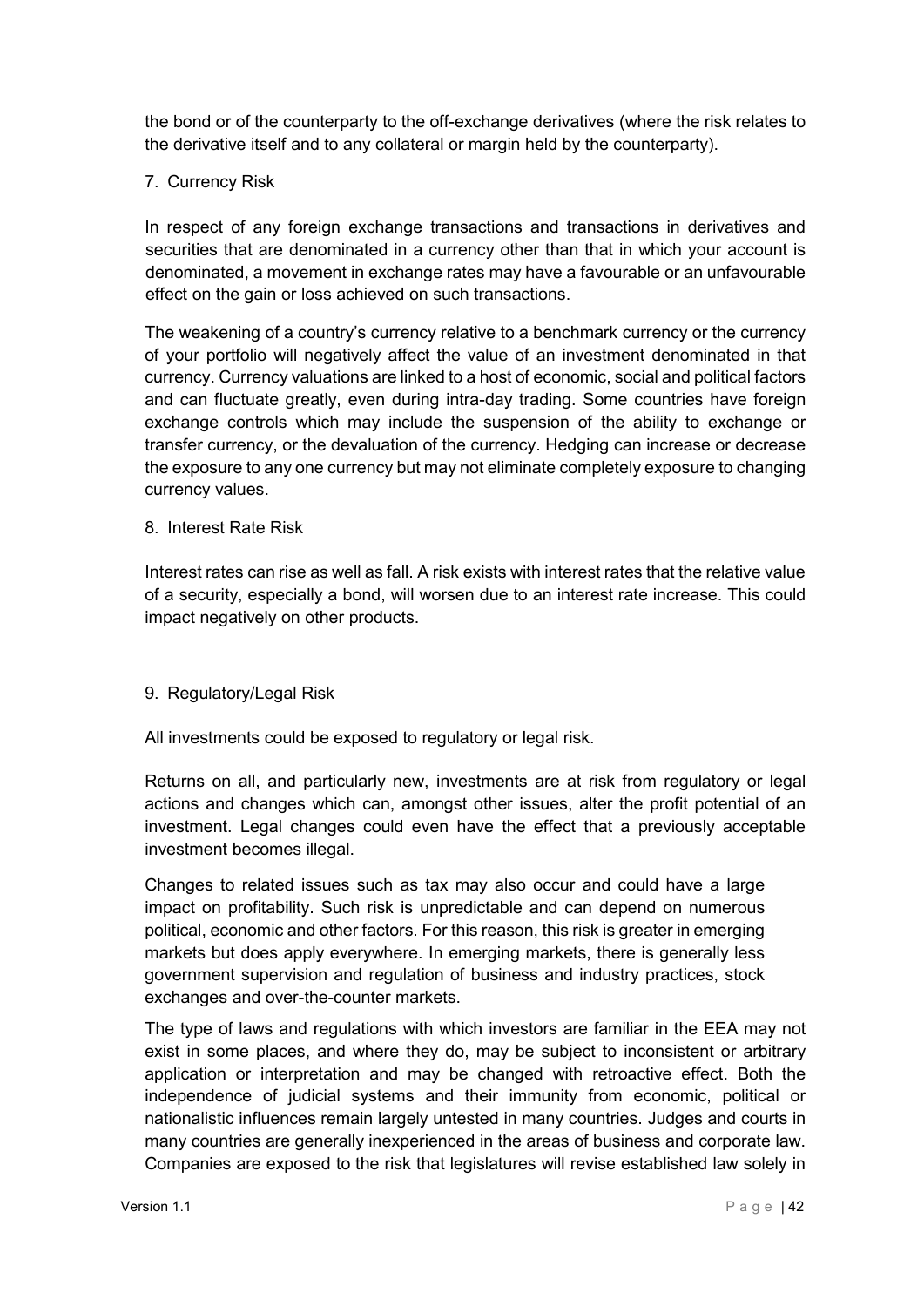response to economic or political pressure or popular discontent. There is no guarantee that an overseas investor would obtain a satisfactory remedy in local courts in case of a breach of local laws or regulations or a dispute over ownership of assets. An investor may also encounter difficulties in pursuing legal remedies or in obtaining and enforcing judgments in overseas courts.

10. Operational Risk

Operational risk, such as breakdowns or malfunctioning of essential systems and controls, including IT systems, can impact on all financial products. Business risk, especially the risk that the business is run incompetently or poorly, could also impact on shareholders of, or investors in, such a business. Personnel and organisational changes can severely affect such risks and, in general, operational risk may not be apparent from outside the organisation.

# **30 Part IV: TRANSACTION AND SERVICE RISKS**

1. Contingent Liability Investment Transactions

Contingent liability investment transactions, which are margined, require you to make a series of payments against the purchase price, instead of paying the whole purchase price immediately.

If you trade in futures, contracts for differences or sell options, you may sustain a total loss of the margin you deposit with your firm to establish or maintain a position. If the market moves against you, you may be called upon to pay substantial additional margin at short notice to maintain the position. If you fail to do so within the time required, your position may be liquidated at a loss and you must be responsible for the resulting deficit. Even if a transaction is not margined, it may still carry an obligation to make further payments in certain circumstances over and above any amount paid when you entered the contract.

You may lose more than your initial deposit. 10% of liquid funds save as specifically provided by the FCA, we will only carry out margined or contingent liability transactions with, or for you, if they are traded on or under the rules of a recognised or designated investment exchange. Transactions which are traded elsewhere may be exposed to substantially greater risks.

2. Collateral

If you deposit collateral as security with your firm, the way in which it will be treated will vary according to the type of transaction and where it is traded. There could be significant differences in the treatment of your collateral, depending on whether you are trading on a regulated market (see 4 below), with the rules of that exchange (and the associated clearing house) applying, or trading on another exchange or, indeed, off-exchange. Deposited collateral may lose its identity as your property once dealings on your behalf are undertaken. Even if your dealings should ultimately prove profitable, you may not get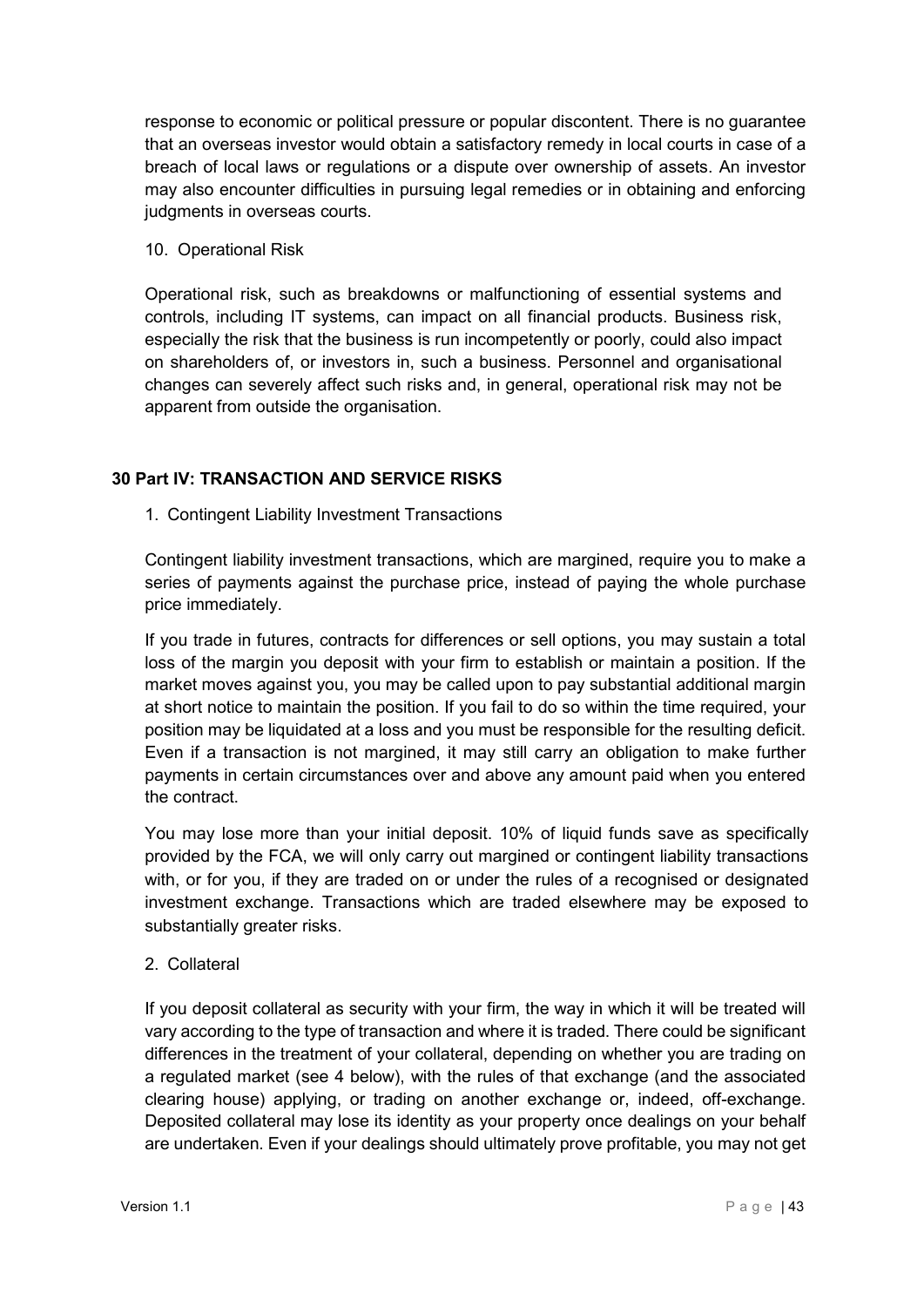back the same assets which you deposited, and may have to accept payment in cash. You should ascertain from the firm how your collateral will be dealt with.

2.1 Effect of absolute title transfer

Where your collateral is subject to total title transfer to us, you should note that:

- (a)the assets cease to be your assets and you will no longer have a proprietary claim over them. They will not be held subject to the rules of the applicable regulator in safe custody (where they are financial instruments) or subject to client money protection (where they are cash). The assets become the firm's assets and as such, can deal with them in its own right;
- (b)you will have an unsecured contractual claim against the firm for re-transfer of equivalent assets; and
- (c) as a result, the assets will not be subject to a trust or otherwise insulated in the firm's insolvency. In such an event, you may not receive back everything so transferred to the firm and you will only rank as a general creditor.
	- 3. Short Sales Only for CFD Options

Short selling is the practice of selling a financial instrument without actually owning it; with the intention of buying it back later at a lower price. The seller has an obligation to deliver the product sold at the settlement date which will generally be a few days later than the trade date, so he will either go into the market to buy the relevant financial instruments for delivery, he will "borrow" the relevant financial instruments under a stock lending arrangement (for further detail on this see 12 below).

Short selling is a technique used by investors who want to try and profit from the falling price of a financial instrument. If the price of the financial instrument drops after the investor has sold short (in other words at the time when he is buying or borrowing the relevant financial instruments for delivery), the investor will make a profit. If however the price of the financial instrument rises after the investor has sold short, the investor will have automatically made a loss, and the loss has the potential to get bigger and bigger if the price of the financial instrument continues to rise before the investor has gone into the market to buy or borrow the financial instrument to settle the short sale.

4. Off-Exchange Transactions

The FCA recognises and supervises a number of Recognised Investment Exchanges (RIEs) under the Financial Services and Markets Act 2000. Recognition gives an exemption from the need to be authorised to carry on a regulated activity in the United Kingdom. A list of these exchanges can be found on the FCA website. [http://www.fca.org.uk.org](http://www.fca.org.uk.org/)

Transactions which are traded elsewhere may be exposed to substantially greater risks.

5. Limited Liability Transactions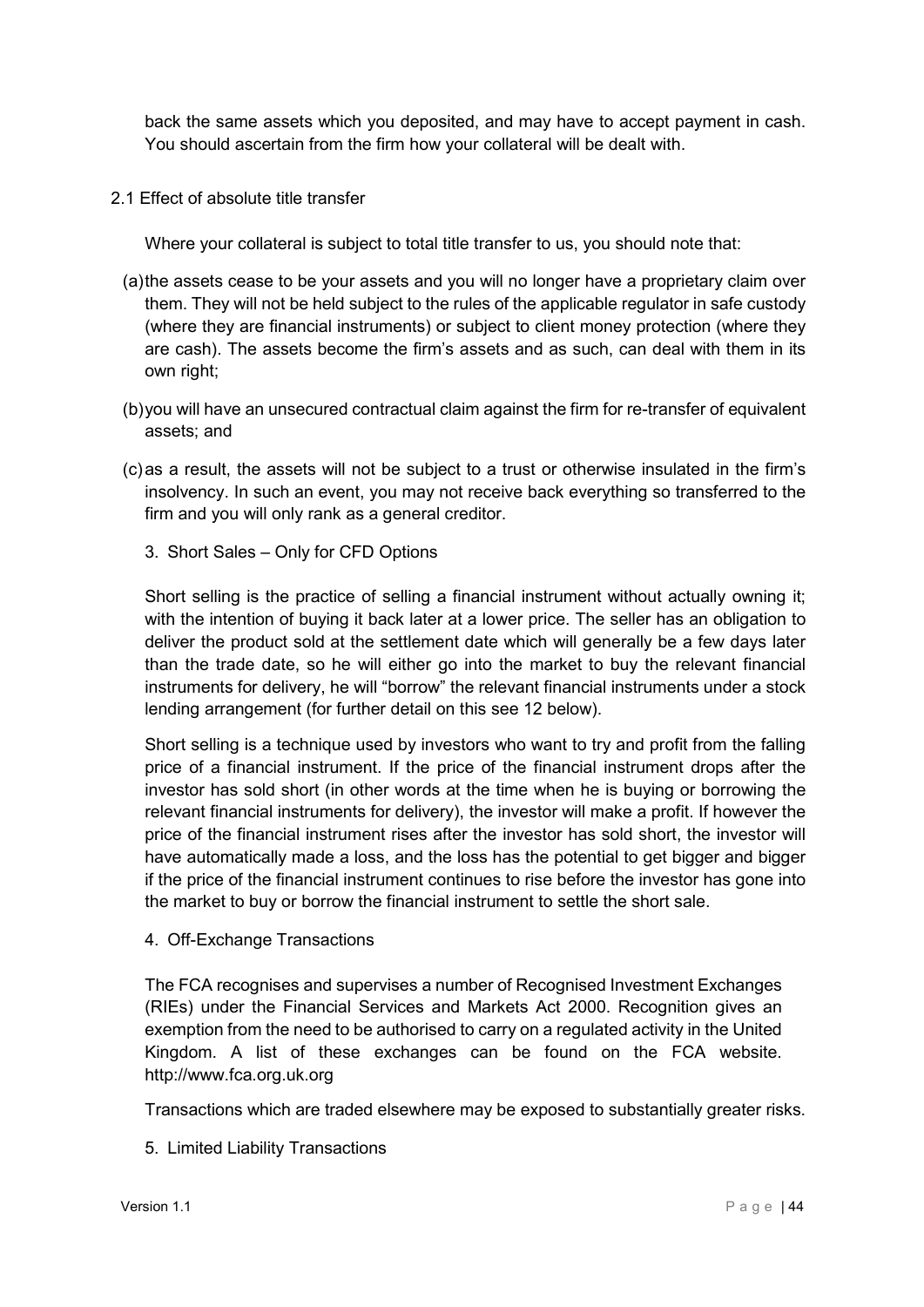Before entering into a limited liability transaction, you should obtain from us, or the firm through which you are dealing, a formal written statement confirming that the extent of your loss liability on each transaction will be limited to an amount agreed by you before you enter into the transaction.

The amount you can lose in limited liability transactions will be less than in other margined transactions, which have no predetermined loss limit. Nevertheless, even though the extent of loss will be subject to the agreed limit, you may sustain the loss in a relatively short time. Your loss may be limited, but the risk of sustaining a total loss to the amount agreed is substantial.

#### 6. Commissions

Before you begin to trade, you should obtain details of all commissions and other charges for which you will be liable. If any charges are not expressed in money terms (but, for example, as a percentage of contract value), you should obtain a clear and written explanation, including appropriate examples, to establish what such charges are likely to mean in specific money terms. In the case of futures, when commission is charged as a percentage, it will normally be as a percentage of the total contract value, and not simply as a percentage of your initial payment.

7. Suspensions of Trading and Grey Market Investments

Under certain trading conditions it may be difficult or impossible to liquidate a position. This may occur, for example, at times of rapid price movement if the price rises or falls in one trading session to such an extent that under the rules of the relevant exchange trading is suspended or restricted. Placing a stop-loss order will not necessarily limit your losses to the intended amounts, because market conditions may make it impossible to execute such an order at the stipulated price.

Transactions may be entered into in:

- (a)a security whose listing on an exchange is suspended, or the listing of or dealings in which have been discontinued, or which is subject to an exchange announcement suspending or prohibiting dealings; or
- (b)a grey market security, which is a security for which application has been made for listing or admission to dealings on an exchange where the security's listing or admission has not yet taken place (otherwise than because the application has been rejected) and the security is not already listed or admitted to dealings on another exchange.

There may be insufficient published information on which to base a decision to buy or sell such securities.

8. Deposited Cash and Property

You should familiarise yourself with the protections accorded to you in respect of money or other property you deposit for domestic and foreign transactions, particularly in the event of a firm insolvency or bankruptcy. The extent to which you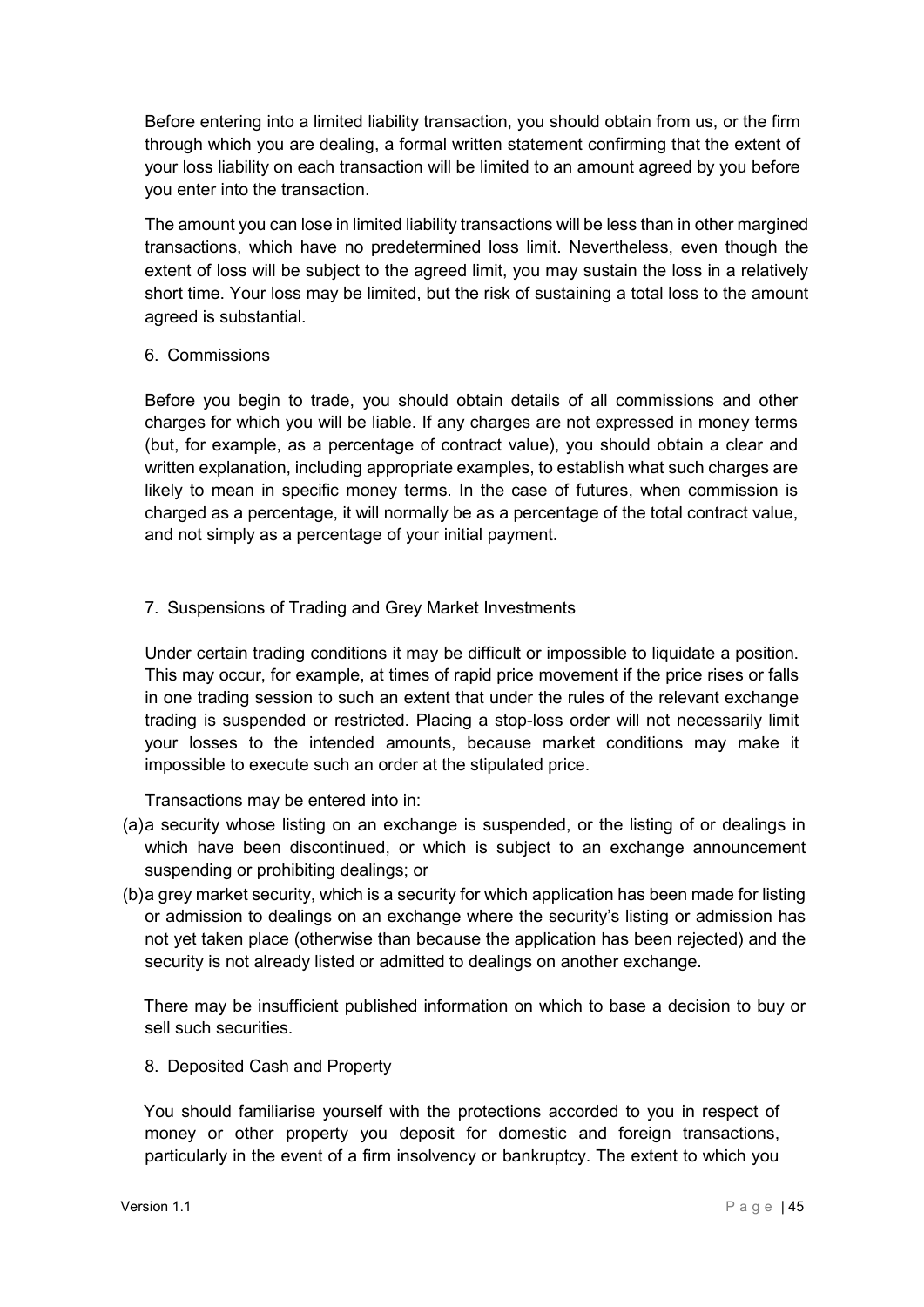may recover your money or property may be governed by specific legislation or local rules. In some jurisdictions, property, which had been specifically identifiable as your own, will be pro-rated in the same manner as cash for purposes of distribution in the event of a shortfall.

#### 9. Stabilisation

Transactions may be carried out in securities where the price may have been influenced by measures taken to stabilise it.

Stabilisation enables the market price of a security to be maintained artificially during the period when a new issue of securities is sold to the public. Stabilisation may affect not only the price of the new issue but also the price of other securities relating to it. Regulations allow stabilisation in order to help counter the fact that, when a new issue comes on to the market for the first time, the price can sometimes drop for a time before buyers are found.

Stabilisation is carried out by a 'stabilisation manager' (normally the firm chiefly responsible for bringing a new issue to market). As long as the stabilising manager follows a strict set of rules, he is entitled to buy back securities that were previously sold to investors or allotted to institutions which have decided not to keep them. The effect of this may be to keep the price at a higher level than it would otherwise be during the period of stabilisation.

The Stabilisation Rules:

- (a) limit the period when a stabilising manager may stabilise a new issue;
- (b) fix the price at which he may stabilise (in the case of shares and warrants but not bonds); and (c) require him to disclose that he may be stabilising but not that he is actually doing so.

The fact that a new issue or a related security is being stabilised should not be taken as any indication of the level of interest from investors, or of the price at which they are prepared to buy the securities.

10. Non-Readily Realisable Investments

Both exchange listed and traded and off-exchange investments may be non-readily realisable. These are investments in which the market is limited or could become so. Accordingly, it may be difficult to assess their market value and/or to liquidate your position.

11. Euronext LIFFE: Exclusion of Liability

Euronext LIFFE is the derivatives arm of the pan-European stock exchange Euronext.

(a)Business on the London International Financial Futures ("LIFFE") market operated by LIFFE may from time to time be suspended, restricted or closed for such period as may be determined in the interests of maintaining a fair and orderly market in accordance with the Rules of LIFFE. Any such action may result in your broker, when acting on your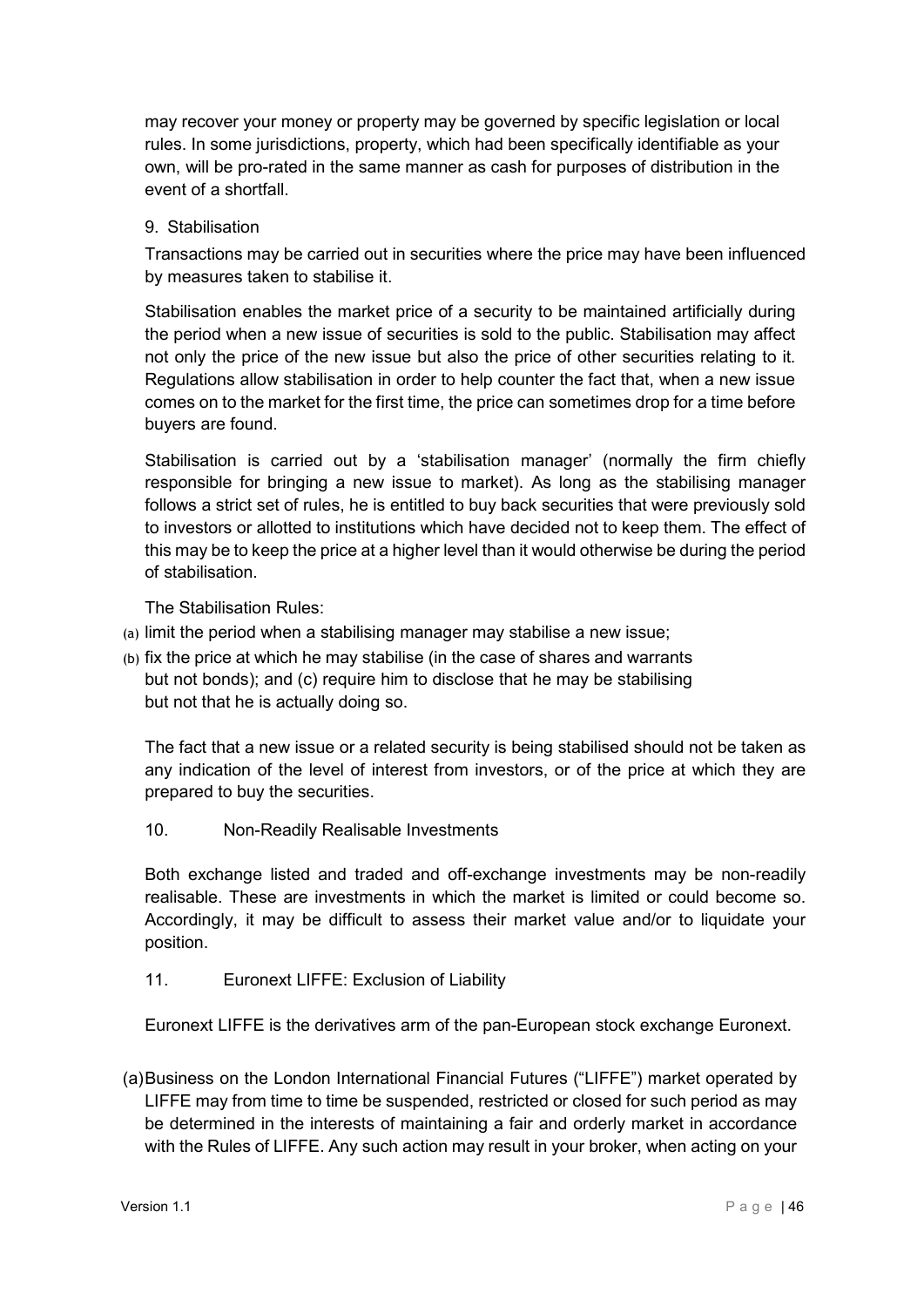behalf, being prevented from, or hindered in, entering into Transactions in accordance with the Rules of LIFFE.

Inter alia, business on the market may from time to time be suspended or restricted or the market may from time to time be closed for a temporary period or for such longer period as may be determined in accordance with LIFFE's Rules on the occurrence of one or more events which require such action to be taken in the interests of, inter alia, maintaining a fair and orderly market. Any such action may result in your broker, acting on your behalf, being unable to enter into contracts in accordance with LIFFE's Rules.

Furthermore, your broker, acting on your behalf, may from time to time be prevented from or hindered in entering into contracts in accordance with LIFFE's Rules as a result of a failure of some or all market facilities. We would also like to draw the following exclusion of liability to your attention. Unless otherwise expressly provided in LIFFE's Rules or in any other agreement to which the Exchange is party, the broker and the Exchange shall not be liable to you for loss (including any indirect or consequential loss including, without limitation, loss of profit), damage, injury or delay, whether direct or indirect, arising from any of the circumstances or occurrences referred to above or from any act or omission of the Exchange, its officers, employees, agents or representatives under LIFFE's Rules or pursuant to the Exchange's obligations under statute or from any breach of contract by or any negligence howsoever arising of the Exchange, its officers, employees, agents or representatives.

(b)LIFFE has a number of powers which, if exercised, may impact upon the brokers' ability to submit an order on behalf of you or which may lead to the cancellation of an order after submission to the LIFFE CONNECT™ Trading Host prior to execution. In particular, in addition to the powers already available to LIFFE (including those in relation to investor protection and proper markets), you should be aware that, in respect of LIFFE CONNECT™:

• LIFFE has the power to suspend our access, or access via a particular ITM or ITMs, following a single warning, and to terminate our access under certain conditions;

- LIFFE will cancel all outstanding orders on our default;
- orders outside the price limits will be rejected automatically by the Trading Host;

•all orders (with the exception of GTC orders) will be cancelled automatically at Market Close or when the ITM under which the order was submitted is logged out without the order being transferred to an alternative ITM;

• all orders (including GTC orders) will be cancelled at close of business on the Last Trading Day of the expiry month to which they relate; and

• all orders (with the exception of GTC orders) will be cancelled automatically if the Trading Host fails.

For the purposes of this paragraph 11, the terms "GTC order", "ITM", "Last Trading Day", "LIFFE CONNECT™", "Market Close" and "Trading Host" shall have the meanings ascribed to them in the LIFFE Rules.

12. Stock Lending/Repo's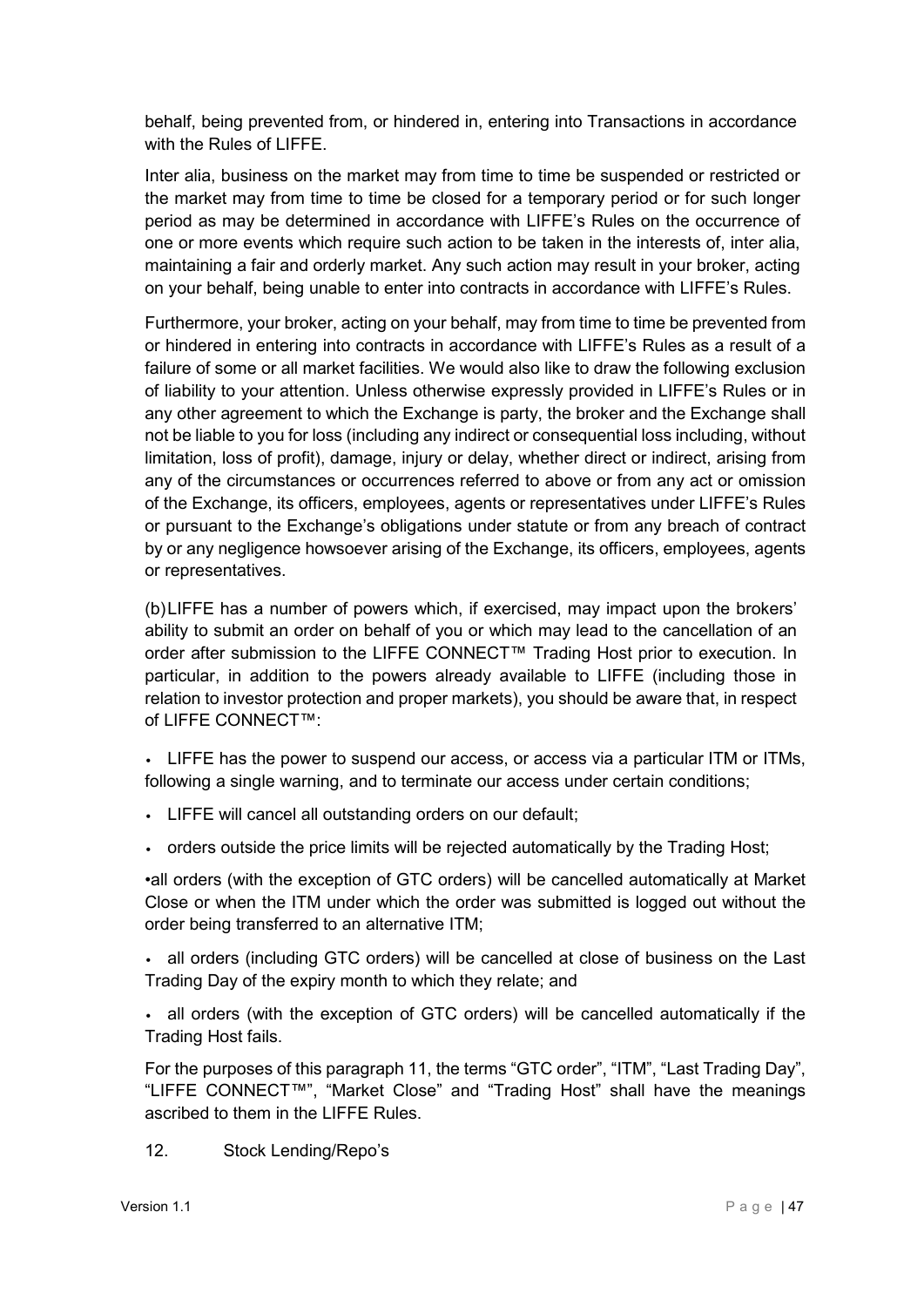The effect of lending (or repo'ing) securities to a third party is to transfer title to them to the borrower (or repo purchaser) for the period that they are lent (or repo'ed). At the end of the period, subject to default of the borrower (or repo purchaser), the lender (or repo seller) receives back securities of the same issuer and type. The borrower's (or repo purchaser's) obligation to transfer equivalent securities is secured against collateral (which is usually transferred by a title transfer mechanism pursuant to market standard agreements). There is, accordingly, credit risk. Lending (or repo'ing) securities may affect your tax position.

#### 13. Strategies

Particular investment strategies will carry their own particular risks. For example, certain strategies, such as 'spread' position or a 'straddle', may be as risky as a simple 'long' or 'short' position.

## **31 PART V: PROFESSIONAL DISCLOSURES**

This Part V of the KAPWEALTH LIMITED Risk Warning on Investment Products will not apply to you unless you have been classified as a Professional Client.

We may provide you with services in relation to all types of financial instruments, including:

- transferable securities
- money market instruments
- units in collective investment undertakings
- options, futures, swaps, forward rate agreements and any other derivative's contracts relating to:

o commodities, whether cash and/or physical settled and whether or not traded on a regulated market and/or MTF o climatic variables, freight rates, commission allowances or inflation rates or other official economic statistics

- derivative instruments for the transfer of credit risk
- financial contracts for differences
- other derivative contracts

We will send you a confirmation of each transaction undertaken for you promptly after entering into that transaction with or for you. We will promptly send you the essential information concerning the execution of the order.

RISK ASSESSMENT: In deciding to deal with us in such product generally, and in any particular case, you will have already assessed the risks involved in those products and in any related services and strategies which, in any particular case may (as relevant) include any of, or a combination of, the following:

• credit risk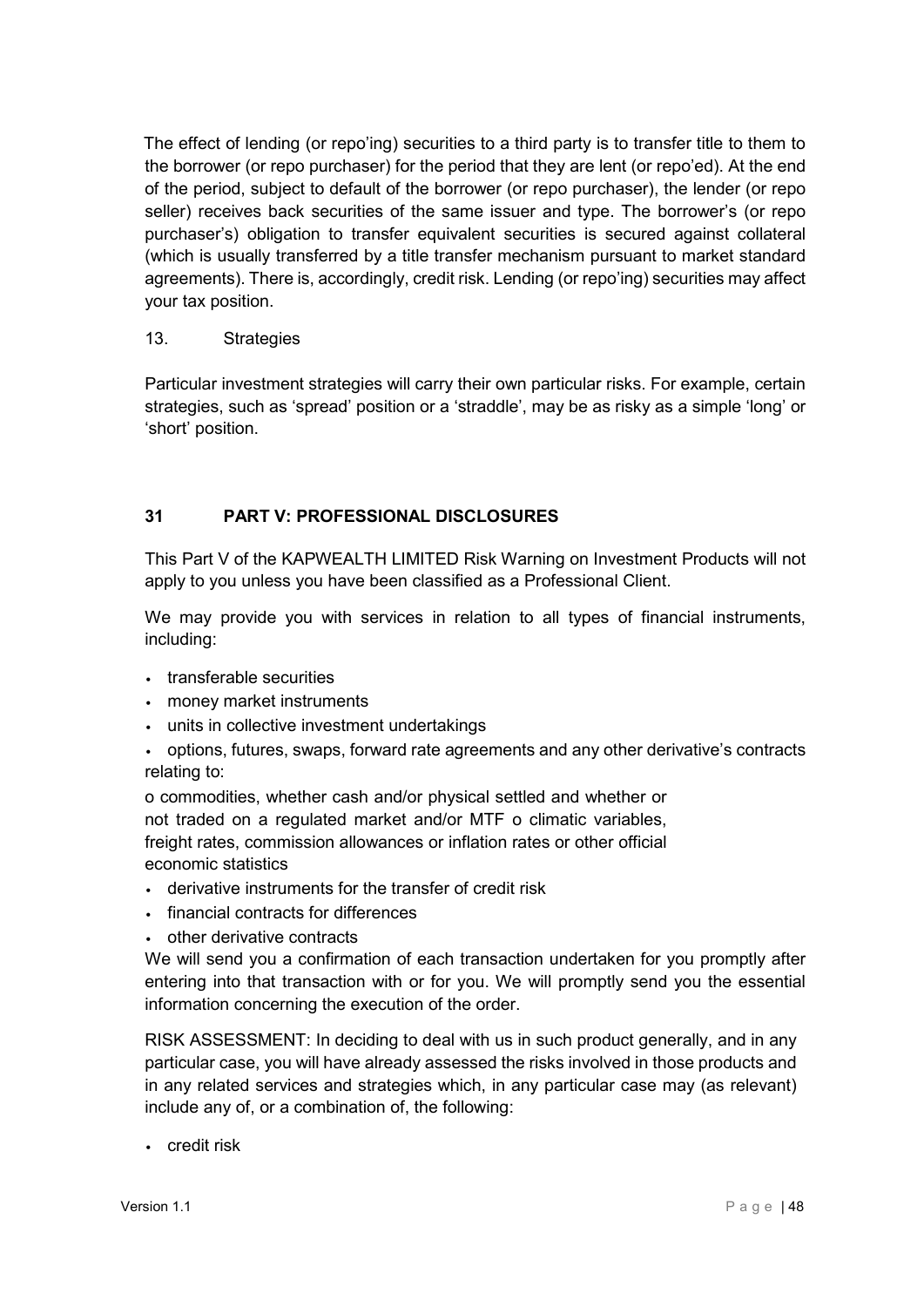- market risk
- liquidity risk
- interest rate risk
- FX risk business, operational and insolvency risk
- the risks of OTC, as opposed to on-exchange, trading, in terms of issues like the

clearing house 'guarantee', transparency of prices and ability to close out positions •

contingent liability risk

• regulatory and legal risk

In relation to any particular product or service there may be particular risks which are drawn to your attention in the relevant terms sheet, offering memorandum or prospectus.

You must not rely on the above as investment advice based on your personal circumstances, nor as a recommendation to enter into any of the services or invest in any of the products listed above. Where you are unclear as to the meaning of any of the above disclosures or warnings, we would strongly recommend that you seek independent legal or financial advice. REGULATED: The services that we provide are regulated by the FCA and a copy of their rules and regulations are available for inspection at: [www.fca.gov.uk](http://www.fca.gov.uk/) [o](http://www.fca.gov.uk/)r on request at our offices during normal business hours.

Where applicable, any term used in these Terms and Conditions of Business has the meaning given to it by the Financial Conduct Authority (FCA) Rules.

COOKIES, MONITORING and TRACKING: We may use cookies or IP address tracking devices on the Online Facility to administer the Online Facility, store password and usernames, to monitor visits to pages on the Online Facility on this and other occasions from your terminal, to personalise the Online Facility service to you and to track and facilitate browsing through the Online Facility. A cookie is a piece of data stored on your hard drive containing information about you relating to the use of the Online Facility. IP addresses may be linked to your personal data and by tracking these addresses, we would be obtaining such personal data. Access to the Online Facility is conditional on acceptance by you of any cookies and IP address tracking devices described in and for the purposes explained in this clause. By accepting the Agreement, you acknowledge that you understand the broad nature of cookies and IP address tracking devices and the purposes for which they will be used by us.

WARNING: Failure to provide sufficient information to KAPWEALTH LIMITED Securities regarding your knowledge or experience, investment objectives, attitude to risk, financial situation and investment preferences will mean that KAPWEALTH LIMITED cannot determine if the relevant financial instrument / product or service is suitable for you.

RISK WARNING NOTICE: All investments contain an element of risk and what you get back may be less than you invested. Tax treatment depends on your individual circumstances and may be subject to change in the future. If in any doubt please seek further independent advice.

T: 0203 4167750